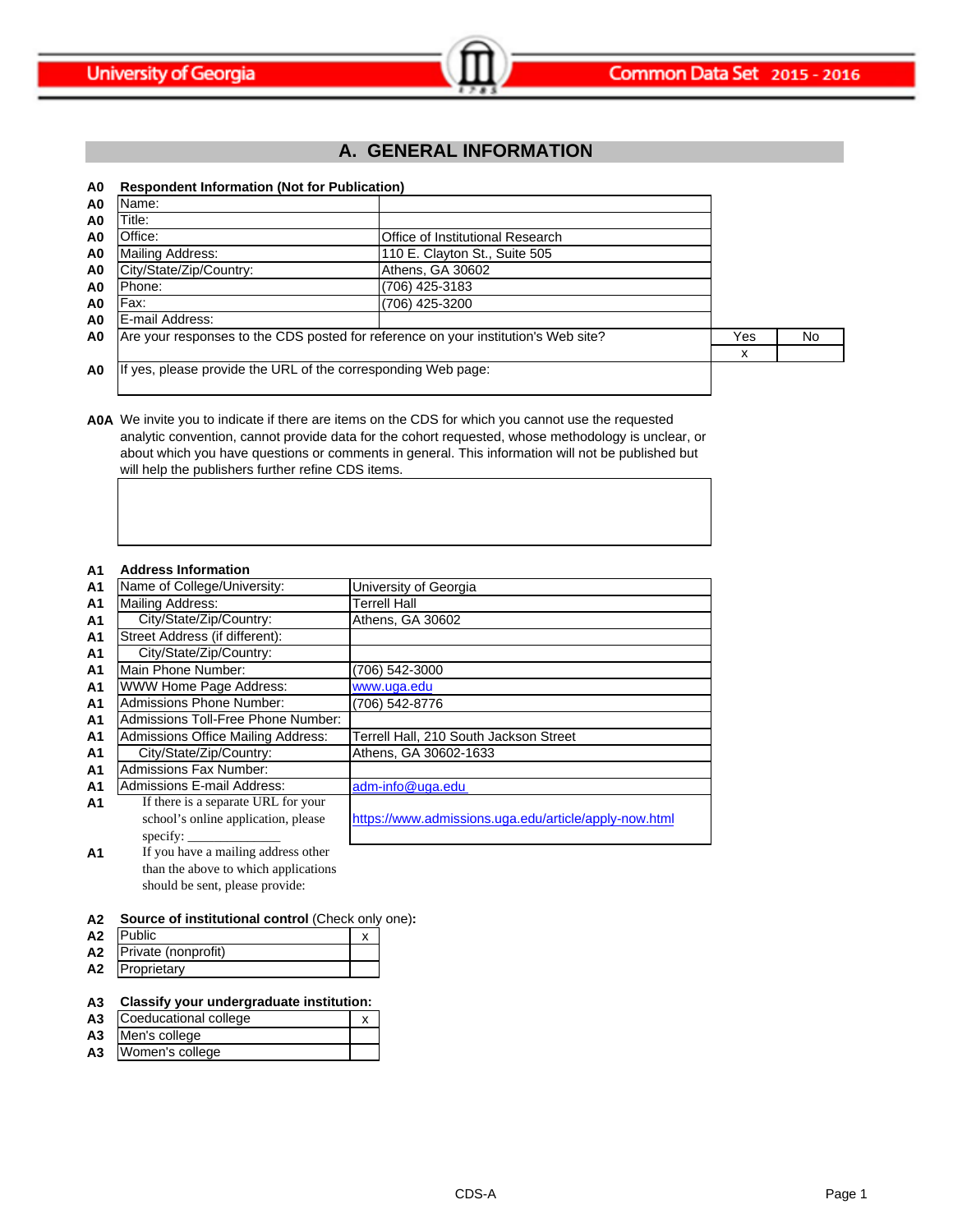**A4 Academic year calendar:**

| A4             | Semester                       | х |
|----------------|--------------------------------|---|
| A <sub>4</sub> | Quarter                        |   |
| A4             | Trimester                      |   |
| A4             | $4 - 1 - 4$                    |   |
| A <sub>4</sub> | Continuous                     |   |
| A <sub>4</sub> | Differs by program (describe): |   |
|                |                                |   |
| A4             | Other (describe):              |   |
|                |                                |   |

| Α5             | Degrees offered by your institution: |   |
|----------------|--------------------------------------|---|
| A <sub>5</sub> | Certificate                          | x |
| A <sub>5</sub> | Diploma                              |   |
| A5             | Associate                            |   |
| A5             | Transfer Associate                   |   |
| A5             | Terminal Associate                   |   |
| A <sub>5</sub> | Bachelor's                           | x |
| A5             | Postbachelor's certificate           | x |
| A5             | Master's                             | x |
| A5             | Post-master's certificate            | x |
| A5             | Doctoral degree                      |   |
|                | research/scholarship                 | x |
| A5             | Doctoral degree -                    |   |
|                | professional practice                | x |
| A5             | Doctoral degree -- other             |   |
|                |                                      |   |

# **A5 Degrees offered by your institution:**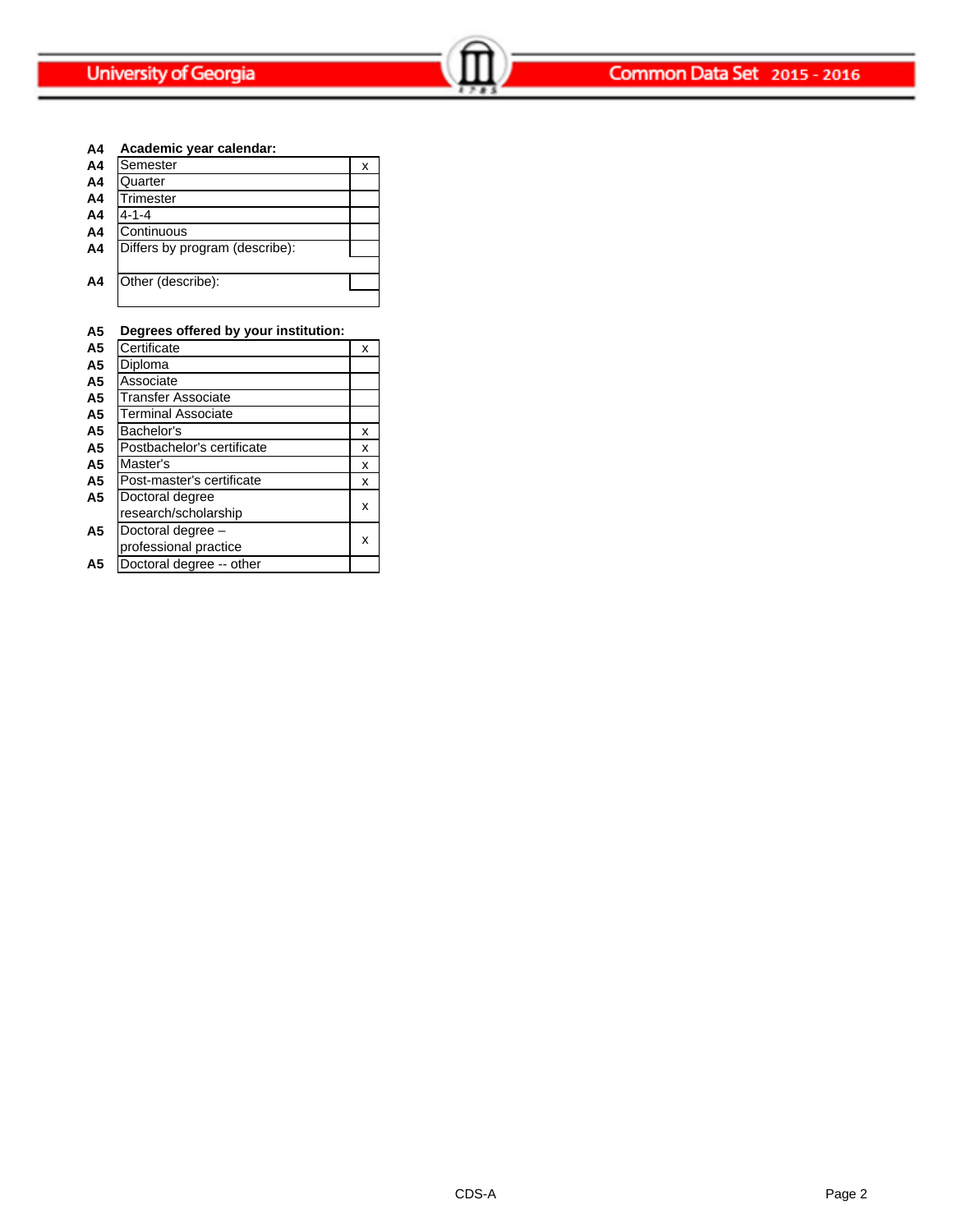# **B. ENROLLMENT AND PERSISTENCE**

**B1 Institutional Enrollment - Men and Women Provide numbers of students for each of the following categories as of the institution's official fall reporting date or as of October 15, 2015. Note: Report students formerly designated as "first professional" in the graduate cells.**

| <b>B1</b> | <b>FULL-TIME</b>                  |        | <b>PART-TIME</b> |     |        |
|-----------|-----------------------------------|--------|------------------|-----|--------|
| <b>B1</b> |                                   | Men    | Women            | Men | Women  |
| <b>B1</b> | <b>Undergraduates</b>             |        |                  |     |        |
| <b>B1</b> | Degree-seeking, first-time        |        |                  |     |        |
|           | freshmen                          | 2,122  | 3,126            | 12  | 14     |
| <b>B1</b> | Other first-year, degree-seeking  | 238    | 282              | 23  | 38     |
| <b>B1</b> | All other degree-seeking          | 8,586  | 11,380           | 794 | 713    |
| <b>B1</b> | Total degree-seeking              | 10,946 | 14,788           | 829 | 765    |
| <b>B1</b> | All other undergraduates enrolled |        |                  |     |        |
|           | in credit courses                 | 71     | 101              | 18  | 29     |
| <b>B1</b> | Total undergraduates              | 11,017 | 14,889           | 847 | 794    |
| <b>B1</b> | <b>Graduate</b>                   |        |                  |     |        |
| <b>B1</b> | Degree-seeking, first-time        | 865    | 1377             | 211 | 256    |
| <b>B1</b> | All other degree-seeking          | 1831   | 2526             | 520 | 831    |
| <b>B1</b> | All other graduates enrolled in   |        |                  |     |        |
|           | credit courses                    | 11     | 30               | 36  | 89     |
| <b>B1</b> | Total graduate                    | 2707   | 3933             | 767 | 1176   |
| <b>B1</b> | Total all undergraduates          |        |                  |     | 27,547 |
| <b>B1</b> | Total all graduate                |        |                  |     | 8,583  |
| <b>B1</b> | <b>GRAND TOTAL ALL STUDENTS</b>   |        |                  |     | 36,130 |

**B2 Enrollment by Racial/Ethnic Category. Provide numbers of undergraduate students for each of the following categories as of the institution's official fall reporting date or as of October 15, 2015. Include international students only in the category "Nonresident aliens." Complete the "Total Undergraduates" column only if you cannot provide data for the first two columns. Report as your institution reports to IPEDS: persons who are Hispanic should be reported only on the Hispanic line, not under any race, and persons who are non-Hispanic multi-racial should be reported only under "Two or more races."** 

| <b>B2</b> |                                                 | Degree-Seeking<br>First-Time<br>First Year | Degree-Seeking<br>Undergraduates<br>(include first-time<br>first-year) | Total<br>Undergraduates<br>(both degree- and<br>non-degree-<br>seeking) |
|-----------|-------------------------------------------------|--------------------------------------------|------------------------------------------------------------------------|-------------------------------------------------------------------------|
| <b>B2</b> | Nonresident aliens                              | 89                                         | 449                                                                    | 570                                                                     |
| <b>B2</b> | Hispanic/Latino                                 | 299                                        | 1,489                                                                  | 1,494                                                                   |
| <b>B2</b> | Black or African American, non-Hispanic         | 396                                        | 2,046                                                                  | 2,049                                                                   |
| <b>B2</b> | White, non-Hispanic                             | 3,638                                      | 19,447                                                                 | 19,521                                                                  |
| <b>B2</b> | American Indian or Alaska Native, non-Hispanic  | 6                                          | 24                                                                     | 24                                                                      |
| <b>B2</b> | Asian, non-Hispanic                             | 573                                        | 2,608                                                                  | 2,615                                                                   |
| <b>B2</b> | Native Hawaiian or other Pacific Islander, non- |                                            |                                                                        |                                                                         |
|           | Hispanic                                        | 6                                          | 31                                                                     | 32                                                                      |
| <b>B2</b> | Two or more races, non-Hispanic                 | 215                                        | 1,011                                                                  | 1,015                                                                   |
| <b>B2</b> | Race and/or ethnicity unknown                   | 52                                         | 223                                                                    | 227                                                                     |
| <b>B2</b> | <b>TOTAL</b>                                    | 5,274                                      | 27,328                                                                 | 27.547                                                                  |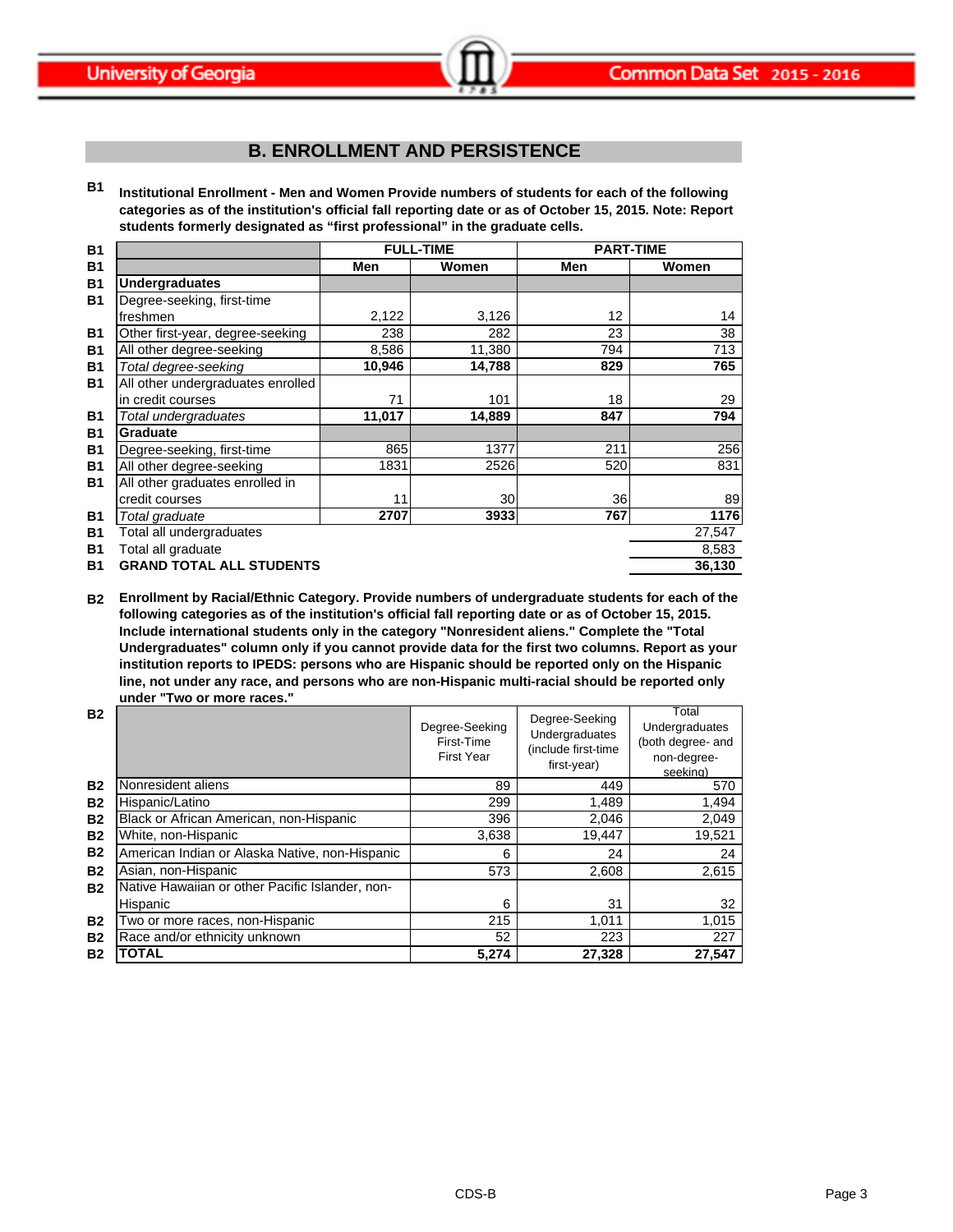### **Persistence**

**B3 Number of degrees awarded from July 1, 2014 to June 30, 2015**

| B3        | Certificate/diploma             | 308  |
|-----------|---------------------------------|------|
| <b>B3</b> | Associate degrees               |      |
| <b>B3</b> | Bachelor's degrees              | 6935 |
| <b>B3</b> | Postbachelor's certificates     | 84   |
| <b>B3</b> | Master's degrees                | 1598 |
| <b>B3</b> | Post-Master's certificates      | 60   |
| <b>B3</b> | Doctoral degrees -              |      |
|           | research/scholarship            | 46   |
| B3        | Doctoral degrees - professional |      |
|           | practice                        | 425  |
| B3        | Doctoral degrees - other        |      |

### **Graduation Rates**

The items in this section correspond to data elements collected by the IPEDS Web-based Data Collection System's Graduation Rate Survey (GRS). For complete instructions and definitions of data elements, see the IPEDS GRS instructions and glossary on the 2015 Web-based survey.

#### **For Bachelor's or Equivalent Programs**

Please provide data for the Fall 2009 cohort if available. If Fall 2009 cohort data are not available, provide data for the Fall 2008 cohort.

#### *Fall 2009 Cohort*

Report for the cohort of full-time first-time bachelor's (or equivalent) degree-seeking undergraduate students who entered in Fall 2009. Include in the cohort those who entered your institution during the summer term preceding Fall 2009.

| <b>B4</b>  | Initial 2009 cohort of first-time, full-time bachelor's (or equivalent) degree-seeking<br>undergraduate students; total all students:                                                                                                                                           | 4,675 |
|------------|---------------------------------------------------------------------------------------------------------------------------------------------------------------------------------------------------------------------------------------------------------------------------------|-------|
| <b>B5</b>  | Of the initial 2009 cohort, how many did not persist and did not graduate for the<br>following reasons: death, permanent disability, service in the armed forces, foreign aid<br>service of the federal government, or official church missions; total allowable<br>exclusions: |       |
| B6.        | Final 2009 cohort, after adjusting for allowable exclusions: (subtract question B5 from<br>question B4)                                                                                                                                                                         | 4,675 |
| <b>B7</b>  | Of the initial 2009 cohort, how many completed the program in four years or less (by<br>August 31, 2013):                                                                                                                                                                       | 2,924 |
| <b>B8</b>  | Of the initial 2009 cohort, how many completed the program in more than four years<br>but in five years or less (after August 31, 2013 and by August 31, 2014):                                                                                                                 | 950   |
| <b>B9</b>  | Of the initial 2009 cohort, how many completed the program in more than five years<br>but in six years or less (after August 31, 2014 and by August 31, 2015):                                                                                                                  | 112   |
|            | <b>B10</b> Total graduating within six years (sum of questions B7, B8, and B9):                                                                                                                                                                                                 | 3,986 |
| <b>B11</b> | Six-year graduation rate for 2009 cohort (question B10 divided by question B6):                                                                                                                                                                                                 | 85%   |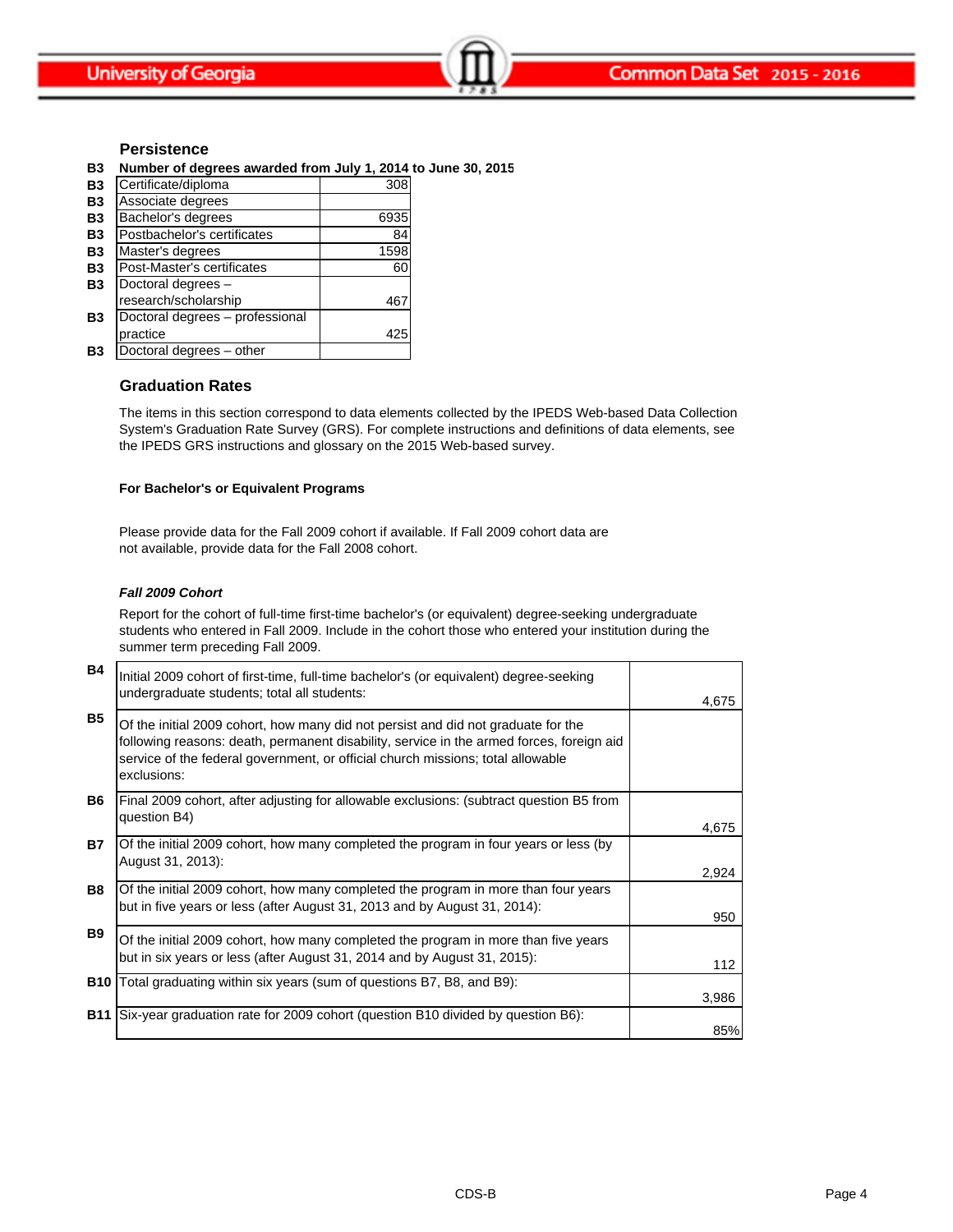

#### *Fall 2008 Cohort*

Report for the cohort of full-time first-time bachelor's (or equivalent) degree-seeking undergraduate students who entered in Fall 2008. Include in the cohort those who entered your institution during the summer term preceding Fall 2008.

| <b>B4</b>  | Initial 2008 cohort of first-time, full-time bachelor's (or equivalent) degree-seeking<br>undergraduate students; total all students:                                                                                                                                           | 4,778 |
|------------|---------------------------------------------------------------------------------------------------------------------------------------------------------------------------------------------------------------------------------------------------------------------------------|-------|
| <b>B5</b>  | Of the initial 2008 cohort, how many did not persist and did not graduate for the<br>following reasons: death, permanent disability, service in the armed forces, foreign aid<br>service of the federal government, or official church missions; total allowable<br>exclusions: |       |
| <b>B6</b>  | Final 2008 cohort, after adjusting for allowable exclusions: (subtract question B5 from<br>question B4)                                                                                                                                                                         | 4,778 |
| <b>B7</b>  | Of the initial 2008 cohort, how many completed the program in four years or less (by<br>August 31, 2012):                                                                                                                                                                       | 2,903 |
| <b>B8</b>  | Of the initial 2008 cohort, how many completed the program in more than four years<br>but in five years or less (after August 31, 2012 and by August 31, 2013):                                                                                                                 | 1,020 |
| <b>B</b> 9 | Of the initial 2008 cohort, how many completed the program in more than five years<br>but in six years or less (after August 31, 2013 and by August 31, 2014):                                                                                                                  | 121   |
|            | <b>B10</b> Total graduating within six years (sum of questions B7, B8, and B9):                                                                                                                                                                                                 | 4,044 |
| <b>B11</b> | Six-year graduation rate for 2008 cohort (question B10 divided by question B6):                                                                                                                                                                                                 | 85%   |

### **For Two-Year Institutions**

Please provide data for the 2012 cohort if available. If 2012 cohort data are not available, provide data for the 2011 cohort.

### *2012 Cohort*

|            | <b>B12</b> linitial 2012 cohort, total of first-time, full-time degree/certificate-seeking students:                                                                                                                                                                                       |   |
|------------|--------------------------------------------------------------------------------------------------------------------------------------------------------------------------------------------------------------------------------------------------------------------------------------------|---|
|            | <b>B13</b> Of the initial 2012 cohort, how many did not persist and did not graduate for the<br>following reasons: death, permanent disability, service in the armed forces, foreign aid<br>service of the federal government, or official church missions; total allowable<br>exclusions: |   |
|            | B14 Final 2012 cohort, after adjusting for allowable exclusions (Subtract question B13 from<br>question B12):                                                                                                                                                                              | 0 |
|            | <b>B15</b> Completers of programs of less than two years duration (total):                                                                                                                                                                                                                 |   |
| <b>B16</b> | Completers of programs of less than two years within 150 percent of normal time:                                                                                                                                                                                                           |   |
| <b>B17</b> | Completers of programs of at least two but less than four years (total):                                                                                                                                                                                                                   |   |
| <b>B18</b> | Completers of programs of at least two but less than four-years within 150 percent of<br>normal time:                                                                                                                                                                                      |   |
| <b>B19</b> | Total transfers-out (within three years) to other institutions:                                                                                                                                                                                                                            |   |
| <b>B20</b> | Total transfers to two-year institutions:                                                                                                                                                                                                                                                  |   |
|            | <b>B21</b> Total transfers to four-year institutions:                                                                                                                                                                                                                                      |   |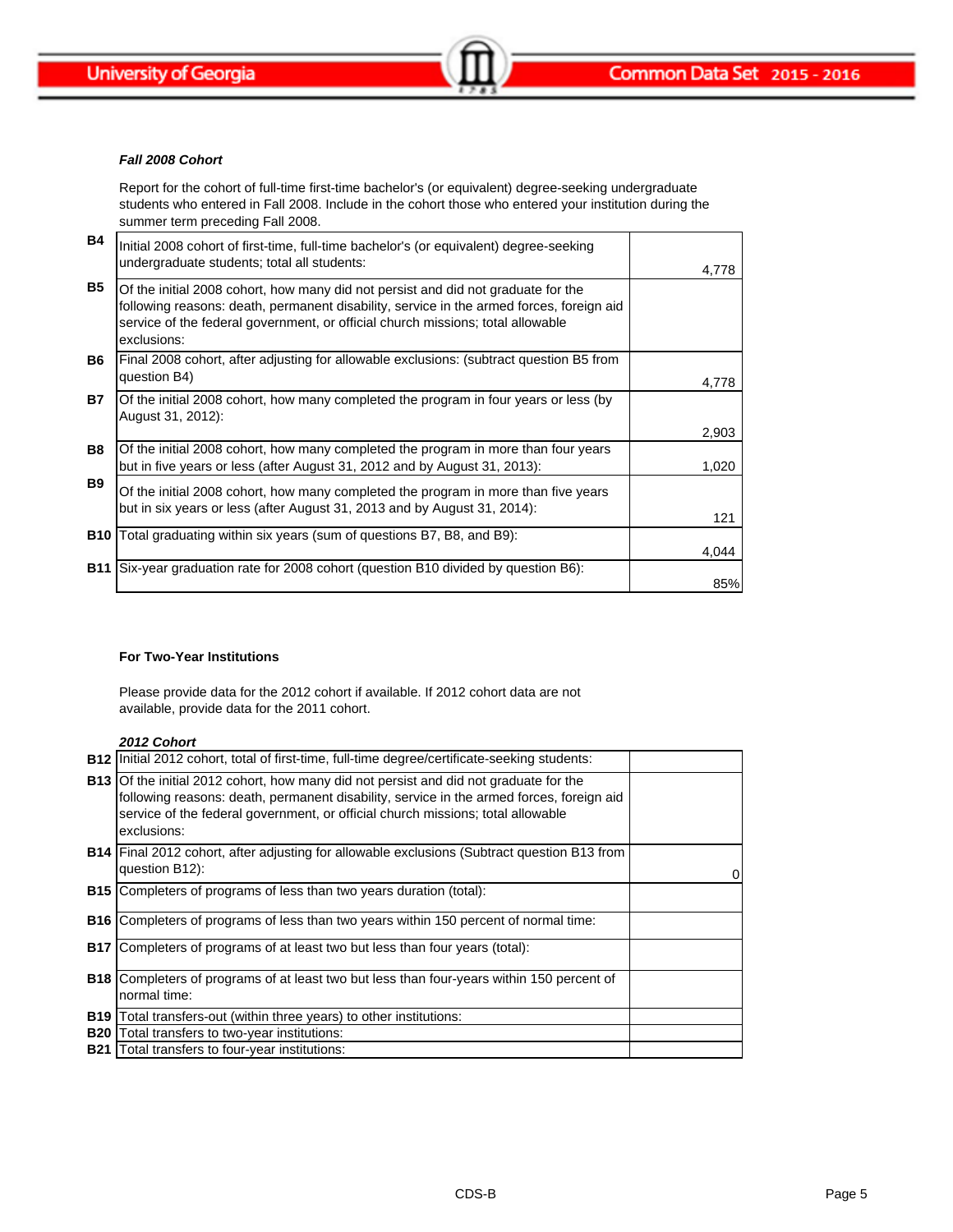*2011 Cohort*

| <b>B12</b> Initial 2011 cohort, total of first-time, full-time degree/certificate-seeking students:                                                                                                                                                                                        |   |
|--------------------------------------------------------------------------------------------------------------------------------------------------------------------------------------------------------------------------------------------------------------------------------------------|---|
| <b>B13</b> Of the initial 2011 cohort, how many did not persist and did not graduate for the<br>following reasons: death, permanent disability, service in the armed forces, foreign aid<br>service of the federal government, or official church missions; total allowable<br>exclusions: |   |
| <b>B14</b> Final 2011 cohort, after adjusting for allowable exclusions (Subtract question B13 from<br>question B12):                                                                                                                                                                       | 0 |
| <b>B15</b> Completers of programs of less than two years duration (total):                                                                                                                                                                                                                 |   |
| <b>B16</b> Completers of programs of less than two years within 150 percent of normal time:                                                                                                                                                                                                |   |
| <b>B17</b> Completers of programs of at least two but less than four years (total):                                                                                                                                                                                                        |   |
| <b>B18</b> Completers of programs of at least two but less than four-years within 150 percent of                                                                                                                                                                                           |   |
| normal time:                                                                                                                                                                                                                                                                               |   |
| <b>B19</b> Total transfers-out (within three years) to other institutions:                                                                                                                                                                                                                 |   |
| <b>B20</b> Total transfers to two-year institutions:                                                                                                                                                                                                                                       |   |
| <b>B21</b> Total transfers to four-year institutions:                                                                                                                                                                                                                                      |   |

### **Retention Rates**

Report for the cohort of all full-time, first-time bachelor's (or equivalent) degree-seeking undergraduate students who entered in Fall 2014 (or the preceding summer term). The initial cohort may be adjusted for students who departed for the following reasons: death, permanent disability, service in the armed forces, foreign aid service of the federal government or official church missions. No other adjustments to the initial cohort should be made.

| <b>B22</b> For the cohort of all full-time bachelor's (or equivalent) degree-seeking undergraduate |        |
|----------------------------------------------------------------------------------------------------|--------|
| students who entered your institution as freshmen in Fall 2014 (or the preceding                   |        |
| summer term), what percentage was enrolled at your institution as of the date your                 |        |
| linstitution calculates its official enrollment in Fall 2015?                                      | 95.20% |
|                                                                                                    |        |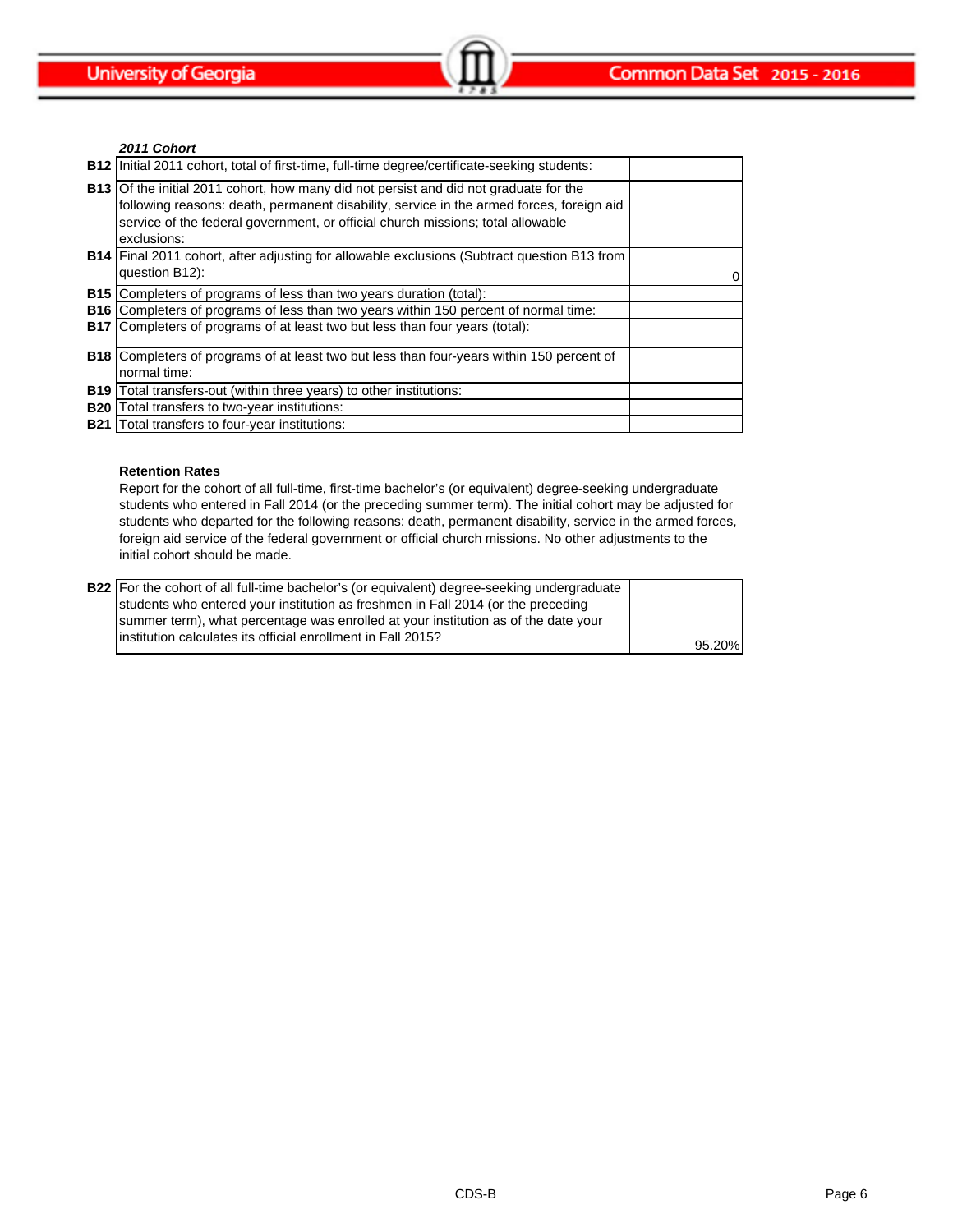

# **C. FIRST-TIME, FIRST-YEAR (FRESHMAN) ADMISSION**

### **Applications**

**C1 First-time, first-year, (freshmen) students: Provide the number of degree-seeking, first-time, firstyear students who applied, were admitted, and enrolled (full- or part-time) in Fall 2015. Include early decision, early action, and students who began studies during summer in this cohort. Applicants should include only those students who fulfilled the requirements for consideration for admission (i.e., who completed actionable applications) and who have been notified of one of the following actions: admission, nonadmission, placement on waiting list, or application withdrawn (by applicant or institution). Admitted applicants should include wait-listed students who were subsequently offered admission.**

| C <sub>1</sub> | Total first-time, first-year (freshman) men who applied*              | 9012  |
|----------------|-----------------------------------------------------------------------|-------|
| C <sub>1</sub> | Total first-time, first-year (freshman) women who applied*            | 12933 |
|                |                                                                       |       |
| C <sub>1</sub> | Total first-time, first-year (freshman) men who were admitted         | 4443  |
| C <sub>1</sub> | Total first-time, first-year (freshman) women who were admitted       | 7161  |
|                |                                                                       |       |
| C <sub>1</sub> | Total full-time, first-time, first-year (freshman) men who enrolled   | 2122  |
| C <sub>1</sub> | Total part-time, first-time, first-year (freshman) men who enrolled   | 121   |
|                |                                                                       |       |
| C <sub>1</sub> | Total full-time, first-time, first-year (freshman) women who enrolled | 3126  |
| $\sim$         | Total nart-time firet-time firet-year (freehman) women who enrolled   | 11    |

**C1** Total part-time, first-time, first-year (freshman) women who enrolled | 14 otal part-time, first-time, first-year (freshman) women who enrolled \* The number of applications reported does not include approximately 280 student who initially applied for Summer/Fall 2015 but were granted admission for Spring term 2016.

**C2 Freshman wait-listed students (students who met admission requirements but whose final admission was contingent on space availability)**

|                |                                                                     | Yes | No |
|----------------|---------------------------------------------------------------------|-----|----|
| C <sub>2</sub> | Do you have a policy of placing students on a waiting list?         |     |    |
| C <sub>2</sub> | If yes, please answer the questions below for Fall 2015 admissions: |     |    |
| C <sub>2</sub> | Number of qualified applicants offered a place on waiting list      | 954 |    |
| C <sub>2</sub> | Number accepting a place on the waiting list                        | 585 |    |
| C <sub>2</sub> | Number of wait-listed students admitted                             | 34  |    |
| C <sub>2</sub> | Is your waiting list ranked?                                        |     |    |

**C2** If yes, do you release that information to students?

**C2** Do you release that information to school counselors?

### **Admission Requirements**

### **C3 High school completion requirement**

| C <sub>3</sub> | High school diploma is required and GED is        |  |
|----------------|---------------------------------------------------|--|
|                | accepted                                          |  |
| C <sub>3</sub> | High school diploma is required and GED is not    |  |
|                | accepted                                          |  |
| C <sub>3</sub> | High school diploma or equivalent is not required |  |

#### **C4 Does your institution require or recommend a general college-preparatory program for degreeseeking students?**

| C4 | Require                                 |  |
|----|-----------------------------------------|--|
|    | <b>C4</b> Recommend                     |  |
|    | <b>C4</b> Neither require nor recommend |  |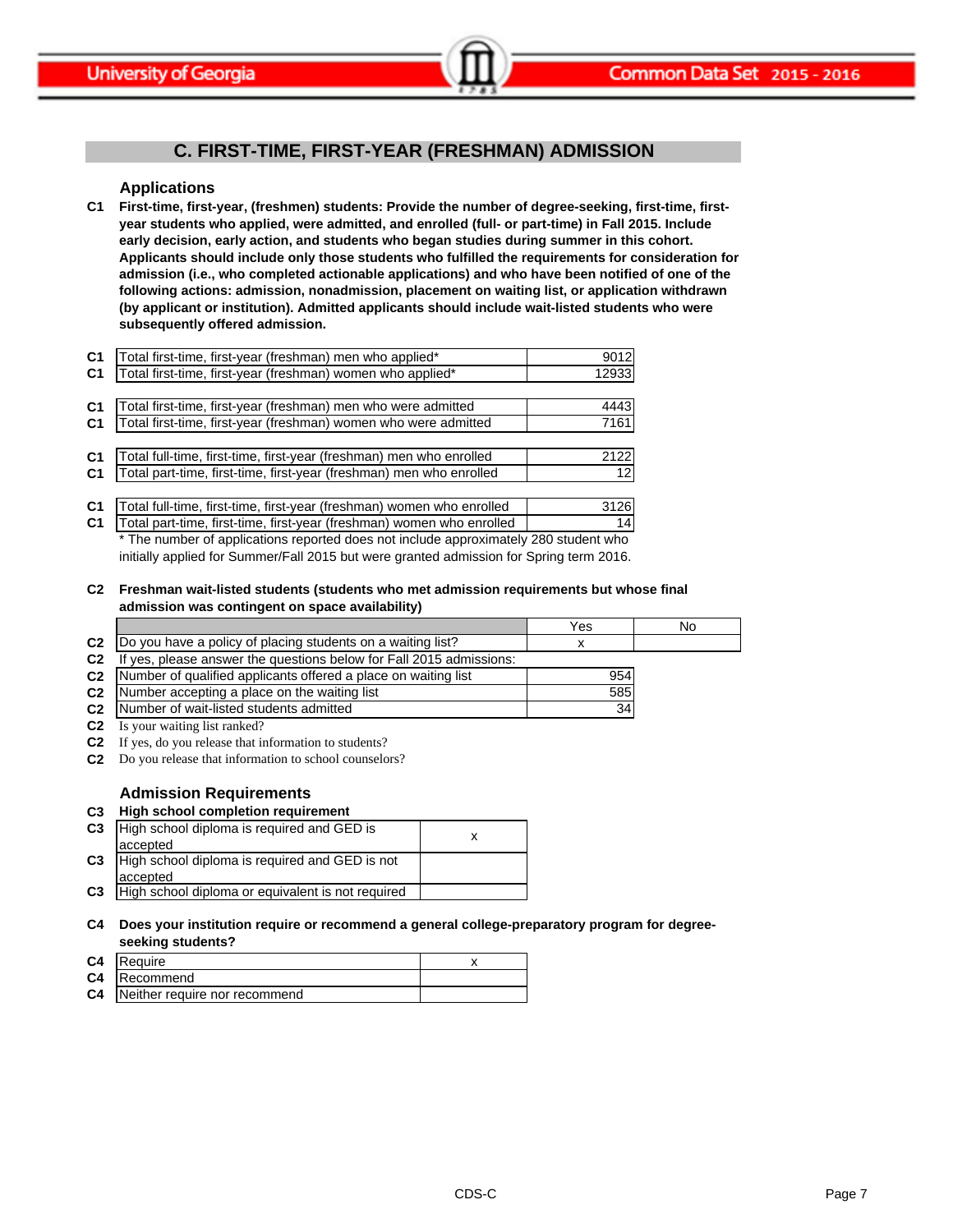**C5 Distribution of high school units required and/or recommended.** Specify the distribution of academic high school course units required and/or recommended of all or most degree-seeking students using Carnegie units (one unit equals one year of study or its equivalent). If you use a different system for calculating units, please convert.

| C <sub>5</sub> |                                     | <b>Units</b> | <b>Units</b>   |  |
|----------------|-------------------------------------|--------------|----------------|--|
|                |                                     | Required     | Recommended    |  |
| C <sub>5</sub> | Total academic units                | 17           | 19             |  |
| C <sub>5</sub> | English                             | 4            | 4              |  |
| C <sub>5</sub> | <b>Mathematics</b>                  | 4            | 4              |  |
| C <sub>5</sub> | Science                             | 4            | 4              |  |
| C <sub>5</sub> | Of these, units that must be<br>lab | 2            | $\overline{2}$ |  |
| C <sub>5</sub> | Foreign language                    | 2            | 3              |  |
| C <sub>5</sub> | Social studies                      | 3            |                |  |
| C <sub>5</sub> | History                             |              | 2              |  |
| C <sub>5</sub> | Academic electives                  |              |                |  |
| C <sub>5</sub> | <b>Computer Science</b>             |              |                |  |
| C <sub>5</sub> | Visual/Performing Arts              |              |                |  |
| C <sub>5</sub> | Other (specify)                     |              |                |  |

### **Basis for Selection**

**C6** Do you have an open admission policy, under which virtually all secondary school graduates or students with GED equivalency diplomas are admitted without regard to academic record, test scores, or other qualifications? If so, check which applies:

| C6             | Open admission policy as described above for all students         | na |
|----------------|-------------------------------------------------------------------|----|
| C6             | Open admission policy as described above for most students, but-- | na |
| C6             | selective admission for out-of-state students                     | na |
| C <sub>6</sub> | selective admission to some programs                              | na |
| C6             | other (explain)                                                   | na |
|                |                                                                   |    |

**C7 Relative importance of each of the following academic and nonacademic factors in first-time, firstyear, degree-seeking (freshman) admission decisions.**

| C <sub>7</sub> |                                     | <b>Very Important</b> | Important | <b>Considered</b> | <b>Not Considered</b> |
|----------------|-------------------------------------|-----------------------|-----------|-------------------|-----------------------|
| C7             | <b>Academic</b>                     |                       |           |                   |                       |
| C7             | Rigor of secondary school<br>record | X                     |           |                   |                       |
| C7             | Class rank                          |                       |           |                   | X                     |
| C7             | Academic GPA                        | X                     |           |                   |                       |
| C7             | Standardized test scores            |                       | X         |                   |                       |
| C7             | <b>Application Essay</b>            |                       |           | X                 |                       |
| C7             | Recommendation(s)                   |                       |           | X                 |                       |
| C7             | Nonacademic                         |                       |           |                   |                       |
| C7             | Interview                           |                       |           |                   | X                     |
| C7             | <b>Extracurricular activities</b>   |                       |           | X                 |                       |
| C7             | Talent/ability                      |                       |           | X                 |                       |
| C7             | Character/personal qualities        |                       |           | X                 |                       |
| C7             | First generation                    |                       |           | X                 |                       |
| C7             | Alumni/ae relation                  |                       |           |                   | X                     |
| C7             | Geographical residence              |                       |           |                   | X                     |
| C7             | State residency                     |                       |           |                   | X                     |
| C7             | Religious<br>affiliation/commitment |                       |           |                   | X                     |
| C7             | Racial/ethnic status                |                       |           |                   | X                     |
| C7             | Volunteer work                      |                       |           | X                 |                       |
| C7             | Work experience                     |                       |           | x                 |                       |
| C7             | Level of applicant's interest       |                       |           |                   | X                     |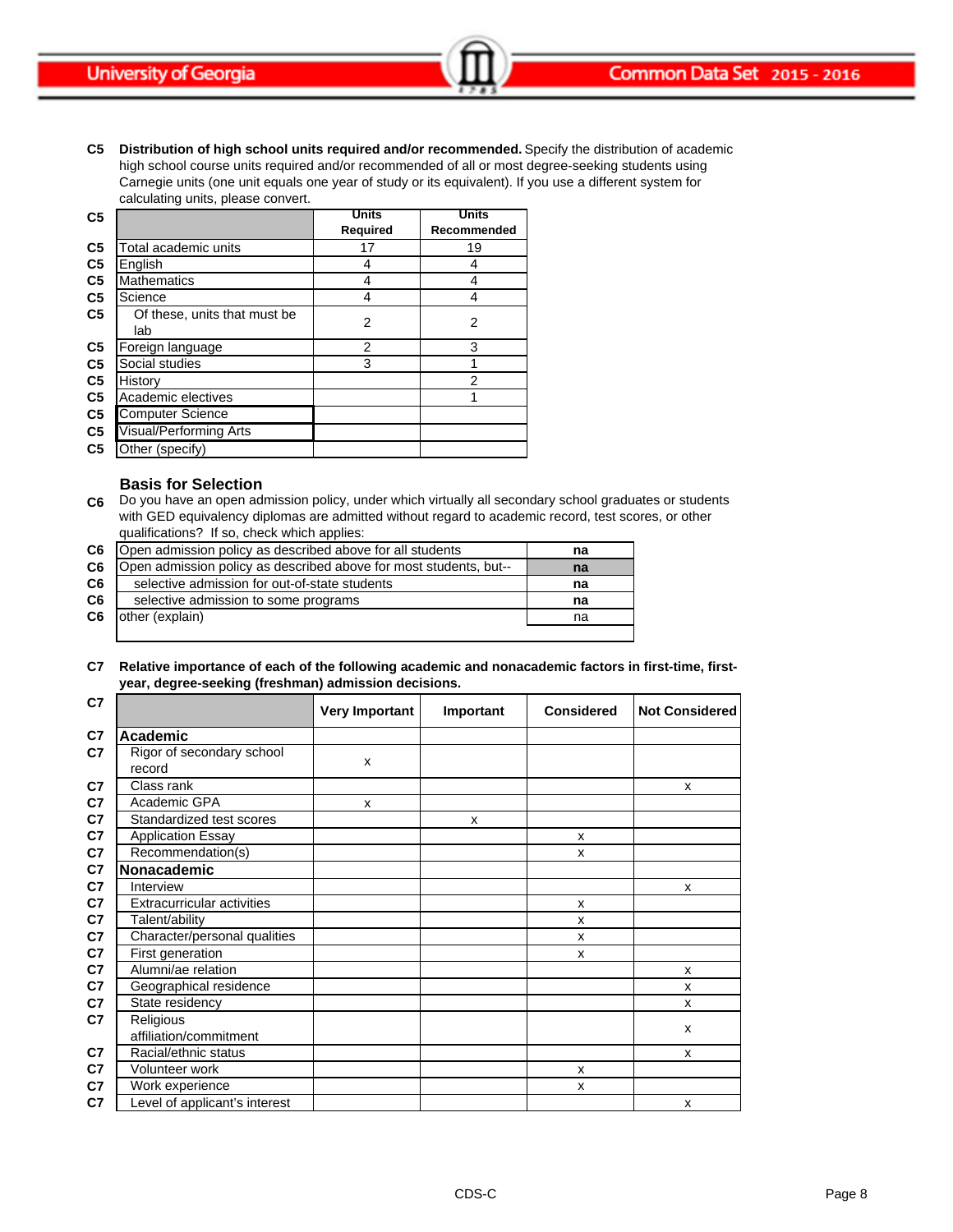**SAT and ACT Policies**

#### **C8 Entrance exams**

|                                                                            | Yes | No |
|----------------------------------------------------------------------------|-----|----|
| <b>C8A Does your institution make use of SAT, ACT, or SAT Subject Test</b> |     |    |
| scores in admission decisions for first-time, first-year, degree-          |     |    |
| seeking applicants?                                                        |     |    |

**C8A** If yes, place check marks in the appropriate boxes below to reflect your institution's policies for use in admission for Fall 2017.

| C8A |                                         | <b>ADMISSION</b> |           |                         |                                        |                 |
|-----|-----------------------------------------|------------------|-----------|-------------------------|----------------------------------------|-----------------|
| C8A |                                         | Require          | Recommend | <b>Require for Some</b> | <b>Consider if</b><br><b>Submitted</b> | <b>Not Used</b> |
|     | C8A SAT or ACT                          |                  |           |                         |                                        |                 |
|     | C8A ACT only                            |                  |           |                         |                                        |                 |
|     | C8A SAT only                            |                  |           |                         |                                        |                 |
|     | <b>C8A SAT and SAT Subject Tests or</b> |                  |           |                         |                                        |                 |
|     | <b>ACT</b>                              |                  |           |                         |                                        |                 |
|     | <b>C8A SAT Subject Tests only</b>       |                  |           |                         | X                                      |                 |

**C8B** If your institution will make use of the ACT in admission decisions for first-time, first-year, degree-seeking applicants for Fall 2017, please indicate which ONE of the following applies: (regardless of whether the writing score will be used in the admissions process):

**C8B** ACT with writing required

**C8B** ACT with writing recommended **C8B** ACT with or without writing accepted **ACT With Order ACT Without Writing accepted** 

**C8B** If your institution will make use of the SAT in admission decisions for first-time, first-year, degree-seeking applicants for Fall 2017 please indicate which ONE of the following applies (regardless of whether the Essay score will be used in the admissions process:

**C8B** SAT with Essay component required

- **C8B** SAT with Essay component recommended
- **C8B** SAT with or without Essay component accepted **C8B** SAT with or without Essay component accepted

**C8C** Please indicate how your institution will use the SAT or ACT writing component; check all that apply:

| C8C | <b>SAT</b> essay | <b>ACT</b> essay |
|-----|------------------|------------------|
|     |                  |                  |

**C8C** For admission

- **C8C** For placement
- **C8C** For advising

**C8C** In place of an application essay

- **C8C** As a validity check on the
- application essay
- **C8C** No college policy as of now
- **C8C** Not using essay component

|  | x |
|--|---|
|  |   |

**C8D In addition**, does your institution use applicants' test scores for academic advising?

| ra |  |
|----|--|
|    |  |

| C8E Latest date by which SAT or ACT scores must be received for fall-                        | January sitting |
|----------------------------------------------------------------------------------------------|-----------------|
| C8E Latest date by which SAT Subject Test scores must be received for<br>fall-term admission | January sitting |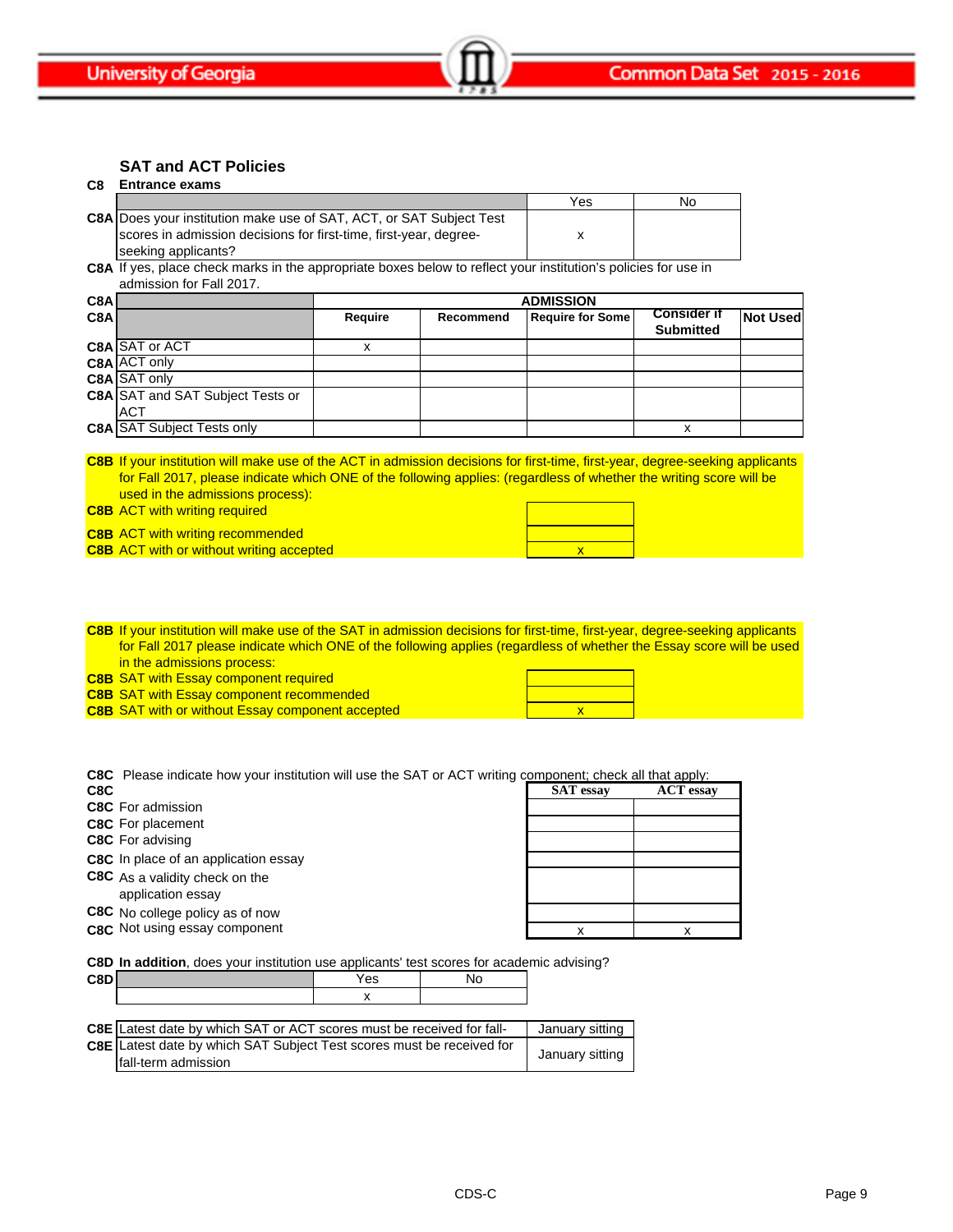**C8F** If necessary, use this space to clarify your test policies (e.g., if tests are recommended for some students, **C8F** \* Provided the student applied by our deadline of January 15th

**C8G** Please indicate which tests your institution uses for placement (e.g., state tests):

| C8G SAT  |                                  |   |  |
|----------|----------------------------------|---|--|
| C8G ACT  |                                  |   |  |
|          | <b>C8G</b> SAT Subject Tests     | х |  |
| $C8G$ AP |                                  | x |  |
|          | C8G CLEP                         |   |  |
|          | <b>C8G</b> Institutional Exam    | x |  |
|          | <b>C8G</b> State Exam (specify): |   |  |

### **Freshman Profile**

Provide percentages for ALL enrolled, degree-seeking, full-time and part-time, first-time, first-year (freshman) students enrolled in Fall 2015, including students who began studies during summer, international students/nonresident aliens, and students admitted under special arrangements.

**C9 Percent and number of first-time, first-year (freshman) students enrolled in Fall 2015 who submitted national standardized (SAT/ACT) test scores. Include information for ALL enrolled, degree-seeking, first-time, first-year (freshman) students who submitted test scores. Do not include partial test scores (e.g., mathematics scores but not critical reading for a category of students) or combine other standardized test results (such as TOEFL) in this item. Do not convert**  SAT scores to ACT scores and vice versa. The 25th percentile is the score that 25 percent scored **at or below; the 75th percentile score is the one that 25 percent scored at or above.**

| <b>C9</b> Percent submitting SAT scores | 77% Number submitting SAT scores | 4083 |
|-----------------------------------------|----------------------------------|------|
| <b>C9</b> Percent submitting ACT scores | 69% Number submitting ACT scores | 3648 |

| C <sub>9</sub> |                             | 25th Percentile | 75th Percentile |
|----------------|-----------------------------|-----------------|-----------------|
| C <sub>9</sub> | <b>SAT Critical Reading</b> | 570             | 660             |
| C9             | <b>SAT Math</b>             | 580             | 670             |
|                | <b>SAT Writing</b>          | 560             | 660             |
|                | <b>SAT Essay</b>            | 6               | 8               |
| C <sub>9</sub> | <b>ACT Composite</b>        | 26              | 31              |
| C <sub>9</sub> | <b>ACT Math</b>             | 25              | 30              |
| C9             | <b>ACT English</b>          | 26              | 33              |
| C <sub>9</sub> | <b>ACT Writing</b>          | 6               | 8               |

**C9** Percent of first-time, first-year (freshman) students with scores in each range:

| C <sub>9</sub> |                         | <b>SAT Critical</b>  |                    |                    |
|----------------|-------------------------|----------------------|--------------------|--------------------|
|                |                         | Reading              | <b>SAT Math</b>    | <b>SAT Writing</b> |
| C9             | 700-800                 | 13.64%               | 14.70%             | 12.88%             |
| C9             | 600-699                 | 48.52%               | 52.31%             | 49.04%             |
| C9             | 500-599                 | 33.41%               | 28.88%             | 32.28%             |
| C9             | 400-499                 | 4.21%                | 3.94%              | 5.51%              |
| C9             | 300-399                 | 0.15%                | 0.17%              | 0.24%              |
| C9             | 200-299                 | 0.07%                | 0.00%              | 0.05%              |
|                | Totals should = $100\%$ | 100.00%              | 100.00%            | 100.00%            |
| C9             |                         | <b>ACT Composite</b> | <b>ACT English</b> | <b>ACT Math</b>    |
| C9             | 30-36                   | 33.28%               | 48.88%             | 25.74%             |
| C9             | 24-29                   | 58.33%               | 41.12%             | 62.17%             |
| C <sub>9</sub> | 18-23                   | 8.09%                | 9.35%              | 11.13%             |
| C9             | $12 - 17$               | 0.30%                | 0.60%              | 0.96%              |
| C9             | $6 - 11$                |                      | 0.05%              |                    |
| C9             | Below <sub>6</sub>      |                      |                    |                    |
|                | Totals should = $100\%$ | 100.00%              | 100.00%            | 100.00%            |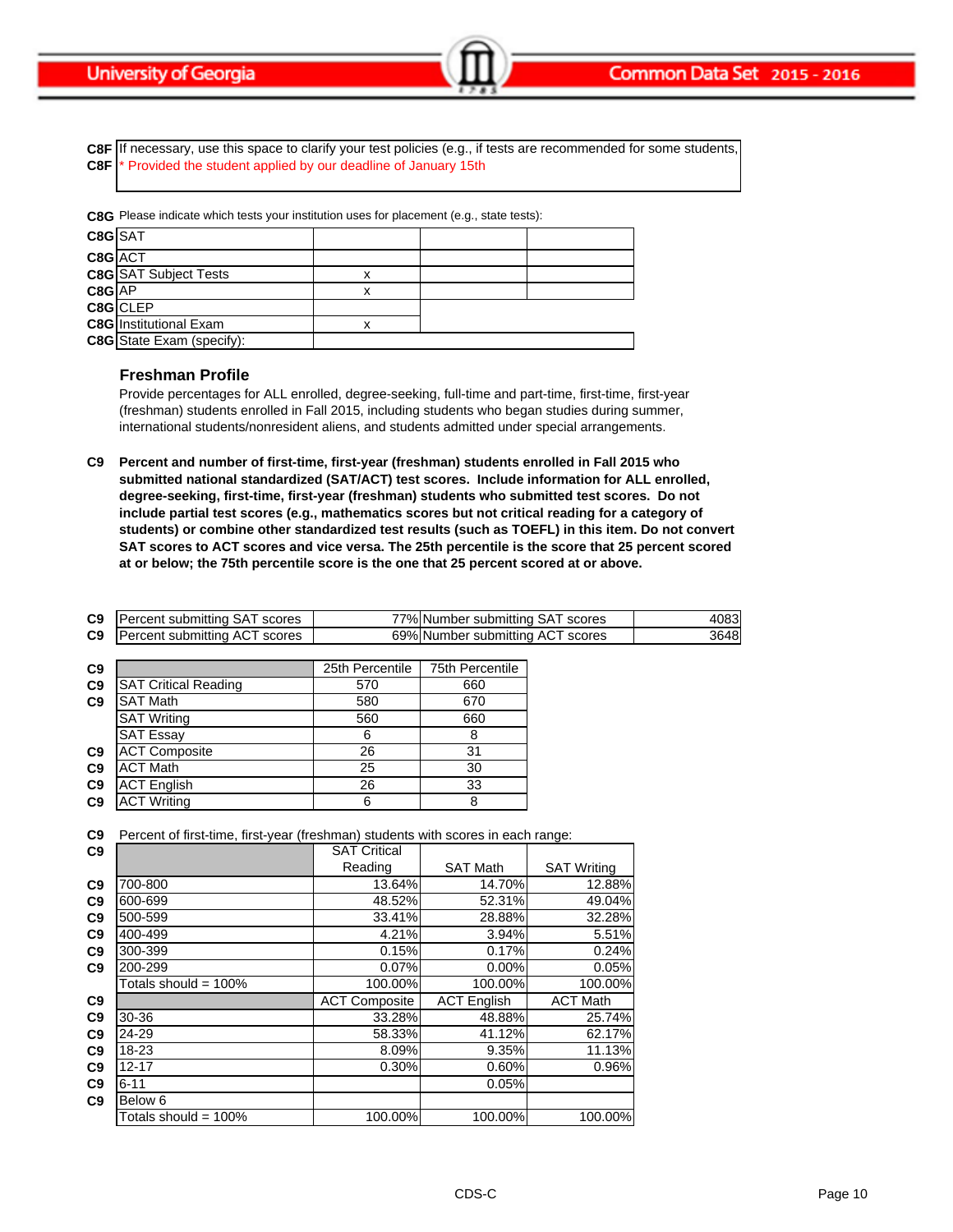**C10** Percent of all degree-seeking, first-time, first-year (freshman) students who had high school class rank within each of the following ranges (report information for those students from whom you collected high school rank information).

| C10 Percent in top tenth of high school graduating class                                         | 53% |                          |     |
|--------------------------------------------------------------------------------------------------|-----|--------------------------|-----|
| C10 Percent in top quarter of high school graduating class                                       | 93% |                          |     |
| C10 Percent in top half of high school graduating class                                          |     | 99% Top half $+$         |     |
| <b>C10</b> Percent in bottom half of high school graduating class                                |     | 1% bottom half = $100\%$ |     |
| C10 Percent in bottom quarter of high school graduating class                                    | 0%  |                          |     |
| <b>C10</b> Percent of total first-time, first-year (freshmen) students who submitted high school |     |                          |     |
| class rank:                                                                                      |     |                          | 70% |

**C11** Percentage of all enrolled, degree-seeking, first-time, first-year (freshman) students who had high school grade-point averages within each of the following ranges (using 4.0 scale). Report information only for those students from whom you collected high school GPA.

| C11 Percent who had GPA of 3.75 and higher    | 81.59%  |
|-----------------------------------------------|---------|
| C11 Percent who had GPA between 3.50 and 3.74 | 13.88%  |
| C11 Percent who had GPA between 3.25 and 3.49 | 2.88%   |
| C11 Percent who had GPA between 3.00 and 3.24 | 0.89%   |
| C11 Percent who had GPA between 2.50 and 2.99 | 0.46%   |
| C11 Percent who had GPA between 2.0 and 2.49  | 0.26%   |
| C11 Percent who had GPA between 1.0 and 1.99  | 0.04%   |
| C11 Percent who had GPA below 1.0             | 0.00%   |
| Totals should = 100%                          | 100.00% |
|                                               |         |

| C12 Average high school GPA of all degree-seeking, first-time, first-year |         |
|---------------------------------------------------------------------------|---------|
| (freshman) students who submitted GPA:                                    | 3.91    |
| C12   Percent of total first-time, first-year (freshman) students who     |         |
| submitted high school GPA:                                                | 100.00% |

### **Admission Policies**

### **C13 Application Fee**

| C <sub>13</sub> |                                                             | Yes     | N٥ |
|-----------------|-------------------------------------------------------------|---------|----|
|                 | C13 Does your institution have an<br>application fee?       |         |    |
|                 | C13 Amount of application fee:                              | \$60.00 |    |
| C <sub>13</sub> |                                                             | Yes     | N٥ |
|                 | C13 Can it be waived for applicants<br>with financial need? |         |    |

**C13** If you have an application fee and an on-line application option,

| C13 Same fee:               |  |
|-----------------------------|--|
| $C13$ Free:<br>C13 Reduced: |  |

| C <sub>13</sub> |                                    | Yes | No |
|-----------------|------------------------------------|-----|----|
|                 | C13 Can on-line application fee be |     |    |
|                 | waived for applicants with         |     |    |
|                 | financial need?                    |     |    |

### **C14 Application closing date**

| C <sub>14</sub> |                                                                | Yes   | N٥ |
|-----------------|----------------------------------------------------------------|-------|----|
|                 | C14 Does your institution have an<br>application closing date? |       |    |
|                 | C14 Application closing date (fall):                           | 1/15  |    |
|                 | C <sub>14</sub> Priority date:                                 | 10/15 |    |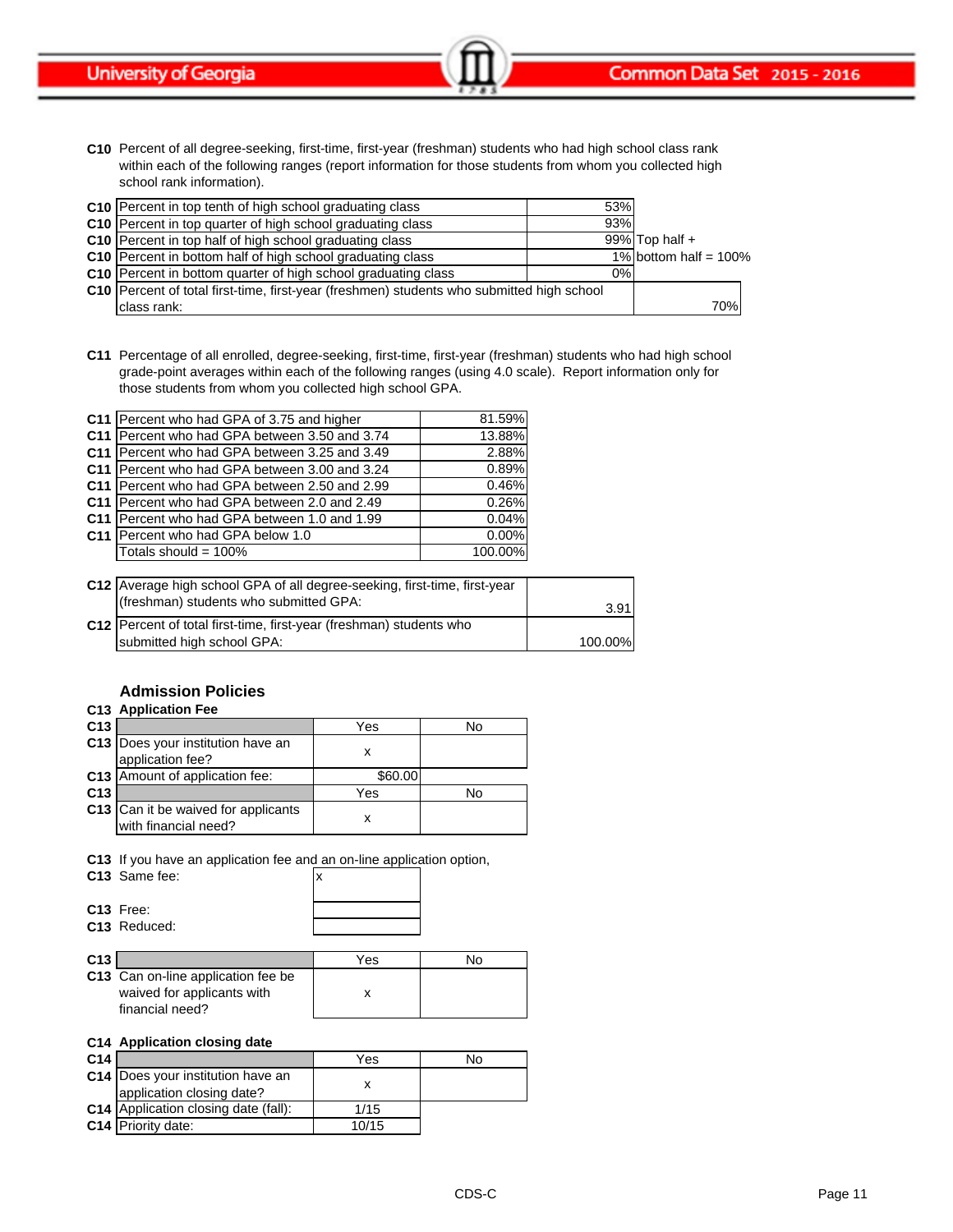| C <sub>15</sub> |                                                                       | Y es | N٢ |
|-----------------|-----------------------------------------------------------------------|------|----|
|                 | C15 Are first-time, first-year students accepted for terms other than |      |    |

**C16 Notification to applicants of admission decision sent** *(fill in one only)*

| C16 On a rolling basis beginning |                |
|----------------------------------|----------------|
| $(data)$ :                       |                |
| $C16$ By (date):                 |                |
| C16 Other:                       | $12/1$ (Early) |
|                                  | 4/1 (Regular)  |

### **C17 Reply policy for admitted applicants** *(fill in one only)*

|                 | C17 Must reply by (date):                        | 5/1 |  |
|-----------------|--------------------------------------------------|-----|--|
| C <sub>17</sub> | No set date:                                     |     |  |
|                 | C17 Must reply by May 1 or within                |     |  |
|                 | weeks if notified                                |     |  |
|                 | thereafter                                       |     |  |
| C <sub>17</sub> | Other:                                           |     |  |
|                 |                                                  |     |  |
|                 | <b>C17</b> Deadline for housing deposit (MM/DD): |     |  |
| C <sub>17</sub> | Amount of housing deposit:                       |     |  |
| C <sub>17</sub> | Refundable if student does not enroll?           |     |  |
| C <sub>17</sub> | Yes, in full                                     |     |  |
| C17             | Yes, in part                                     |     |  |
| C <sub>17</sub> | No                                               |     |  |
|                 |                                                  |     |  |

### **C18 Deferred admission**

| C <sub>18</sub> |                                                                                            | Yes | No |
|-----------------|--------------------------------------------------------------------------------------------|-----|----|
|                 | <b>C18</b> Does your institution allow students to postpone enrollment after<br>admission? |     |    |
|                 | <b>C18</b> If yes, maximum period of postponement:<br>academic year                        |     |    |

# **C19 Early admission of high school students**

| C19 |                                                                                                                                                          | Yes | No |
|-----|----------------------------------------------------------------------------------------------------------------------------------------------------------|-----|----|
|     | C19  Does your institution allow high school students to enroll as full-time,<br>first-time, first-year (freshman) students one year or more before high |     |    |
|     | school graduation?                                                                                                                                       |     |    |

Question removed from CDS.

**C20 Common Application Question removed from CDS.** (Initiated during 2006-2007 cycle)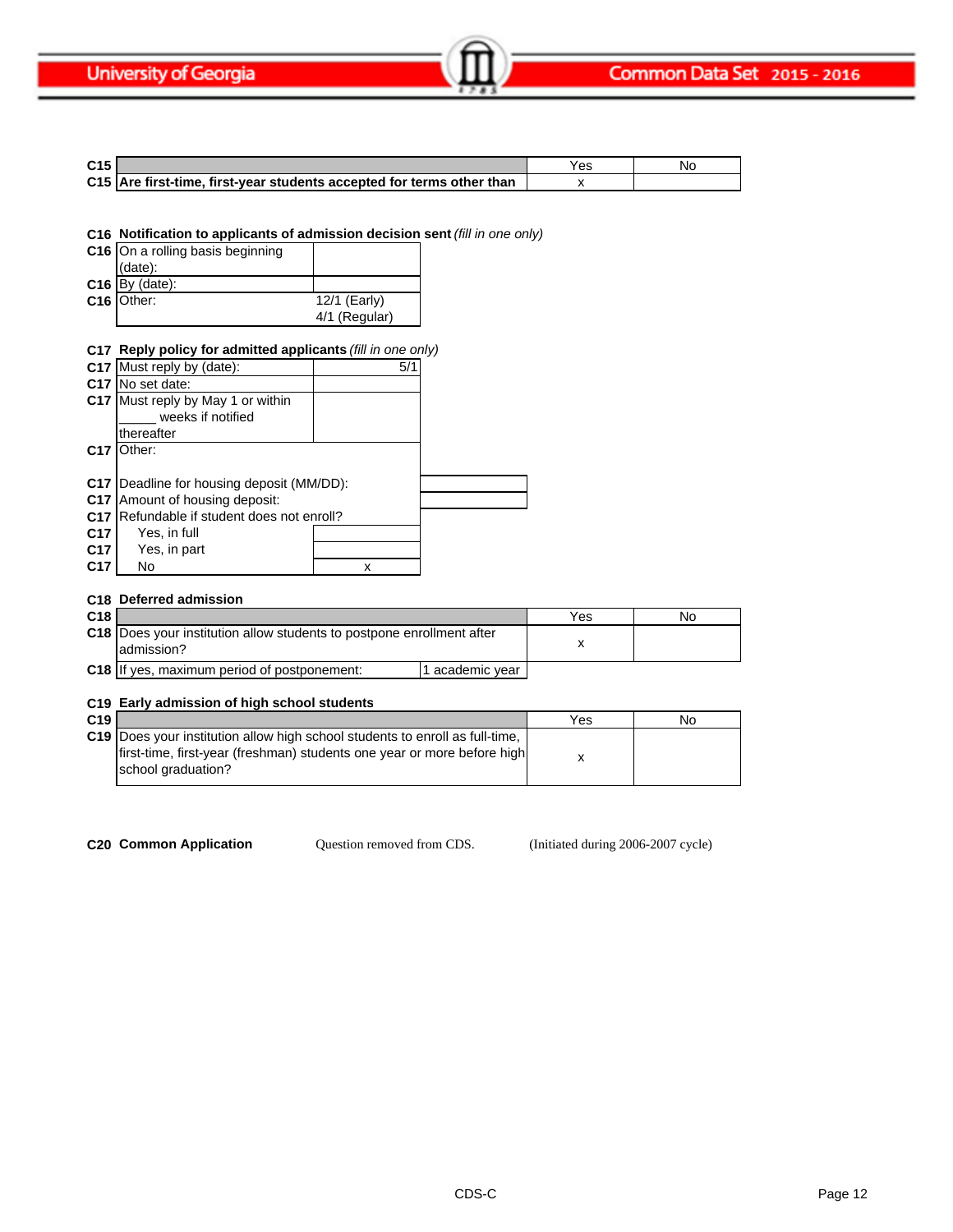# **Early Decision and Early Action Plans**

|                 | <b>C21 Early Decision</b>                                                 |     |    |
|-----------------|---------------------------------------------------------------------------|-----|----|
| C <sub>21</sub> |                                                                           | Yes | No |
|                 | C21 Does your institution offer an early decision plan (an admission plan |     |    |
|                 | that permits students to apply and be notified of an admission            |     |    |
|                 | decision well in advance of the regular notification date and that asks   |     | x  |
|                 | students to commit to attending if accepted) for first-time, first-year   |     |    |
|                 | (freshman) applicants for fall enrollment?                                |     |    |
|                 |                                                                           |     |    |
| C21             | If "yes," please complete the following:                                  |     |    |
|                 | C21 First or only early decision plan closing date                        |     |    |
|                 | C21 First or only early decision plan notification date                   |     |    |
| C <sub>21</sub> | Other early decision plan closing date                                    |     |    |
| C <sub>21</sub> | Other early decision plan notification date                               |     |    |
|                 | C21 For the Fall 2015 entering class:                                     |     |    |
|                 | C21 Number of early decision applications received by your institution    |     |    |
|                 | C21 Number of applicants admitted under early decision plan               |     |    |
| C <sub>21</sub> | Please provide significant details about your early decision plan:        |     |    |
|                 |                                                                           |     |    |
|                 |                                                                           |     |    |
|                 | C22 Early action                                                          |     |    |
| C <sub>22</sub> |                                                                           | Yes | No |
|                 | C22 Do you have a nonbinding early action plan whereby students are       |     |    |
|                 | notified of an admission decision well in advance of the regular          |     |    |
|                 | notification date but do not have to commit to attending your college?    | X   |    |
|                 |                                                                           |     |    |
|                 |                                                                           |     |    |

**C22** If "yes," please complete the following:

| <b>C22</b> Early action closing date | 10/15 |
|--------------------------------------|-------|
| C22 Early action notification date   |       |

**C22** Is your early action plan a "restrictive" plan under which you limit students from applying to other early plans?

| C <sub>22</sub>        | 'es | No |
|------------------------|-----|----|
| C <sub>22</sub><br>--- |     |    |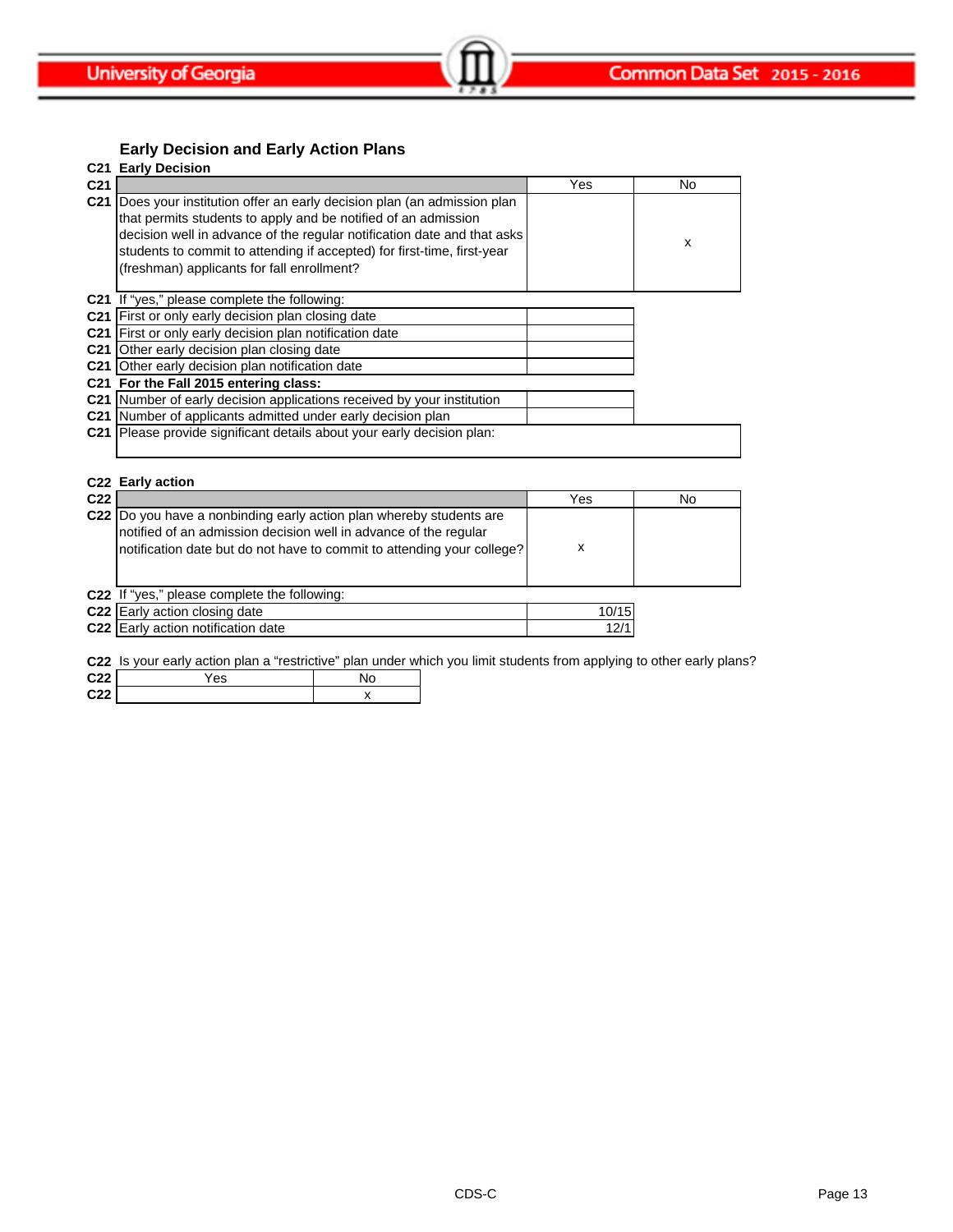

# **D. TRANSFER ADMISSION**

### **Fall Applicants**

| D1 |                                                                                                                                                             | Yes | No |
|----|-------------------------------------------------------------------------------------------------------------------------------------------------------------|-----|----|
| D1 | Does your institution enroll transfer students? (If no,<br>please skip to Section E)                                                                        |     |    |
| D1 | If yes, may transfer students earn advanced standing<br>credit by transferring credits earned from course work<br>completed at other colleges/universities? |     |    |

**D2** Provide the number of students who applied, were admitted, and enrolled as degree-seeking transfer students in Fall 2015.

| D <sub>2</sub> |             | Applicants | Admitted   | Enrolled   |
|----------------|-------------|------------|------------|------------|
|                |             |            | Applicants | Applicants |
| D <sub>2</sub> | Men         | 1.276      | 822        | 621        |
| D <sub>2</sub> | Women       | 1,366      | 906        | 672        |
| D <sub>2</sub> | <b>otal</b> | 2.642      | 1.728      | 1.293      |

### **Application for Admission**

| D3             | Indicate terms for which transfers may enroll: |  |  |  |  |
|----------------|------------------------------------------------|--|--|--|--|
| D <sub>3</sub> | Fall                                           |  |  |  |  |
| D <sub>3</sub> | Winter                                         |  |  |  |  |
| D <sub>3</sub> | Spring                                         |  |  |  |  |
| D <sub>3</sub> | Summer                                         |  |  |  |  |

| D4 |                                                                                                                        | Yes | No |
|----|------------------------------------------------------------------------------------------------------------------------|-----|----|
| D4 | Must a transfer applicant have a minimum number of<br>credits completed or else must apply as an entering<br>freshman? | х   |    |
| D4 | If yes, what is the minimum number of credits and the unit<br>of measure?                                              | 30  |    |

**D5** Indicate all items required of transfer students to apply for admission:

| D <sub>5</sub> |                                                            | Required of All | Recommended<br>of All | Recommended<br>of Some | Required of Some | Not Required |
|----------------|------------------------------------------------------------|-----------------|-----------------------|------------------------|------------------|--------------|
| D <sub>5</sub> | High school transcript                                     |                 |                       |                        |                  | х            |
| D <sub>5</sub> | College transcript(s)                                      | x               |                       |                        |                  |              |
| D <sub>5</sub> | Essay or personal<br>statement                             |                 |                       |                        |                  | х            |
| D <sub>5</sub> | Interview                                                  |                 |                       |                        |                  | x            |
| D <sub>5</sub> | Standardized test scores                                   |                 |                       |                        | x                |              |
| D <sub>5</sub> | Statement of good<br>standing from prior<br>institution(s) |                 |                       |                        | x                |              |

**D6** If a minimum high school grade point average is required of transfer applicants, specify (on a 4.0 scale):

| D7 If a minimum college grade point average is required of |           |
|------------------------------------------------------------|-----------|
| transfer applicants, specify (on a 4.0 scale):             | See below |
|                                                            |           |

**D8** List any other application requirements specific to transfer applicants: Junior and Senior Transfers (with 60 or more hours of transferable credit) must meet the new requirement of a 2.80 or higher transfer GPA to be considered for admission OR Have 30-59 semester hours of transferable credit by the application deadline AND Have been graduated from high school for at least a year and have also completed at least one full year of transferable college credit after graduation from high school AND Have a 3.20 or higher transfer GPA to be considered for

admission, though there is no minimum GPA that guarantees admission.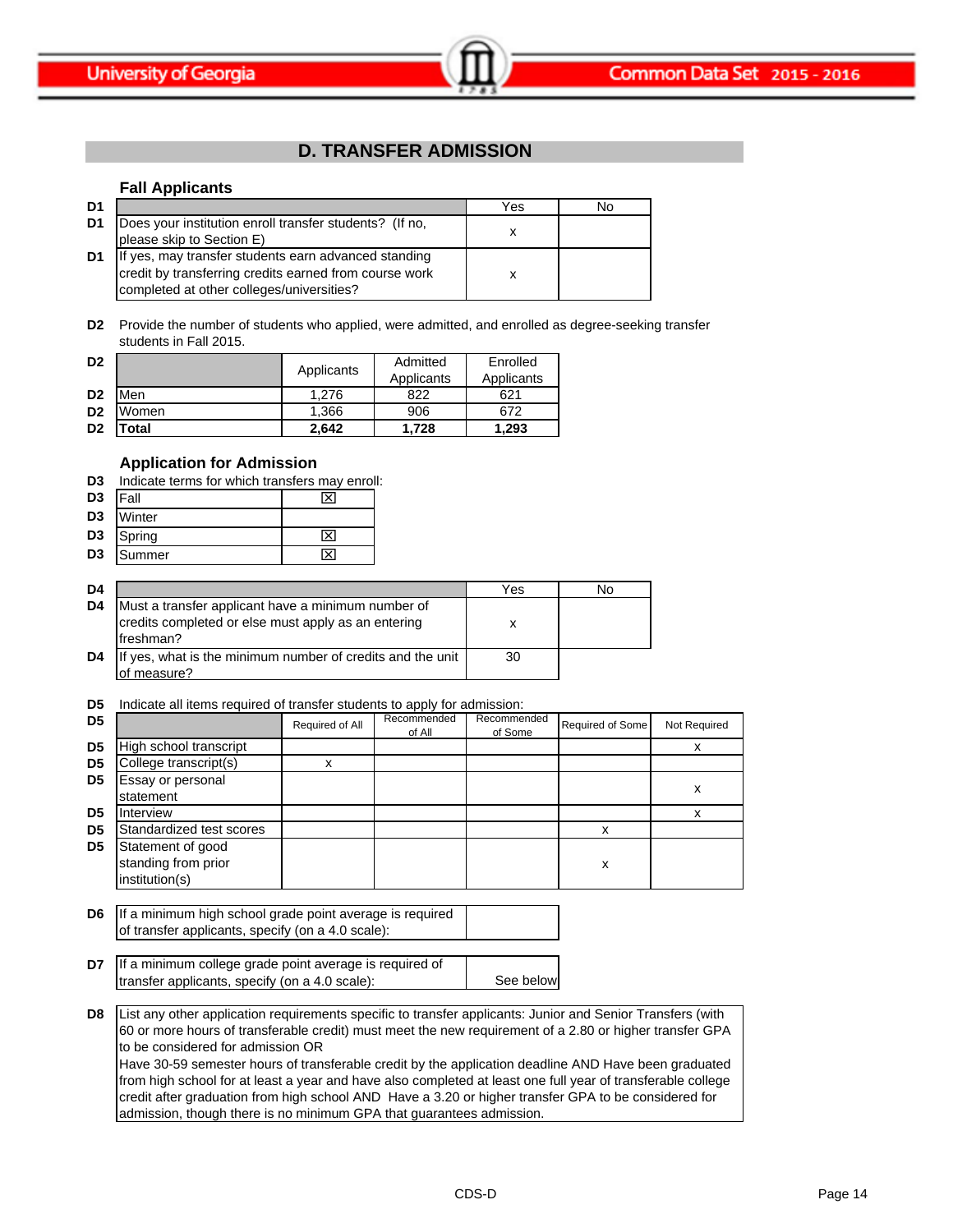Common Data Set 2015 - 2016

**University of Georgia** 

**D9** List application priority, closing, notification, and candidate reply dates for transfer students. If applications are reviewed on a continuous or rolling basis, place a check mark in the "Rolling admission" column.

| D <sub>9</sub>  |                                                                         | <b>Priority Date</b> | <b>Closing Date</b> | <b>Notification Date</b> | <b>Reply Date</b> | Rolling<br><b>Admission</b> |
|-----------------|-------------------------------------------------------------------------|----------------------|---------------------|--------------------------|-------------------|-----------------------------|
| D <sub>9</sub>  | Fall                                                                    |                      | 4/1                 |                          |                   | X                           |
| D <sub>9</sub>  | Winter                                                                  |                      |                     |                          |                   |                             |
| D <sub>9</sub>  | Spring                                                                  |                      | 9/1                 |                          |                   | X                           |
| D <sub>9</sub>  | Summer                                                                  |                      | 3/1                 |                          |                   | x                           |
|                 |                                                                         |                      |                     |                          |                   |                             |
| D <sub>10</sub> |                                                                         |                      |                     | Yes                      | No                |                             |
|                 | <b>D10</b> Does an open admission policy, if reported, apply to         |                      |                     |                          | x                 |                             |
|                 | transfer students?                                                      |                      |                     |                          |                   |                             |
| D <sub>11</sub> | Describe additional requirements for transfer admission, if applicable: |                      |                     |                          |                   |                             |
|                 |                                                                         |                      |                     |                          |                   |                             |
|                 |                                                                         |                      |                     |                          |                   |                             |
|                 | <b>Transfer Credit Policies</b>                                         |                      |                     |                          |                   |                             |
|                 | <b>D12</b> Report the lowest grade earned for any course that may be    |                      |                     |                          |                   |                             |
|                 | transferred for credit:                                                 |                      |                     | 65.00                    |                   |                             |
|                 |                                                                         |                      |                     |                          |                   |                             |
| D <sub>13</sub> |                                                                         |                      |                     | Number                   | Unit Type         |                             |
|                 | D13 Maximum number of credits or courses that may be                    |                      |                     |                          |                   |                             |
|                 | transferred from a two-year institution:                                |                      |                     |                          |                   |                             |
|                 |                                                                         |                      |                     |                          |                   |                             |
| D <sub>14</sub> |                                                                         |                      |                     | Number                   | Unit Type         |                             |
|                 | D14 Maximum number of credits or courses that may be                    |                      |                     |                          |                   |                             |
|                 | transferred from a four-year institution:                               |                      |                     |                          |                   |                             |
|                 |                                                                         |                      |                     |                          |                   |                             |
|                 | D15 Minimum number of credits that transfers must complete              |                      |                     |                          |                   |                             |
|                 | at your institution to earn an associate degree:                        |                      |                     |                          |                   |                             |
|                 |                                                                         |                      |                     |                          |                   |                             |
|                 | D16 Minimum number of credits that transfers must complete              |                      |                     |                          |                   |                             |
|                 | at your institution to earn a bachelor's degree:                        |                      |                     | 45.00                    |                   |                             |
|                 | D17 Describe other transfer credit policies:                            |                      |                     |                          |                   |                             |
|                 |                                                                         |                      |                     |                          |                   |                             |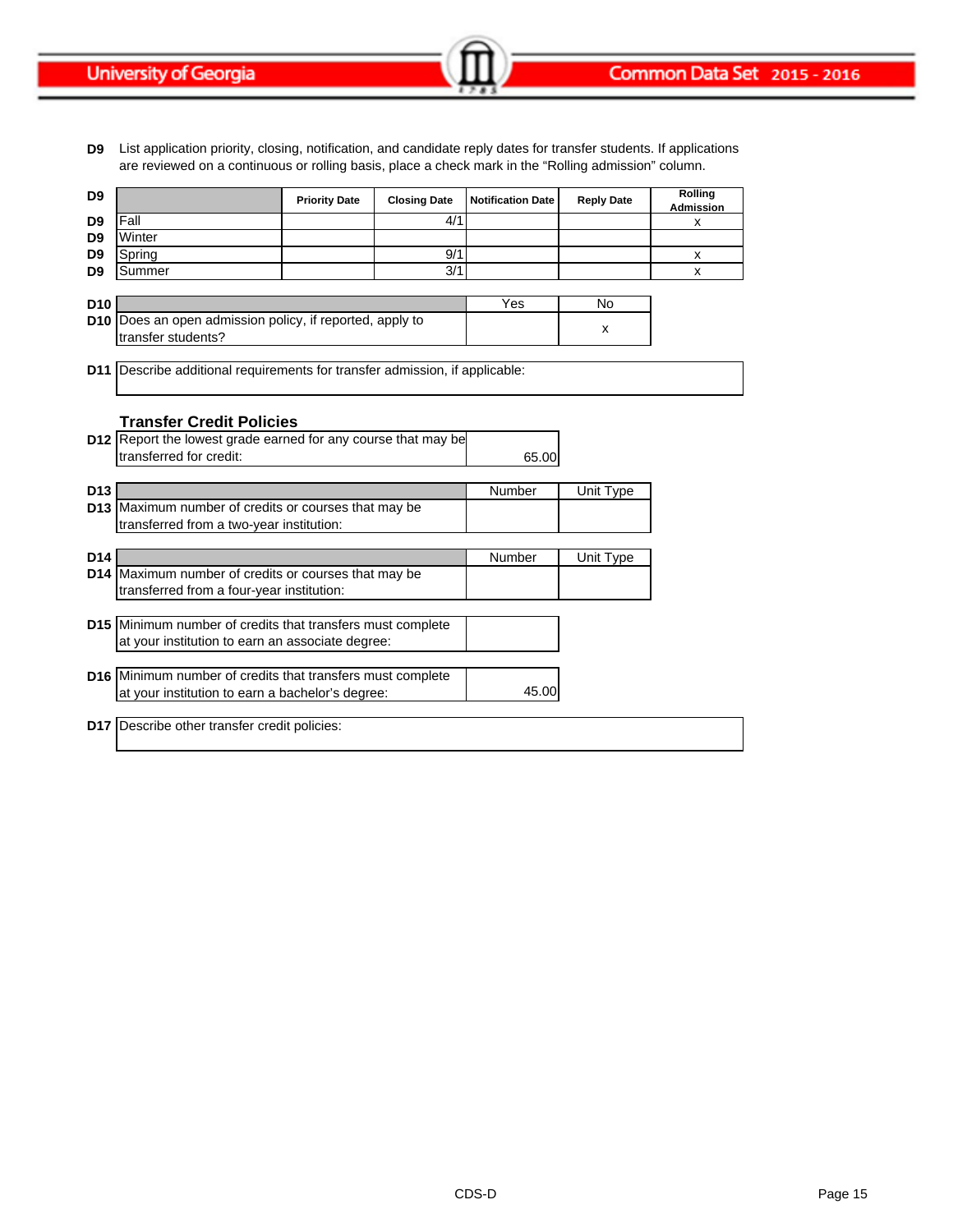# **E. ACADEMIC OFFERINGS AND POLICIES**

**E1 Special study options:** Identify those programs available at your institution. Refer to the glossary for definitions.

| E1             | Accelerated program                 | x |
|----------------|-------------------------------------|---|
| E1             | Cooperative education program       | X |
| E1             | Cross-registration                  | x |
| E1             | Distance learning                   | x |
| E1             | Double major                        | X |
| E1             | Dual enrollment                     | X |
| E <sub>1</sub> | English as a Second Language (ESL)  |   |
| E1             | Exchange student program (domestic) | X |
| E <sub>1</sub> | External degree program             | X |
| E <sub>1</sub> | Honors Program                      | x |
| E <sub>1</sub> | Independent study                   | X |
| E <sub>1</sub> | Internships                         | X |
| E <sub>1</sub> | Liberal arts/career combination     | X |
| E1             | Student-designed major              | X |
| E1             | Study abroad                        | X |
| E1             | Teacher certification program       | X |
| E1             | Weekend college                     |   |
| E <sub>1</sub> | Other (specify):                    |   |
|                |                                     |   |

**E2 This question has been removed from the Common Data Set.**

**E3 Areas in which all or most students are required to complete some course** 

|                | work prior to graduation:                                                                                 |   |
|----------------|-----------------------------------------------------------------------------------------------------------|---|
| E3             | Arts/fine arts                                                                                            |   |
| E3             | Computer literacy                                                                                         |   |
| E <sub>3</sub> | English (including composition)                                                                           | x |
| E <sub>3</sub> | Foreign languages                                                                                         |   |
| E <sub>3</sub> | History                                                                                                   |   |
| E3             | <b>Humanities</b>                                                                                         |   |
| E3             | <b>Mathematics</b>                                                                                        |   |
| E <sub>3</sub> | Philosophy                                                                                                |   |
| E <sub>3</sub> | Sciences (biological or physical)                                                                         |   |
| E <sub>3</sub> | Social science                                                                                            |   |
| E <sub>3</sub> | Other (describe):                                                                                         |   |
|                | Environmental Literacy, cultural diversity, first year odyssey seminar, and one physical education credit |   |

**Library Collections: The CDS Publishers will collect library data again when a new Academic Libraries Survey is in place.**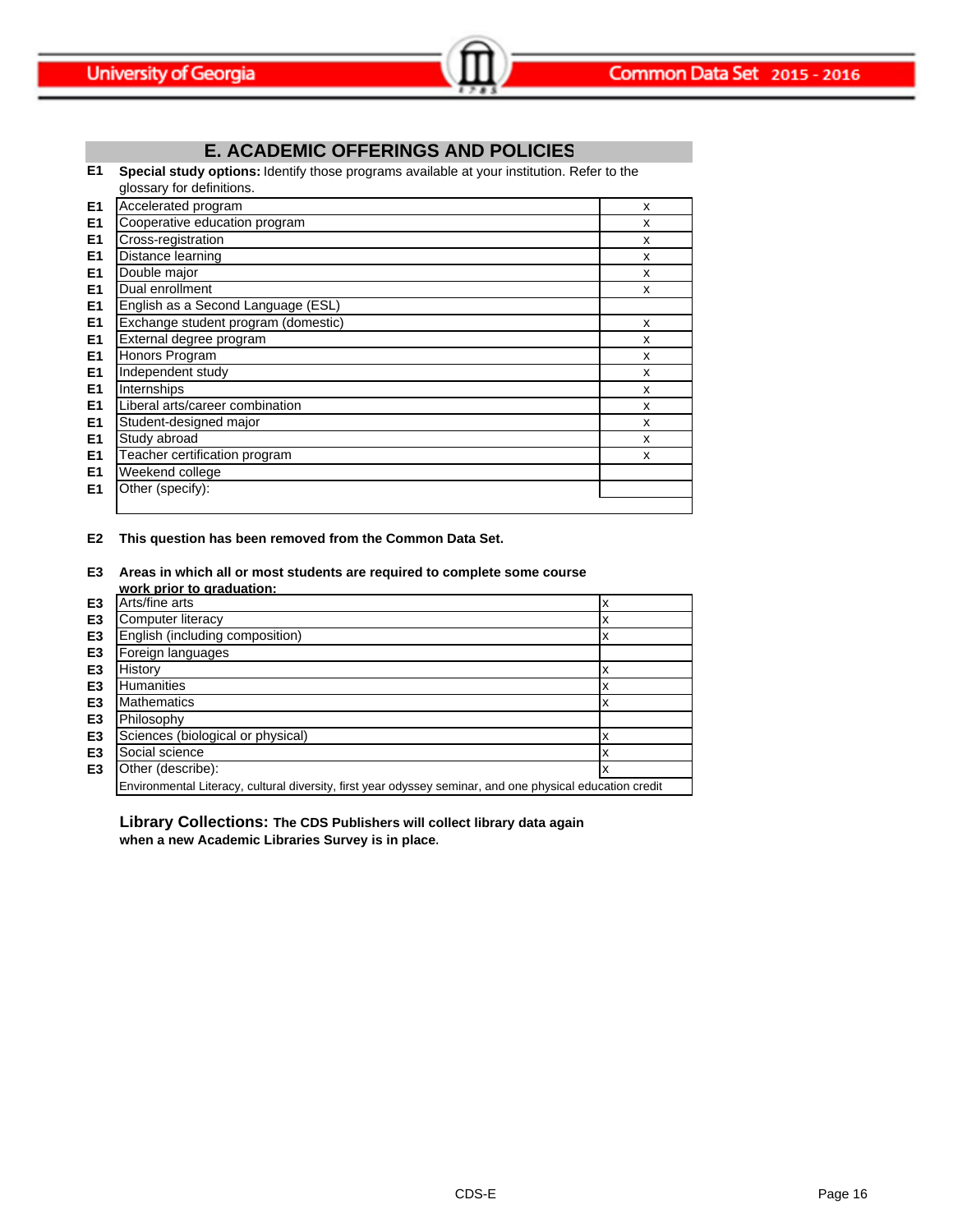# **F. STUDENT LIFE**

**F1** Percentages of first-time, first-year (freshman) degree-seeking students and degree-seeking undergraduates enrolled in Fall 2015 who fit the following categories:

| F <sub>1</sub> |                                                     | First-time, first-year |                |
|----------------|-----------------------------------------------------|------------------------|----------------|
|                |                                                     | (freshman)             | Undergraduates |
|                |                                                     | students               |                |
| F <sub>1</sub> | Percent who are from out of state (exclude          |                        |                |
|                | international/nonresident aliens from the numerator |                        |                |
|                | and denominator)                                    | 11%                    | 8%             |
| F <sub>1</sub> | Percent of men who join fraternities                |                        | 22%            |
| F <sub>1</sub> | Percent of women who join sororities                |                        | 31%            |
| F <sub>1</sub> | Percent who live in college-owned, -operated, or -  |                        |                |
|                | affiliated housing                                  | 98%                    | 33%            |
| F <sub>1</sub> | Percent who live off campus or commute              | 2%                     | 67%            |
| F <sub>1</sub> | Percent of students age 25 and older                | 0%                     | 3%             |
| F <sub>1</sub> | Average age of full-time students                   | 18                     | 21             |
| F <sub>1</sub> | Average age of all students (full- and part-time)   | 18                     | 21             |

**F2 Activities offered** Identify those programs available at your institution.

| F <sub>2</sub> | <b>Campus Ministries</b>     | x |
|----------------|------------------------------|---|
| F <sub>2</sub> | Choral groups                | x |
| F <sub>2</sub> | Concert band                 | X |
| F <sub>2</sub> | Dance                        | x |
| F <sub>2</sub> | Drama/theater                | X |
| F <sub>2</sub> | <b>International Student</b> | x |
|                | Organization                 |   |
| F <sub>2</sub> | Jazz band                    | x |
| F <sub>2</sub> | Literary magazine            | x |
| F <sub>2</sub> | Marching band                | x |
| F <sub>2</sub> | Model UN                     | X |
| F <sub>2</sub> | Music ensembles              | X |
| F <sub>2</sub> | Musical theater              | x |
| F <sub>2</sub> | Opera                        | X |
| F <sub>2</sub> | Pep band                     | X |
| F <sub>2</sub> | Radio station                | x |
| F <sub>2</sub> | Student government           | x |
| F <sub>2</sub> | Student newspaper            | X |
| F <sub>2</sub> | Student-run film society     | X |
| F <sub>2</sub> | Symphony orchestra           | x |
| F <sub>2</sub> | <b>Television station</b>    |   |
| F2             | Yearbook                     | x |

| <b>F3</b> ROTC (program offered in cooperation with Reserve Officers' Training Corps) |  |  |  |
|---------------------------------------------------------------------------------------|--|--|--|
|                                                                                       |  |  |  |

| F <sub>3</sub> | $\cdots$                             | On Campus | At Cooperating<br>Institution | Name of Cooperating<br>Institution |
|----------------|--------------------------------------|-----------|-------------------------------|------------------------------------|
|                | <b>F3</b> Army ROTC is offered:      |           |                               |                                    |
|                | <b>F3</b> Naval ROTC is offered:     |           |                               |                                    |
|                | <b>F3</b> Air Force ROTC is offered: |           |                               |                                    |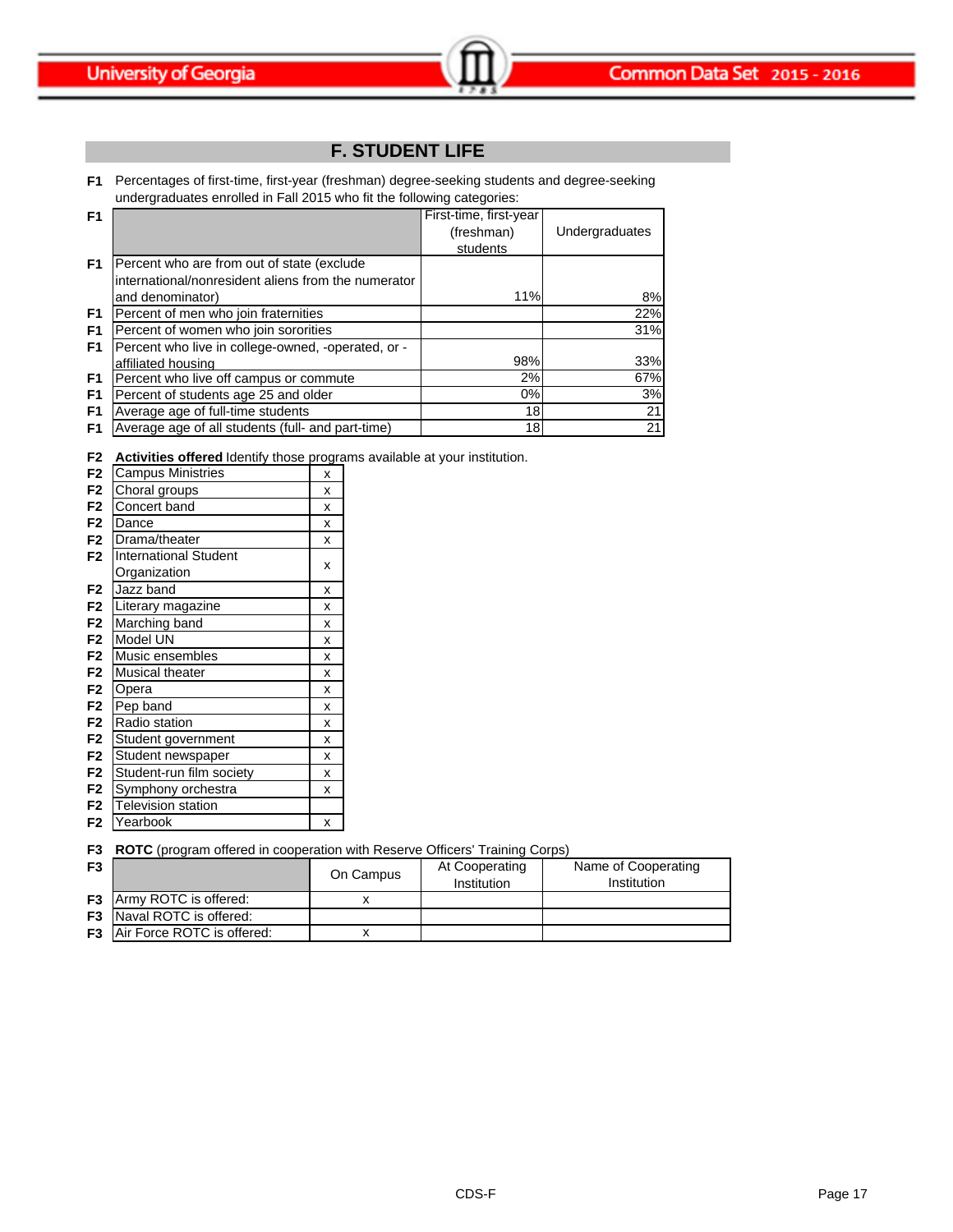**F4 Housing:** Check all types of college-owned, -operated, or -affiliated housing available for

|                | undergraduates at your institution. |   |  |
|----------------|-------------------------------------|---|--|
| F4             | Coed dorms                          | x |  |
| F4             | Men's dorms                         |   |  |
| F4             | Women's dorms                       | x |  |
| F4             | Apartments for married students     | x |  |
| F4             | Apartments for single students      | x |  |
| F4             | Special housing for disabled        |   |  |
|                | students                            | x |  |
| F <sub>4</sub> | Special housing for international   | x |  |
|                | students                            |   |  |
| F4             | Fraternity/sorority housing         | x |  |
| F4             | Cooperative housing                 |   |  |
| F4             | Theme housing                       | x |  |
| F <sub>4</sub> | Wellness housing                    |   |  |
| F4             | Other housing options (specify):    | X |  |

Honors and Language focused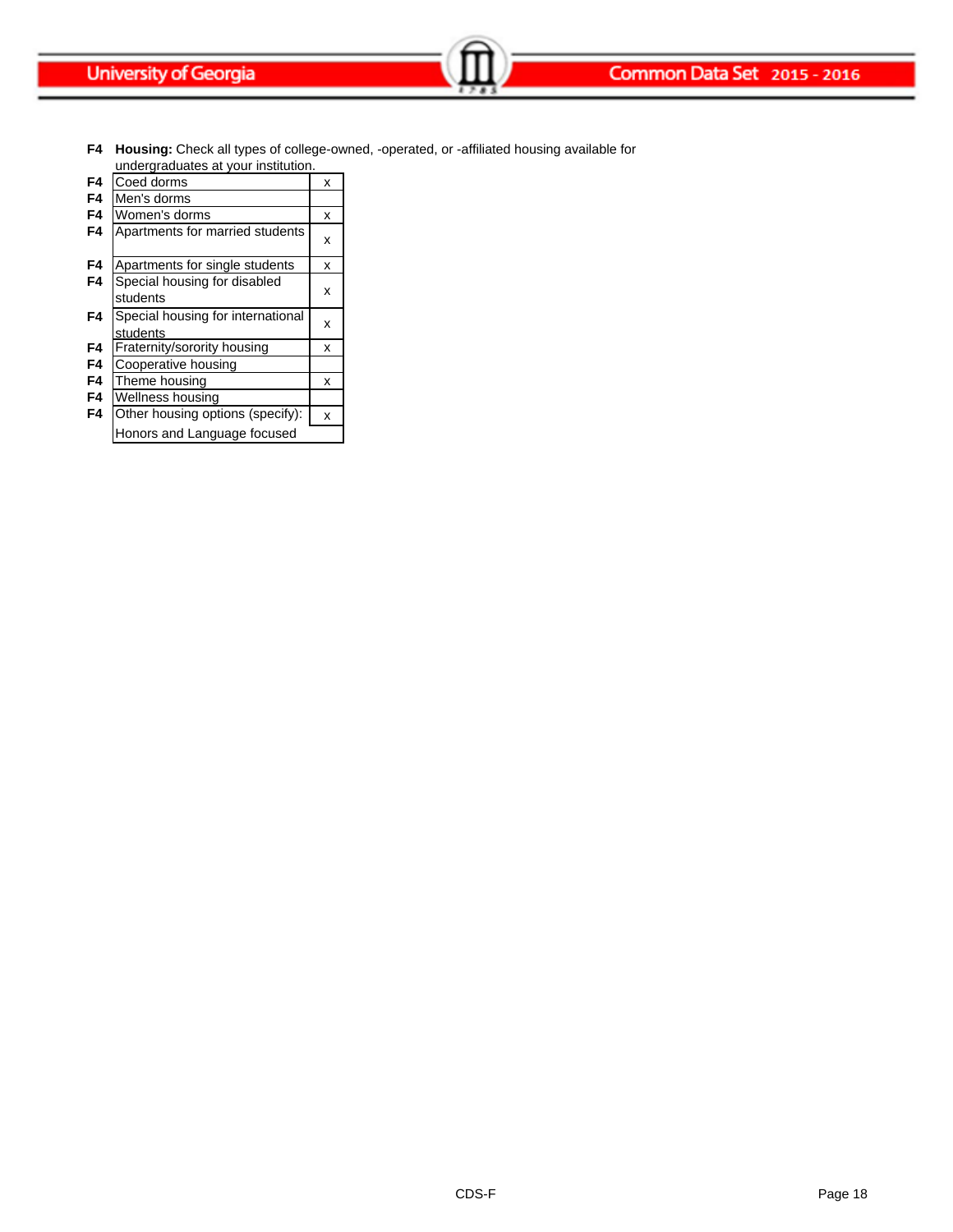

# **G. ANNUAL EXPENSES**

**G0** Please provide the URL of your institution's net price calculator: http://www.collegeportraits.org/GA/UGA/estimator/agree **Provide 2016-2017 academic year costs of attendance for the following categories that are applicable to your institution.**

Check here if your institution's 2016-2017 academic year costs of attendance are not available at this time and provide an approximate date (i.e., month/day) when your institution's final 2016-2017 academic year costs of attendance will be available:

**G1 Undergraduate full-time tuition, required fees, room and board List the typical tuition, required fees, and room and board for a full-time undergraduate student for the FULL 2016-2017 academic year (30 semester or 45 quarter hours for institutions that derive annual tuition by multiplying credit hour cost by number of credits). A full academic year refers to the period of time generally extending from September to June; usually equated to two semesters, two trimesters, three quarters, or the period covered by a four-one-four plan. Room and board is defined as double occupancy and 19 meals per week or the maximum meal plan. Required fees include only charges that all full-time students must pay that are not included in tuition (e.g., registration, health, or activity fees.) Do not include optional fees (e.g., parking, laboratory use).**

| G <sub>1</sub> |                                                             | First-Year | Undergraduates |         |
|----------------|-------------------------------------------------------------|------------|----------------|---------|
| G <sub>1</sub> | <b>PRIVATE INSTITUTIONS</b>                                 |            |                |         |
|                | Tuition:                                                    |            |                |         |
| G1             | PUBLIC INSTITUTIONS                                         |            |                |         |
|                | Tuition:                                                    |            |                |         |
|                | In-district                                                 | \$9,364    | \$9,364        |         |
| G1             | <b>PUBLIC INSTITUTIONS</b>                                  |            |                |         |
|                | In-state (out-of-district):                                 |            |                |         |
| G1             | PUBLIC INSTITUTIONS                                         |            |                |         |
|                | Out-of-state:                                               | \$27,574   | \$27,574       |         |
| G1             | NONRESIDENT ALIENS                                          |            |                |         |
|                | Tuition:                                                    |            |                |         |
|                |                                                             |            |                |         |
| G1             | <b>REQUIRED FEES:</b>                                       | \$2,270    | \$2,270        |         |
|                |                                                             |            |                |         |
| G1             | <b>ROOM AND BOARD:</b>                                      |            |                |         |
|                | (on-campus)                                                 | \$9,616    | \$9,616        |         |
| G1             | <b>ROOM ONLY:</b>                                           |            |                |         |
|                | (on-campus)                                                 | \$5,660    | \$5,660        |         |
| G <sub>1</sub> | <b>BOARD ONLY:</b>                                          |            |                |         |
|                | (on-campus meal plan)                                       | \$3,956    | \$3,956        |         |
|                |                                                             |            |                |         |
| G1             | Comprehensive tuition and room and board fee (if your       |            |                |         |
|                | college cannot provide separate tuition and room and        |            |                |         |
|                | board fees):                                                |            |                |         |
|                |                                                             |            |                |         |
| G1             | Other:                                                      |            |                |         |
|                |                                                             |            |                |         |
|                |                                                             |            |                |         |
| G <sub>2</sub> |                                                             |            | Minimum        | Maximum |
| G <sub>2</sub> | Number of credits per term a student can take for the       |            |                |         |
|                | stated full-time tuition                                    |            | 12             |         |
|                |                                                             |            |                |         |
| G <sub>3</sub> |                                                             |            | Yes            | No      |
| G <sub>3</sub> | Do tuition and fees vary by year of study (e.g., sophomore, |            |                | x       |
|                | junior, senior)?                                            |            |                |         |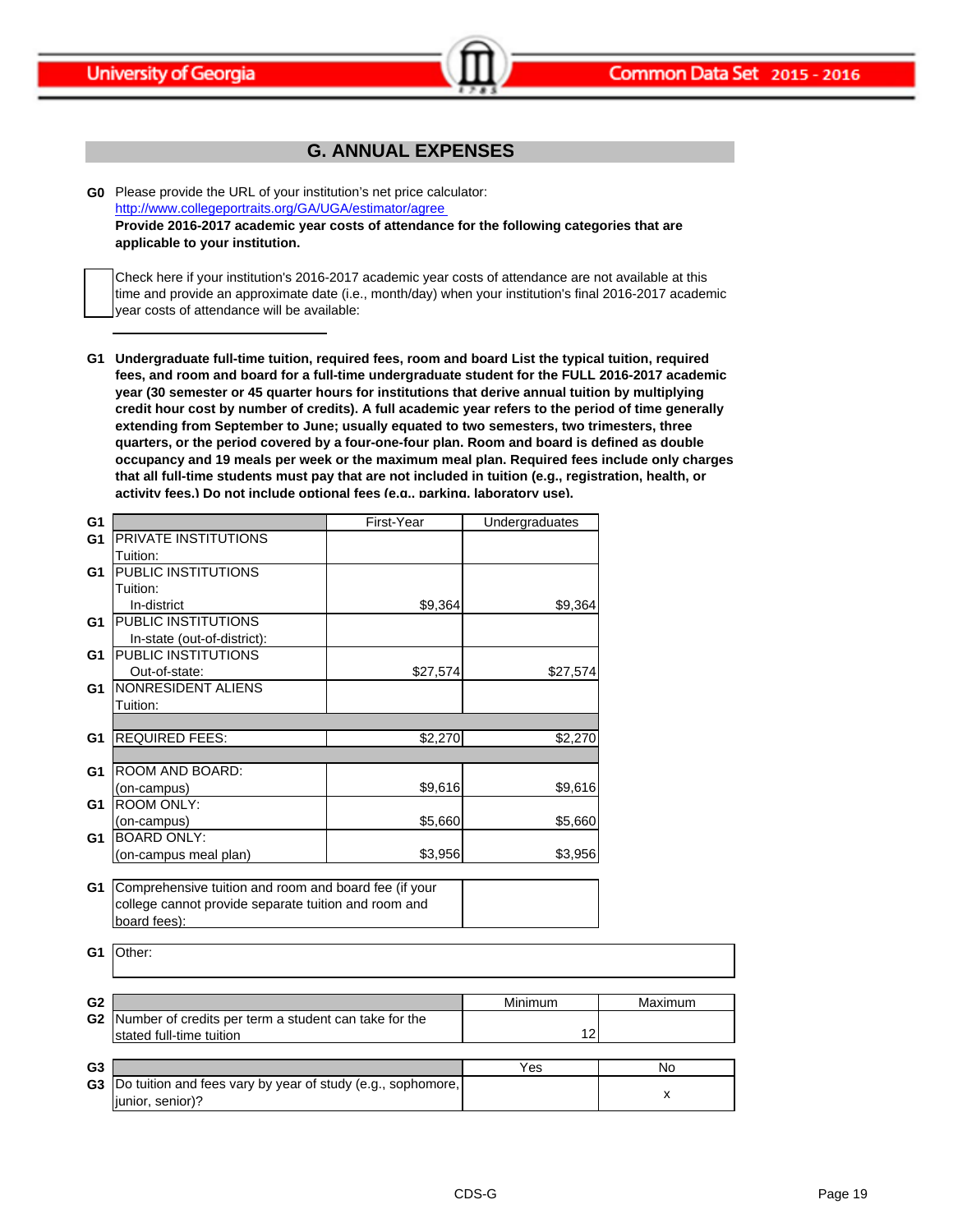| G4 |                                                                                | Yes | No |
|----|--------------------------------------------------------------------------------|-----|----|
|    | <b>G4</b>  Do tuition and fees vary by undergraduate instructional<br>program? |     |    |
| G4 |                                                                                | %   |    |
| G4 | yes, what percentage of full-time undergraduates pay<br>- IIf                  |     |    |

more than the tuition and fees reported in G1?

**G5** Provide the estimated expenses for a typical full-time undergraduate student:

| G <sub>5</sub> |                                                                                                                                  | <b>Residents</b> | Commuters<br>(living at home) | Commuters<br>(not living at home) |
|----------------|----------------------------------------------------------------------------------------------------------------------------------|------------------|-------------------------------|-----------------------------------|
| G <sub>5</sub> | Books and supplies                                                                                                               | \$1,006          | \$1,006                       | \$1,006                           |
| G <sub>5</sub> | Room only                                                                                                                        |                  |                               | \$4,076                           |
| G <sub>5</sub> | Board only                                                                                                                       |                  | \$3,956                       | \$3,956                           |
| G5             | Room and board total (if your<br>college cannot provide separate<br>room and board figures for<br>commuters not living at home): |                  |                               |                                   |
| G <sub>5</sub> | ransportation                                                                                                                    | \$1,172          | \$1,172                       | \$1,172                           |
| G5             | Other expenses                                                                                                                   | \$2,780          | \$2,780                       | \$2,780                           |

**G6** Undergraduate per-credit-hour charges (tuition only)

|    | <b>G6 PRIVATE INSTITUTIONS:</b> |  |
|----|---------------------------------|--|
| G6 | <b>PUBLIC INSTITUTIONS</b>      |  |
|    | In-district:                    |  |
| G6 | <b>IPUBLIC INSTITUTIONS</b>     |  |
|    | In-state (out-of-district):     |  |
| G6 | <b>PUBLIC INSTITUTIONS</b>      |  |
|    | Out-of-state:                   |  |
| G6 | <b>INONRESIDENT ALIENS:</b>     |  |
|    |                                 |  |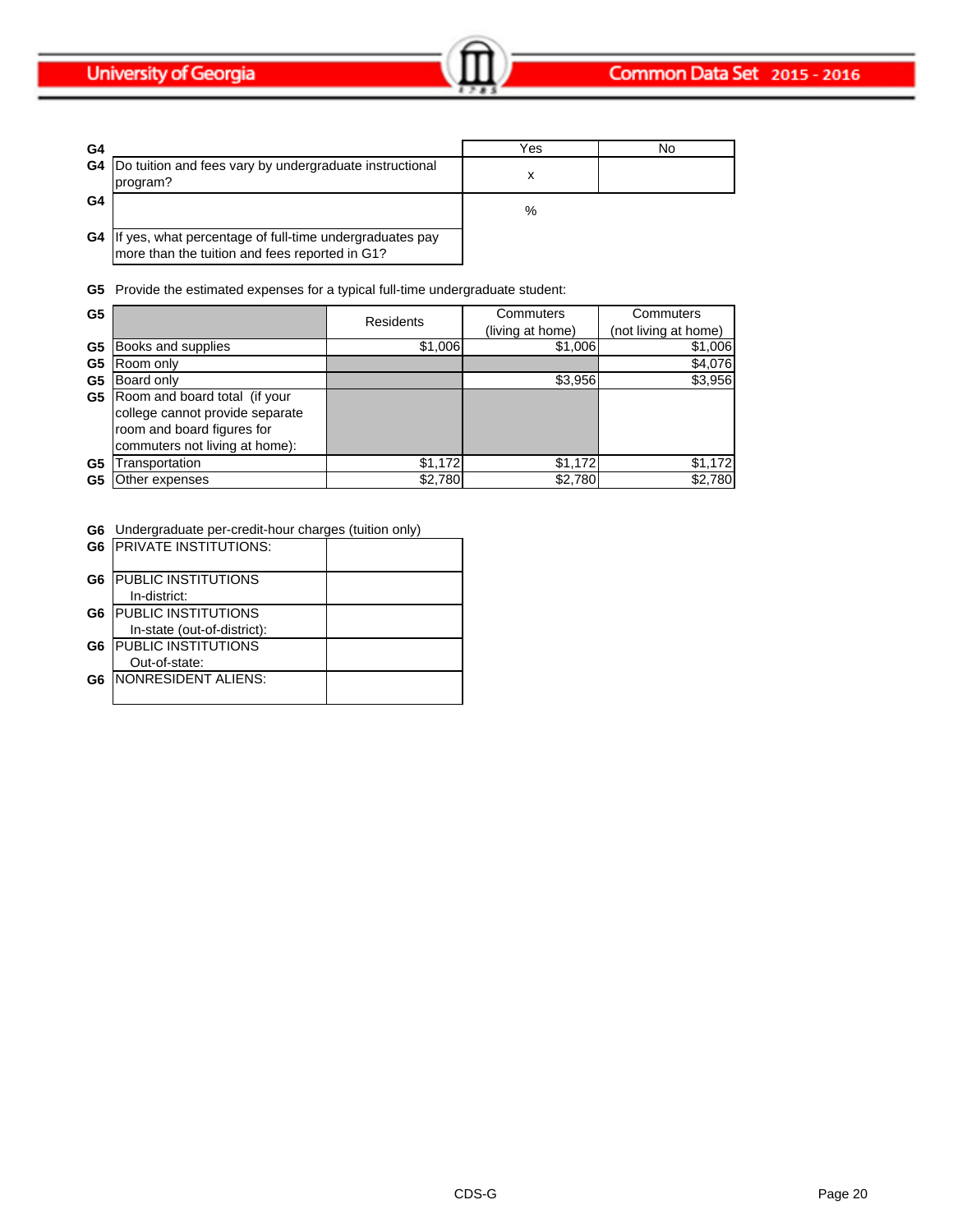

# **H. FINANCIAL AID**

### **Aid Awarded to Enrolled Undergraduates**

Enter total dollar amounts awarded to enrolled full-time and less than full-time degree-seeking undergraduates (using the same cohort reported in CDS Question B1, "total degree-seeking" undergraduates) in the following categories. (Note: If the data being reported are final figures for the 2014- 2015 academic year (see the next item below), use the 2014-2015 academic year's CDS Question B1 cohort.) Include aid awarded to international students (i.e., those not qualifying for federal aid). Aid that is non-need-based but that was used to meet need should be reported in the need-based aid columns. (For a suggested order of precedence in assigning categories of aid to cover need, see the entry for "non-needbased scholarship or grant aid" on the last page of the definitions section.)

| H <sub>1</sub> |                                                                                                 | 2015-2016<br>estimated | 2014-2015<br>final |
|----------------|-------------------------------------------------------------------------------------------------|------------------------|--------------------|
| H1             | Indicate the academic year for which data are reported for items H1,<br>IH2, H2A, and H6 below: |                        |                    |

**H3** Which needs-analysis methodology does your institution use in awarding institutional aid?

| <b>H3</b> | Federal methodology (FM)       |  |
|-----------|--------------------------------|--|
| <b>H3</b> | Institutional methodology (IM) |  |
| H3        | Both FM and IM                 |  |

| H1             |                                                                                                                                                               | Need-based \$<br>(Include non-need-<br>based aid used to<br>meet need.) | Non-need-<br>based \$<br>(Exclude non-need-<br>based aid used to<br>meet need.) |
|----------------|---------------------------------------------------------------------------------------------------------------------------------------------------------------|-------------------------------------------------------------------------|---------------------------------------------------------------------------------|
| H <sub>1</sub> | <b>Scholarships/Grants</b>                                                                                                                                    |                                                                         |                                                                                 |
| H1             | Federal                                                                                                                                                       | \$27,642,453                                                            | \$26,850                                                                        |
| H <sub>1</sub> | State (i.e., all states, not only the state in which your institution is                                                                                      |                                                                         |                                                                                 |
|                | located)                                                                                                                                                      | \$55,780,718                                                            | \$84,122,112                                                                    |
| H1             | Institutional: Endowed scholarships, annual gifts and tuition funded<br>grants, awarded by the college, excluding athletic aid and tuition                    |                                                                         |                                                                                 |
|                | waivers (which are reported below).                                                                                                                           | \$4,533,093                                                             | \$3,704,709                                                                     |
| <b>H1</b>      | Scholarships/grants from external sources (e.g., Kiwanis, National                                                                                            |                                                                         |                                                                                 |
|                | Merit) not awarded by the college                                                                                                                             | \$2,545,302                                                             | \$2,451,737                                                                     |
| H1             | <b>Total Scholarships/Grants</b>                                                                                                                              | \$90,501,566                                                            | \$90,305,408                                                                    |
| H1             | Self-Help                                                                                                                                                     |                                                                         |                                                                                 |
| H <sub>1</sub> | Student loans from all sources (excluding parent loans)                                                                                                       | \$42,382,941                                                            | \$27,400,816                                                                    |
| H1             | Federal Work-Study                                                                                                                                            | \$1,082,324                                                             |                                                                                 |
| H <sub>1</sub> | State and other (e.g., institutional) work-study/employment (Note:                                                                                            |                                                                         |                                                                                 |
|                | Excludes Federal Work-Study captured above.)                                                                                                                  | \$0                                                                     | \$0                                                                             |
| H <sub>1</sub> | <b>Total Self-Help</b>                                                                                                                                        | \$43,465,265                                                            | \$27,400,816                                                                    |
| <b>H1</b>      | <b>Other</b>                                                                                                                                                  |                                                                         |                                                                                 |
| H <sub>1</sub> | Parent Loans                                                                                                                                                  | \$7,808,061                                                             | \$20,981,007                                                                    |
| <b>H1</b>      | <b>Tuition Waivers</b><br>Reporting is optional. Report tuition waivers in this row if you choose to report them. Do<br>not report tuition waivers elsewhere. | \$2,522,127                                                             | \$13,987,182                                                                    |
| H1             | <b>Athletic Awards</b>                                                                                                                                        | \$2,565,172                                                             | \$6,497,506                                                                     |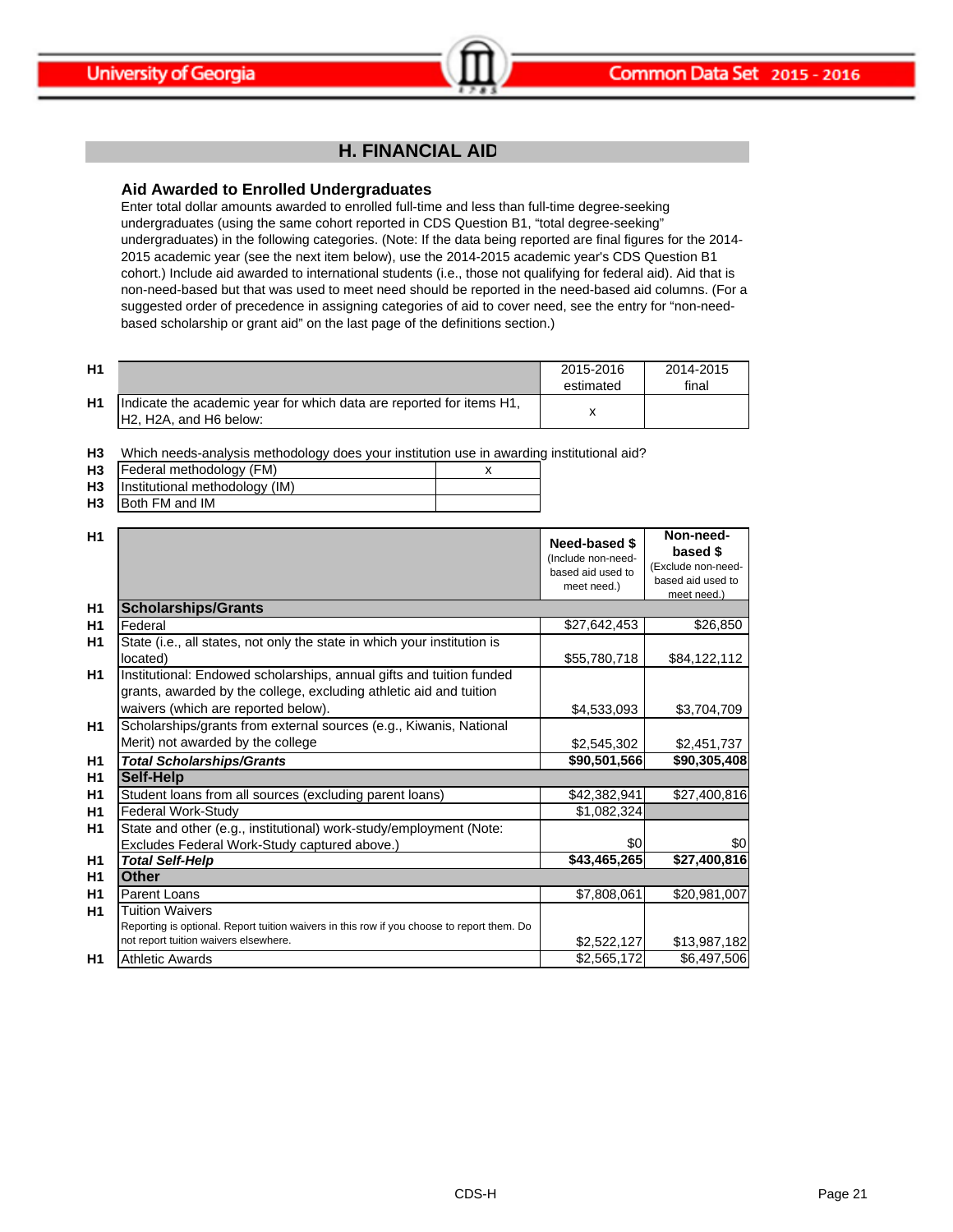**H2 Number of Enrolled Students Awarded Aid:** List the number of degree-seeking full-time and less-thanfull-time undergraduates who applied for and were awarded financial aid from any source. **Aid that is nonneed-based but that was used to meet need should be counted as need-based aid.** Numbers should reflect the cohort awarded the dollars reported in H1. Note: In the chart below, students may be counted in more than one row, and full-time freshmen should also be counted as full-time undergraduates.

| H <sub>2</sub> |                                                                                                                                                                                                                                                                                              | <b>First-time</b><br><b>Full-time</b><br><b>Freshmen</b> | <b>Full-time</b><br>Undergraduate<br>(Incl. Fresh.) | <b>Less Than</b><br><b>Full-time</b><br>Undergraduate |
|----------------|----------------------------------------------------------------------------------------------------------------------------------------------------------------------------------------------------------------------------------------------------------------------------------------------|----------------------------------------------------------|-----------------------------------------------------|-------------------------------------------------------|
| H <sub>2</sub> | Number of degree-seeking undergraduate students<br>a)<br>(CDS Item B1 if reporting on Fall 2015 cohort)                                                                                                                                                                                      | 5,274                                                    | 25,906                                              | 1,641                                                 |
| H <sub>2</sub> | b) Number of students in line a who applied for need-<br>based financial aid                                                                                                                                                                                                                 | 4,429                                                    | 18,194                                              | 975                                                   |
| H <sub>2</sub> | Number of students in line <b>b</b> who were determined to<br>C)<br>have financial need                                                                                                                                                                                                      | 2,328                                                    | 11,330                                              | 717                                                   |
| H <sub>2</sub> | d) Number of students in line c who were awarded any<br>financial aid                                                                                                                                                                                                                        | 2,304                                                    | 11,090                                              | 630                                                   |
| H <sub>2</sub> | e) Number of students in line d who were awarded any<br>need-based scholarship or grant aid                                                                                                                                                                                                  | 2,277                                                    | 10,370                                              | 527                                                   |
| H <sub>2</sub> | Number of students in line d who were awarded any<br>need-based self-help aid                                                                                                                                                                                                                | 1,103                                                    | 6,168                                               | 381                                                   |
| H <sub>2</sub> | Number of students in line d who were awarded any<br>non-need-based scholarship or grant aid                                                                                                                                                                                                 | 552                                                      | 1,823                                               | 27                                                    |
| H <sub>2</sub> | h) Number of students in line <b>d</b> whose need was fully met<br>(exclude PLUS loans, unsubsidized loans, and private<br>alternative loans)                                                                                                                                                | 683                                                      | 2,508                                               | 51                                                    |
| H <sub>2</sub> | On average, the percentage of need that was met of<br>students who were awarded any need-based aid.<br>Exclude any aid that was awarded in excess of need<br>as well as any resources that were awarded to replace<br>EFC (PLUS loans, unsubsidized loans, and private<br>alternative loans) | 77.5%                                                    | 71.6%                                               | 48.8%                                                 |
| H <sub>2</sub> | The average financial aid package of those in line d.<br>Exclude any resources that were awarded to replace<br>EFC (PLUS loans, unsubsidized loans, and private<br>alternative loans)                                                                                                        | \$13,142                                                 | \$<br>11,620                                        | \$<br>6,869                                           |
| H2             | Average need-based scholarship and grant award of<br>those in line e                                                                                                                                                                                                                         | \$10,210                                                 | \$8,923                                             | \$4,845                                               |
| H <sub>2</sub> | Average need-based self-help award (excluding PLUS<br>loans, unsubsidized loans, and private alternative<br>loans) of those in line f                                                                                                                                                        | \$3,502                                                  | \$4,478                                             | \$4,433                                               |
| H <sub>2</sub> | m) Average need-based loan (excluding PLUS loans,<br>unsubsidized loans, and private alternative loans) of<br>those in line f who were awarded a need-based loan                                                                                                                             | 3,260<br>\$                                              | \$<br>4,379                                         | \$4,421                                               |

**H2A Number of Enrolled Students Awarded Non-need-based Scholarships and Grants**: List the number of degree-seeking full-time and less-than-full-time undergraduates who had no financial need and who were awarded institutional non-need-based scholarship or grant aid. Numbers should reflect the cohort awarded the dollars reported in H1. Note: In the chart below, students may be counted in more than one row, and full-time freshmen should also be counted as full-time undergraduates.

| H2A       |                                                                                                                                                                                                                                       | <b>First-time</b><br><b>Full-time</b><br><b>Freshmen</b> | <b>Full-time</b><br>Undergrad<br>(Incl. Fresh.) | Less Than<br><b>Full-time</b><br><b>Undergrad</b> |
|-----------|---------------------------------------------------------------------------------------------------------------------------------------------------------------------------------------------------------------------------------------|----------------------------------------------------------|-------------------------------------------------|---------------------------------------------------|
|           | H <sub>2</sub> A In) Number of students in line a who had no financial need<br>and who were awarded institutional non-need-based<br>scholarship or grant aid (exclude those who were<br>awarded athletic awards and tuition benefits) | 181                                                      | 1.384                                           | 33                                                |
| $H2A$ (o) | Average dollar amount of institutional non-need-based<br>scholarship and grant aid awarded to students in line n                                                                                                                      | \$3,118                                                  | \$2,266                                         | 966<br>\$                                         |
|           | H2A p) Number of students in line a who were awarded an<br>institutional non-need-based athletic scholarship or<br>arant                                                                                                              | 95                                                       | 454                                             | 11                                                |
| $H2A$ $q$ | Average dollar amount of institutional non-need-based<br>athletic scholarships and grants awarded to students in<br>line <b>p</b>                                                                                                     | 18,346                                                   | \$<br>19,613                                    | 14,389                                            |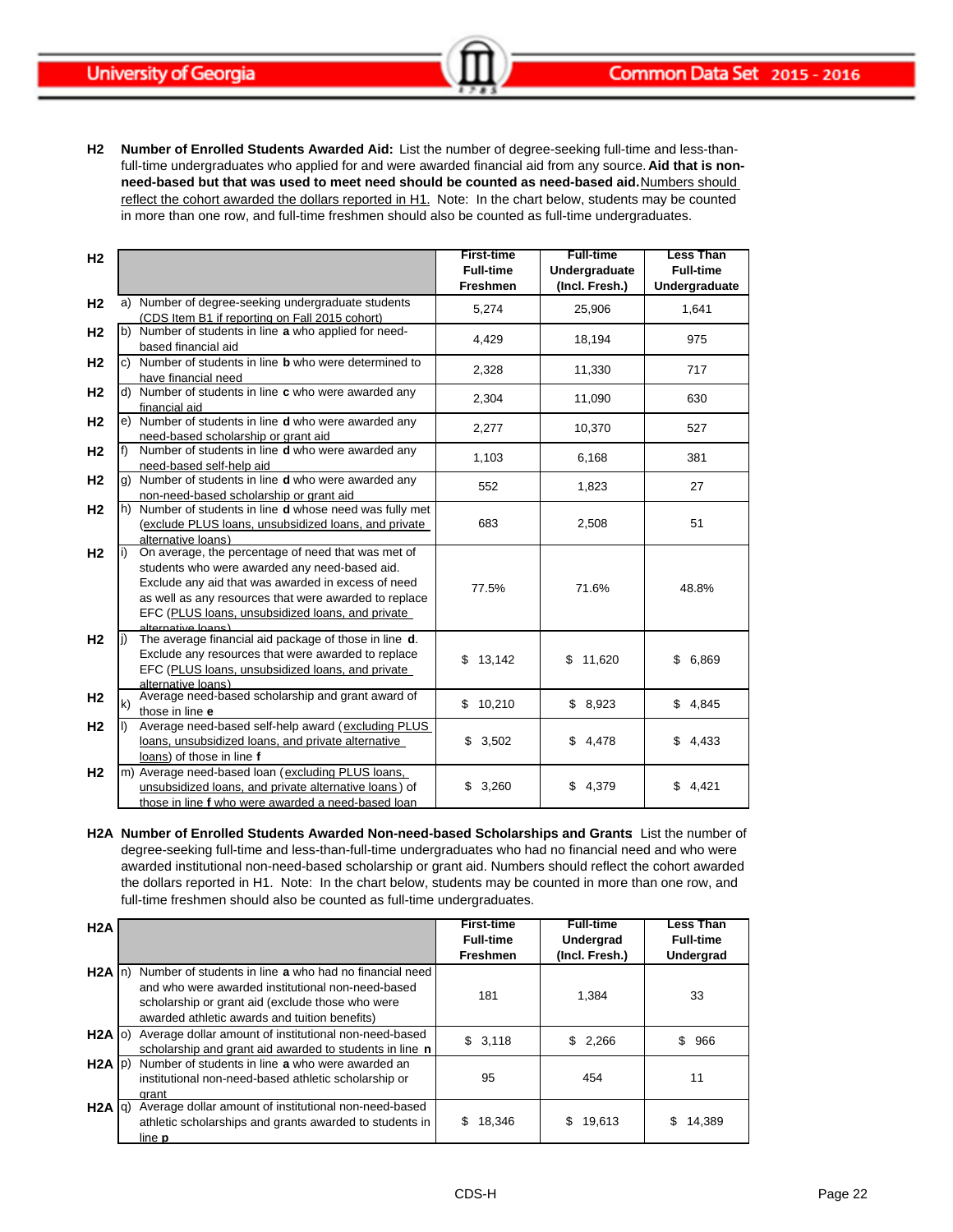

**H3** Incorporated into H1 above.

**H4**

**H5**

**H5**

| H <sub>5</sub> .<br>Include: * 2015 undergraduate class: all students<br>who started at your institution as first-time<br>students and received a bachelor's degree<br>between July 1, 2014 and June 30, 2015.<br>* only loans made to students who borrowed<br>while enrolled at your institution.<br>* co-signed loans.                                                                                                                                                                      | Note: These are the graduates and loan types to include and exclude in order to fill out CDS H4 and |                                                                                          |                                                                                                                                                      |  |
|------------------------------------------------------------------------------------------------------------------------------------------------------------------------------------------------------------------------------------------------------------------------------------------------------------------------------------------------------------------------------------------------------------------------------------------------------------------------------------------------|-----------------------------------------------------------------------------------------------------|------------------------------------------------------------------------------------------|------------------------------------------------------------------------------------------------------------------------------------------------------|--|
| Exclude: * students who transferred in.<br>* money borrowed at other institutions.<br>* parent loans<br>* students who did not graduate or who graduated with another degree or certificate (but no bachelor's degree)<br>Provide the number of students in the 2015 undergraduate class who started at your<br>institution as first-time students and received a bachelor's degree between July 1, 2014<br>and June 30, 2015. Exclude students who transferred into your institution<br>4,600 |                                                                                                     |                                                                                          |                                                                                                                                                      |  |
| Number and percent of students in class (defined in H4 above) borrowing from federal,                                                                                                                                                                                                                                                                                                                                                                                                          |                                                                                                     |                                                                                          |                                                                                                                                                      |  |
| non-federal, and any loan sources, and the average (or mean) amount borrowed                                                                                                                                                                                                                                                                                                                                                                                                                   | <b>Number in the</b><br>class (defined in<br><b>H4</b> above) who<br>borrowed                       | <b>Percent of the</b><br>class (defined<br>above) who<br><b>borrowed</b><br>(nearest 1%) | <b>Average per-</b><br>undergraduate-<br><b>borrower</b><br>cumulative<br>principal<br>borrowed, of<br>those in the first<br>column (nearest<br>\$1) |  |
| a) Any loan program: Federal Perkins, Federal Stafford<br>Subsidized and Unsubsidized, institutional, state,<br>private loans that your institution is aware of, etc.<br><b>Include both Federal Direct Student Loans and Federal</b><br><b>Family Education Loans</b>                                                                                                                                                                                                                         | 2,198                                                                                               | 48.00%                                                                                   | \$22,087                                                                                                                                             |  |

Education Loans.

Stafford Subsidized and Unsubsidized. Include both Federal Direct Student Loans and Federal Family

c) Institutional loan programs. 0 0.00% \$0

d) State loan programs. 20 1.00%  $\begin{array}{|c|c|c|c|c|c|c|c|c|} \hline \text{d} & \text{30} & \text{1.00\%} & \text{1.66,276} \hline \end{array}$ 

2,178 | 47.00% | \$20,451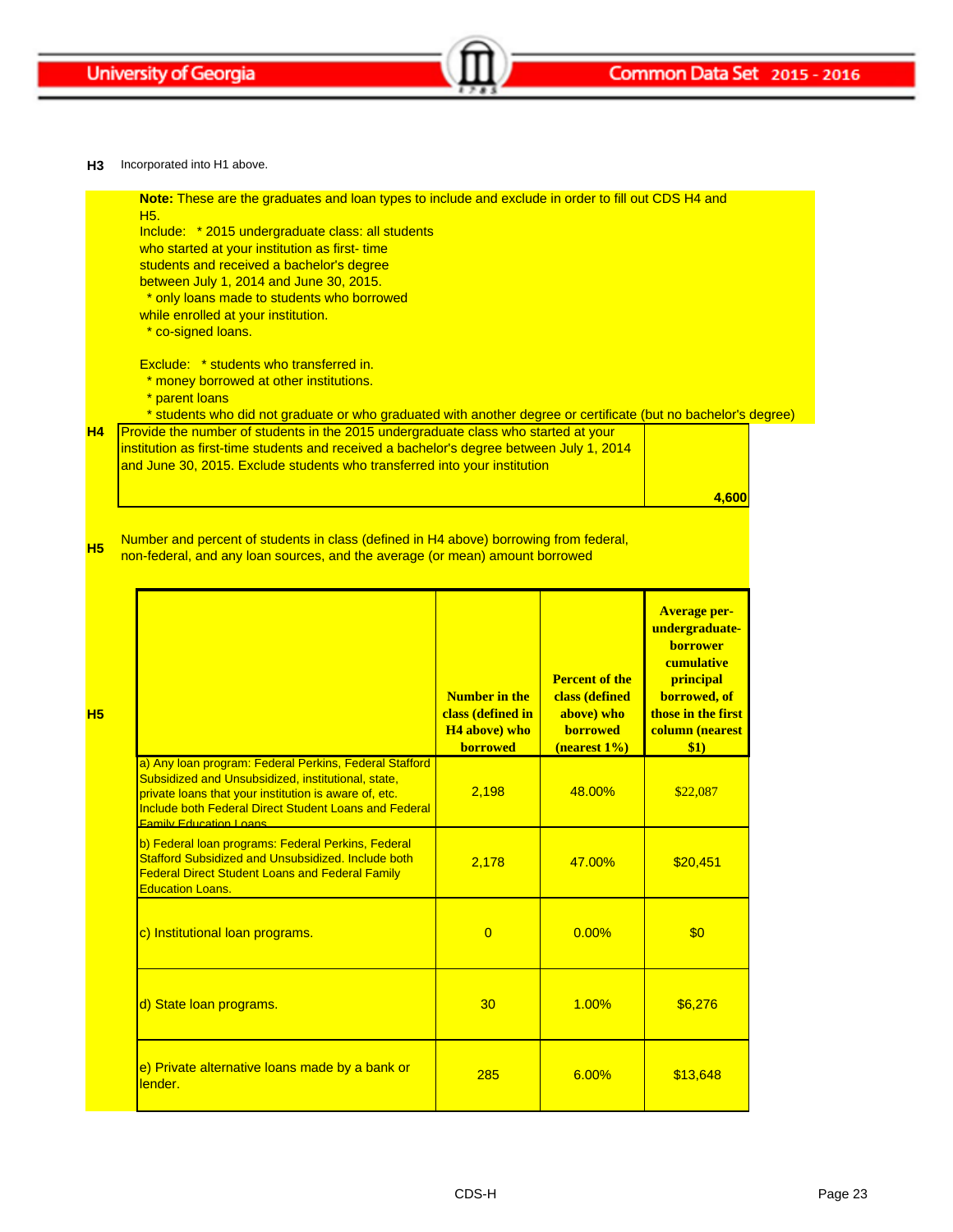Common Data Set 2015 - 2016

**University of Georgia** 

### **Aid to Undergraduate Degree-seeking Nonresident Aliens** (Note: Report numbers and

dollar amounts for the same academic year checked in item H1.)

**H6** Indicate your institution's policy regarding institutional scholarship and grant aid for undergraduate degreeseeking nonresident aliens:

| H6 Institutional need-based scholarship or grant aid is available       |  |
|-------------------------------------------------------------------------|--|
| H6   Institutional non-need-based scholarship or grant aid is available |  |
| H6 Institutional scholarship or grant aid is not available              |  |

| H6             | If institutional financial aid is available for undergraduate degree-seeking nonresident<br>aliens, provide the number of undergraduate degree-seeking nonresident aliens who<br>were awarded need-based or non-need-based aid: |  |
|----------------|---------------------------------------------------------------------------------------------------------------------------------------------------------------------------------------------------------------------------------|--|
| H <sub>6</sub> | Average dollar amount of institutional financial aid awarded to undergraduate degree-<br>seeking nonresident aliens:                                                                                                            |  |
| H <sub>6</sub> | Total dollar amount of institutional financial aid awarded to undergraduate degree-<br>seeking nonresident aliens:                                                                                                              |  |

**H7** Check off all financial aid forms nonresident alien first-year financial aid applicants must submit:

| <b>H7</b> | Institution's own financial aid form              |  |
|-----------|---------------------------------------------------|--|
| <b>H7</b> | <b>ICSS/Financial Aid PROFILE</b>                 |  |
| <b>H7</b> | International Student's Financial Aid Application |  |
| <b>H7</b> | International Student's Certification of Finances |  |
| <b>H7</b> | Other (specify):                                  |  |
|           |                                                   |  |

### **Process for First-Year/Freshman Students**

**H8** Check off all financial aid forms domestic first-year (freshman) financial aid applicants must submit:

| H <sub>8</sub> | <b>FAFSA</b>                         |  |
|----------------|--------------------------------------|--|
| H <sub>8</sub> | Institution's own financial aid form |  |
| H <sub>8</sub> | <b>ICSS/Financial Aid PROFILE</b>    |  |
| H <sub>8</sub> | State aid form                       |  |
| H <sub>8</sub> | Noncustodial PROFILE                 |  |
| H <sub>8</sub> | <b>Business/Farm Supplement</b>      |  |
| H <sub>8</sub> | Other (specify):                     |  |
|                |                                      |  |

| H <sub>9</sub> | Indicate filing dates for first-year (freshman) students:          |     |
|----------------|--------------------------------------------------------------------|-----|
| H <sub>9</sub> | Priority date for filing required financial aid forms:             | 3/1 |
| H <sub>9</sub> | Deadline for filing required financial aid forms:                  |     |
| H <sub>9</sub> | No deadline for filing required forms (applications processed on a |     |
|                | rolling basis):                                                    |     |

**H10** Indicate notification dates for first-year (freshman) students (answer a or b):

|                 | H <sub>10</sub> a) Students notified on or about (date): |     |    |
|-----------------|----------------------------------------------------------|-----|----|
| H <sub>10</sub> |                                                          | Yes | No |
|                 | H10 b) Students notified on a rolling basis:             |     |    |
| H <sub>10</sub> | If yes, starting date:                                   | 5/1 |    |

| <b>H11</b> Indicate reply dates:                    |  |
|-----------------------------------------------------|--|
| H11 Students must reply by (date):                  |  |
| H <sub>11</sub> or within<br>weeks of notification. |  |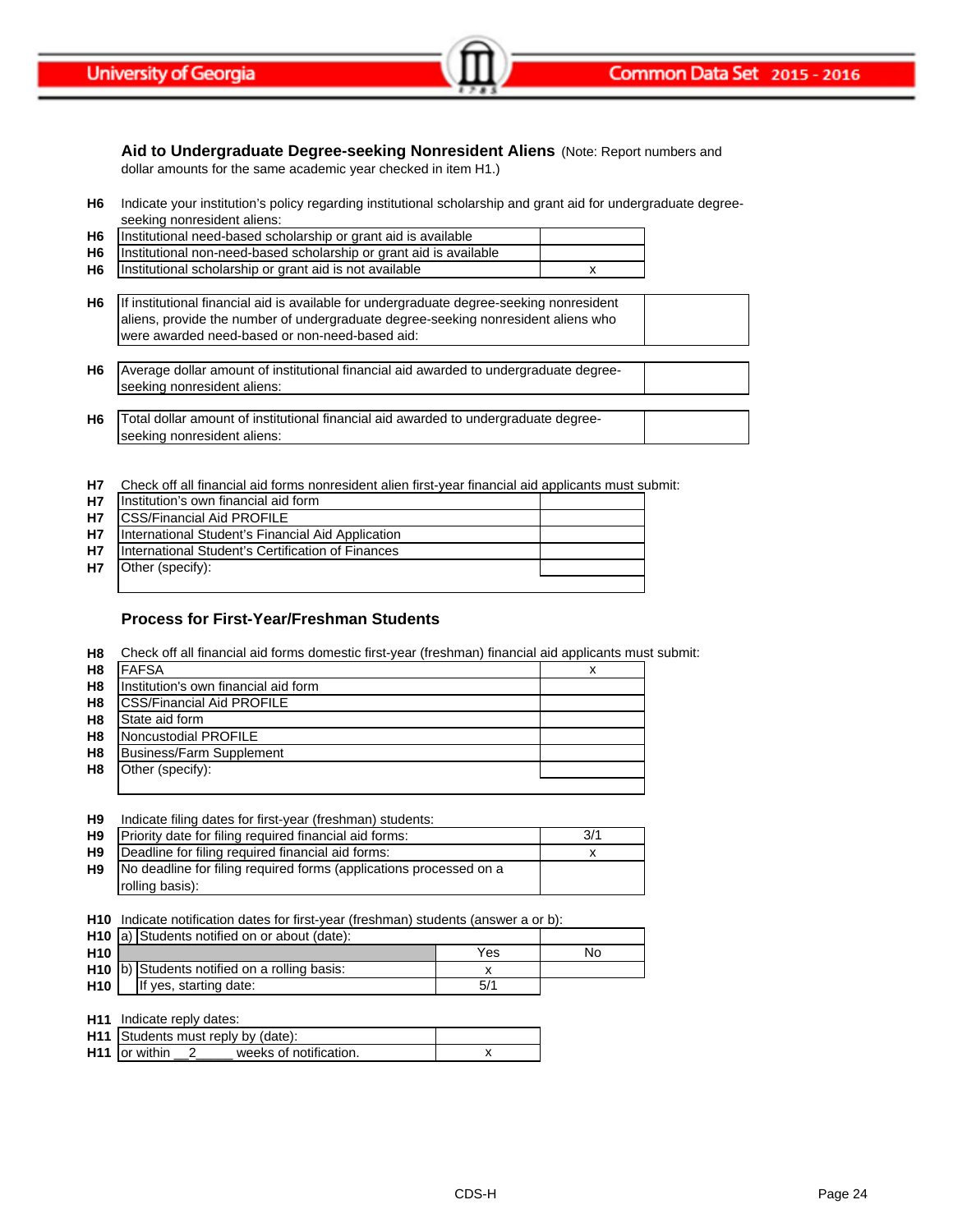### **Types of Aid Available**

Please check off all types of aid available to undergraduates at your institution:

**H12** Loans

|                 | H12 FEDERAL DIRECT STUDENT LOAN PROGRAM (DIRECT LOAN) |   |
|-----------------|-------------------------------------------------------|---|
|                 | H12 Direct Subsidized Stafford Loans                  | х |
|                 | <b>H12</b> Direct Unsubsidized Stafford Loans         | х |
|                 | <b>H12</b> Direct PLUS Loans                          | x |
|                 |                                                       |   |
|                 | H12 Federal Perkins Loans                             | x |
|                 | H12 Federal Nursing Loans                             |   |
| H <sub>12</sub> | State Loans                                           | х |
| H <sub>12</sub> | College/university loans from institutional funds     | x |
|                 | H12 Other (specify):                                  |   |
|                 |                                                       |   |

#### **H13** Scholarships and Grants

| H13 NEED-BASED:                                                          |   |
|--------------------------------------------------------------------------|---|
| H13 Federal Pell                                                         | х |
| <b>H<sub>13</sub></b> ISEOG                                              | x |
| H13 State scholarships/grants                                            | x |
| H13 Private scholarships                                                 | x |
| H13 College/university scholarship or grant aid from institutional funds | x |
| <b>H13</b> United Negro College Fund                                     |   |
| H13 Federal Nursing Scholarship                                          |   |
| <b>H13</b> Other (specify):                                              |   |
|                                                                          |   |

**H14** Check off criteria used in awarding institutional aid. Check all that apply.

| H <sub>14</sub> |                          | Non-Need Based | Need-Based |
|-----------------|--------------------------|----------------|------------|
| H <sub>14</sub> | Academics                | x              |            |
| H <sub>14</sub> | Alumni affiliation       |                |            |
| H <sub>14</sub> | Art                      |                |            |
| H <sub>14</sub> | <b>Athletics</b>         | x              |            |
| H <sub>14</sub> | Job skills               |                |            |
| H <sub>14</sub> | <b>ROTC</b>              | X              |            |
| H <sub>14</sub> | Leadership               |                |            |
| H <sub>14</sub> | Minority status          |                |            |
| H <sub>14</sub> | Music/drama              |                |            |
| H <sub>14</sub> | Religious affiliation    |                |            |
| H <sub>14</sub> | State/district residency | X              |            |

**H15**

If your institution has recently implemented any major financial aid policy, program, or initiative to make your institution more affordable to incoming students such as replacing loans with grants, or waiving costs for families below a certain income level please provide details below: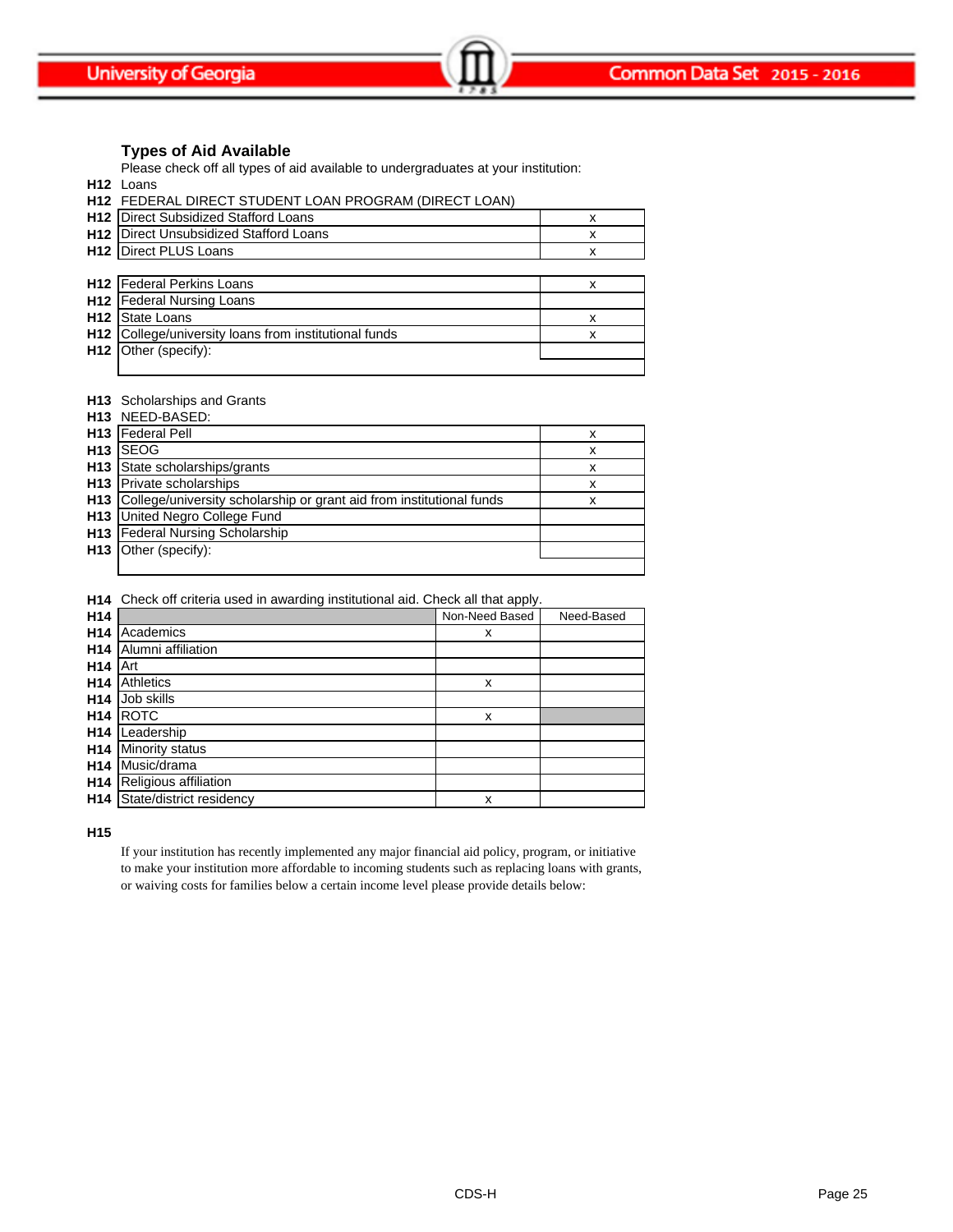# **I. INSTRUCTIONAL FACULTY AND CLASS SIZE**

**Please report the number of instructional faculty members in each category for Fall 2015. Include faculty who are on your institution's payroll on the census date your institution uses for IPEDS/AAUP.**

**I1**

The following definition of full-time instructional faculty is used by the American Association of University Professors (AAUP) in its annual Faculty Compensation Survey (the part time definitions are not used by AAUP). Instructional Faculty is defined as those members of the instructional-research staff whose major regular assignment is instruction, including those with released time for research. Use the chart below to determine inclusions and exclusions:

|                                                                                                                                                                                                                                         | Full-time | Part-time                                                             |  |  |
|-----------------------------------------------------------------------------------------------------------------------------------------------------------------------------------------------------------------------------------------|-----------|-----------------------------------------------------------------------|--|--|
| (a) instructional faculty in preclinical and clinical medicine, faculty who are not paid<br>(e.g., those who donate their services or are in the military), or research-only faculty,<br>post-doctoral fellows, or pre-doctoral fellows | Exclude   | Include only if they teach one or<br>more non-clinical credit courses |  |  |
| (b) administrative officers with titles such as dean of students, librarian, registrar, coach, Exclude<br>and the like, even though they may devote part of their time to classroom instruction<br>and may have faculty status          |           | Include if they teach one or more<br>non-clinical credit courses      |  |  |
| (c) other administrators/staff who teach one or more non-clinical credit courses even<br>though they do not have faculty status                                                                                                         | Exclude   | Include                                                               |  |  |
| (d) undergraduate or graduate students who assist in the instruction of courses, but<br>have titles such as teaching assistant, teaching fellow, and the like                                                                           | Exclude   | Exclude                                                               |  |  |
| (e) faculty on sabbatical or leave with pay                                                                                                                                                                                             | Include   | Exclude                                                               |  |  |
| (f) faculty on leave without pay                                                                                                                                                                                                        | Exclude   | Exclude                                                               |  |  |
| (g) replacement faculty for faculty on sabbatical leave or leave with pay                                                                                                                                                               | Exclude   | Include                                                               |  |  |

*Full-time instructional faculty:* faculty employed on a full-time basis for instruction (including those with released time for research)

*Part-time instructional faculty:* Adjuncts and other instructors being paid solely for part-time classroom instruction. Also includes full-time faculty teaching less than two semesters, three quarters, two trimesters, or two four-month sessions. Employees who are not considered full-time instructional faculty but who teach one or more non-clinical credit courses may be counted as part-time faculty.

*Minority faculty: includes faculty who designate themselves as Black, non-Hispanic; American Indian or Alaska Native; Asian, Native Hawaiian or other Pacific Islander, or Hispanic.* 

*Doctorate: includes such degrees as Doctor of Philosophy, Doctor of Education, Doctor of Juridical Science, and Doctor of Public Health in any field such as arts, sciences, education, engineering, business, and public administration. Also includes terminal degrees formerly designated as "first professional," including dentistry (DDS or DMD), medicine (MD), optometry (OD), osteopathic medicine (DO), pharmacy (DPharm or BPharm), podiatric medicine (DPM), veterinary medicine (DVM), chiropractic (DC or DCM), or law (JD).*

*Terminal degree:* the highest degree in a field: example, M. Arch (architecture) and MFA (master of fine arts).

| $\mathsf{I}$ |     |                                                                    | Full-Time | Part-Time | Total |
|--------------|-----|--------------------------------------------------------------------|-----------|-----------|-------|
| 11           | a   | Total number of instructional faculty                              | 1918      | 319       | 2237  |
| $\mathbf{I}$ |     | Total number who are members of minority groups                    | 386       | 46        | 432   |
| 11           |     | Total number who are women                                         | 731       | 151       | 882   |
| $\mathsf{I}$ |     | Total number who are men                                           | 1187      | 168       | 1355  |
| $\mathsf{I}$ | e   | Total number who are nonresident aliens (international)            | 304       | <b>20</b> | 324   |
|              |     | Total number with doctorate, or other terminal degree              |           |           |       |
| $\mathsf{I}$ |     |                                                                    | 1824      | 206       | 2030  |
|              | lg) | Total number whose highest degree is a master's but not a terminal |           |           |       |
| $\mathsf{I}$ |     | master's                                                           | 87        | 93        | 180   |
| $\mathsf{I}$ |     | Total number whose highest degree is a bachelor's                  |           | <b>20</b> | 27    |
|              |     | Total number whose highest degree is unknown or other (Note:       |           |           |       |
| $\mathsf{I}$ |     | Items f, g, h, and i must sum up to item a.)                       |           |           |       |
|              |     | Total number in stand-alone graduate/ professional programs in     |           |           |       |
| $\mathsf{I}$ |     | which faculty teach virtually only graduate-level students         | 233       | 22        | 255   |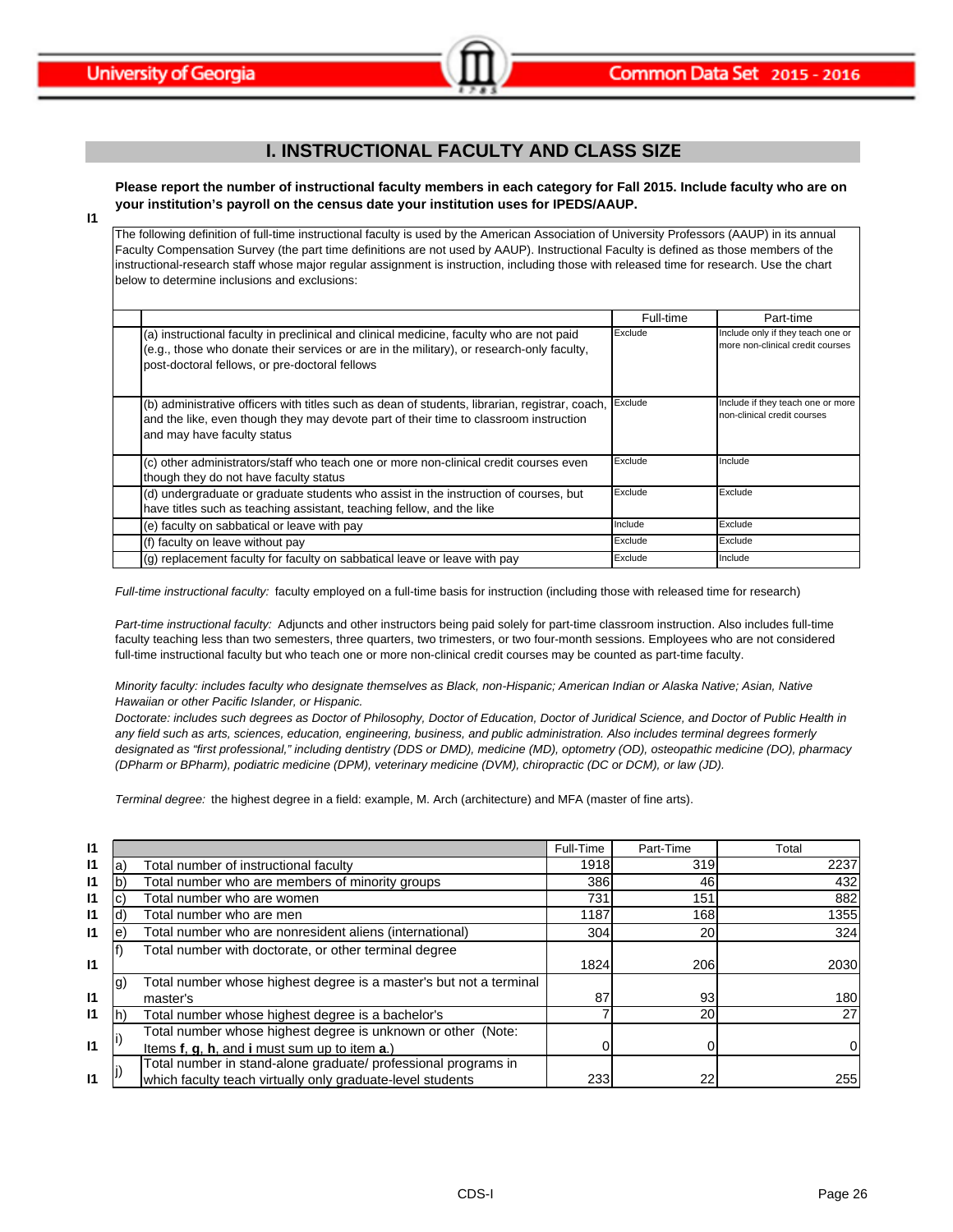#### **I2 Student to Faculty Ratio**

Report the Fall 2015 ratio of full-time equivalent students (full-time plus 1/3 part time) to full-time equivalent instructional faculty (full time plus 1/3 part time). In the ratio calculations, exclude both faculty and students in stand-alone graduate or professional programs such as medicine, law, veterinary, dentistry, social work, business, or public health in which faculty teach virtually only graduate-level students. Do not count undergraduate or graduate student teaching assistants as faculty.

| 12 | Student to<br><b>IFall 2015</b><br><b>Faculty ratio</b> | OII<br>οιισ | on<br>(based | 1001<br>$\sim$<br>students<br>ےب<br>$\cdots$ |
|----|---------------------------------------------------------|-------------|--------------|----------------------------------------------|
|    |                                                         |             | and,         | $\rightarrow$<br>facultv<br>. x/             |

#### **I3 Undergraduate Class Size**

**I3**

In the table below, please use the following definitions to report information about the size of classes and class sections offered in the Fall 2015 term.

*Class Sections:* A class section is an organized course offered for credit, identified by discipline and number, meeting at a stated time or times in a classroom or similar setting, and not a subsection such as a laboratory or discussion session. Undergraduate class sections are defined as any sections in which at least one degree-seeking undergraduate student is enrolled for credit. Exclude distance learning classes and noncredit classes and individual instruction such as dissertation or thesis research, music instruction, or one-to-one readings. Exclude students in independent study, co-operative programs, internships, foreign language taped tutor sessions, practicums, and all students in one-on-one classes. Each class section should be counted only once and should not be duplicated because of course catalog cross-listings.

*Class Subsections:* A class subsection includes any subsection of a course, such as laboratory, recitation, and discussion subsections that are supplementary in nature and are scheduled to meet separately from the lecture portion of the course. Undergraduate subsections are defined as any subsections of courses in which degree-seeking undergraduate students enrolled for credit. As above, exclude noncredit classes and individual instruction such as dissertation or thesis research, music instruction, or one-to-one readings. Each class subsection should be counted only once and should not be duplicated because of cross-listings.

Using the above definitions, please report for each of the following class-size intervals the number of class sections and class subsections offered in Fall 2015. For example, a lecture class with 800 students who met at another time in 40 separate labs with 20 students should be counted once in the "100+" column in the class section column and 40 times under the "20-29" column of the class subsections table.

| 13            | Undergraduate Class Size (provide numbers) |         |       |           |       |       |       |        |       |
|---------------|--------------------------------------------|---------|-------|-----------|-------|-------|-------|--------|-------|
| $\mathsf{I}3$ | <b>CLASS</b>                               | $2 - 9$ | 10-19 | $20 - 29$ | 30-39 | 40-49 | 50-99 | $100+$ | Total |
| $\mathsf{I}3$ | <b>SECTIONS</b>                            | 270     | 1365  | 992       | 474   | 321   | 260   | 227    | 3909  |
|               |                                            |         |       |           |       |       |       |        |       |
| $\mathsf{I}3$ | <b>CLASS SUB-</b>                          | 2-9     | 10-19 | 20-29     | 30-39 | 40-49 | 50-99 | $100+$ | Total |
| 13            | <b>SECTIONS</b>                            |         |       |           |       |       |       |        |       |

### **Number of Class Sections with Undergraduates Enrolled**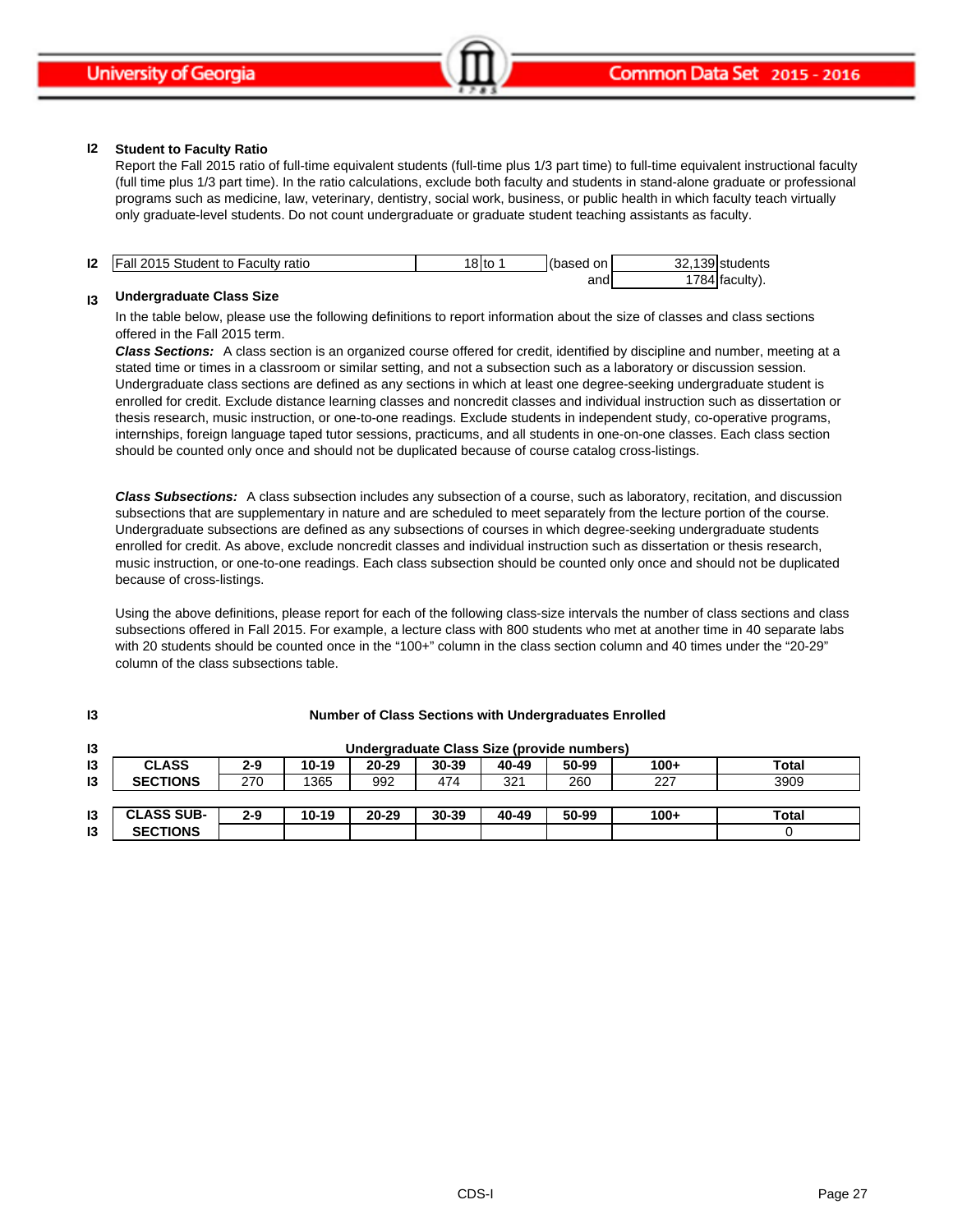# **J. DEGREES CONFERRED**

### **J1 Degrees conferred between July 1, 2014 and June 30, 2015**

**J1** For each of the following discipline areas, provide the percentage of diplomas/certificates, associate, and bachelor's degrees awarded. To determine the percentage, use majors, not headcount (e.g., students with one degree but a double major will be represented twice). Calculate the percentage from your institution's IPEDS Completions by using the sum of 1st and 2nd majors for each CIP code as the numerator and the sum of the Grand Total by 1st Majors and the Grand Total by 2nd major as the denominator. If you prefer, you can compute the percentages using 1st majors only.

| J1 | Category                                              | Diploma/<br><b>Certificates</b> | <b>Associate</b> | Bachelor's | <b>CIP 2010</b><br><b>Categories to</b><br>Include |
|----|-------------------------------------------------------|---------------------------------|------------------|------------|----------------------------------------------------|
| J1 | Agriculture                                           | 5.84%                           |                  | 3.16%      |                                                    |
| J1 | Natural resources and conservation                    | 2.60%                           |                  | 1.43%      | $\overline{3}$                                     |
| J1 | Architecture                                          |                                 |                  | 0.35%      | $\overline{4}$                                     |
| J1 | Area, ethnic, and gender studies                      | 4.87%                           |                  | 0.19%      | 5                                                  |
| J1 | Communication/journalism                              | 17.86%                          |                  | 10.64%     | $\overline{9}$                                     |
| J1 | Communication technologies                            |                                 |                  |            | 10                                                 |
| J1 | Computer and information sciences                     | 1.62%                           |                  | 1.20%      | 11                                                 |
| J1 | Personal and culinary services                        |                                 |                  |            | 12                                                 |
| J1 | Education                                             |                                 |                  | 5.64%      | 13                                                 |
| J1 | Engineering                                           |                                 |                  | 1.15%      | 14                                                 |
| J1 | Engineering technologies                              |                                 |                  |            | 15                                                 |
| J1 | Foreign languages, literatures, and linguistics       |                                 |                  | 2.87%      | $\overline{16}$                                    |
| J1 | Family and consumer sciences                          |                                 |                  | 3.86%      | 19                                                 |
| J1 | Law/legal studies                                     | 22.40%                          |                  |            | 22                                                 |
| J1 | English                                               | 0.97%                           |                  | 2.24%      | 23                                                 |
| J1 | Liberal arts/general studies                          |                                 |                  | 0.14%      | 24                                                 |
| J1 | Library science                                       |                                 |                  |            | 25                                                 |
| J1 | Biological/life sciences                              |                                 |                  | 8.77%      | 26                                                 |
| J1 | Mathematics and statistics                            |                                 |                  | 1.10%      | 27                                                 |
| J1 | Military science and military technologies            |                                 |                  |            | 28 & 29                                            |
| J1 | Interdisciplinary studies                             | 1.62%                           |                  | 2.62%      | 30                                                 |
| J1 | Parks and recreation                                  |                                 |                  | 2.84%      | 31                                                 |
| J1 | Philosophy and religious studies                      |                                 |                  | 0.55%      | 38                                                 |
| J1 | Theology and religious vocations                      |                                 |                  |            | 39                                                 |
| J1 | Physical sciences                                     | 0.97%                           |                  | 1.53%      | 40                                                 |
| J1 | Science technologies                                  |                                 |                  |            | 41                                                 |
| J1 | Psychology                                            |                                 |                  | 6.34%      | 42                                                 |
| J1 | Homeland Security, law enforcement, firefighting, and |                                 |                  |            | 43                                                 |
|    | protective services                                   |                                 |                  | 1.11%      |                                                    |
| J1 | Public administration and social services             |                                 |                  | 0.72%      | 44                                                 |
| J1 | Social sciences                                       | 0.65%                           |                  | 9.46%      | 45                                                 |
| J1 | Construction trades                                   |                                 |                  |            | 46                                                 |
| J1 | Mechanic and repair technologies                      |                                 |                  |            | 47                                                 |
| J1 | Precision production                                  |                                 |                  |            | 48                                                 |
| J1 | Transportation and materials moving                   |                                 |                  |            | 49                                                 |
| J1 | Visual and performing arts                            | 17.53%                          |                  | 3.68%      | 50                                                 |
| J1 | Health professions and related programs               |                                 |                  | 3.98%      | 51                                                 |
| J1 | Business/marketing                                    | 23.05%                          |                  | 23.04%     | 52                                                 |
| J1 | History                                               |                                 |                  | 1.40%      | 54                                                 |
| J1 | Other                                                 |                                 |                  |            |                                                    |
| J1 | TOTAL (should = 100%)                                 | 100.00%                         | $0.00\%$         | 100.00%    |                                                    |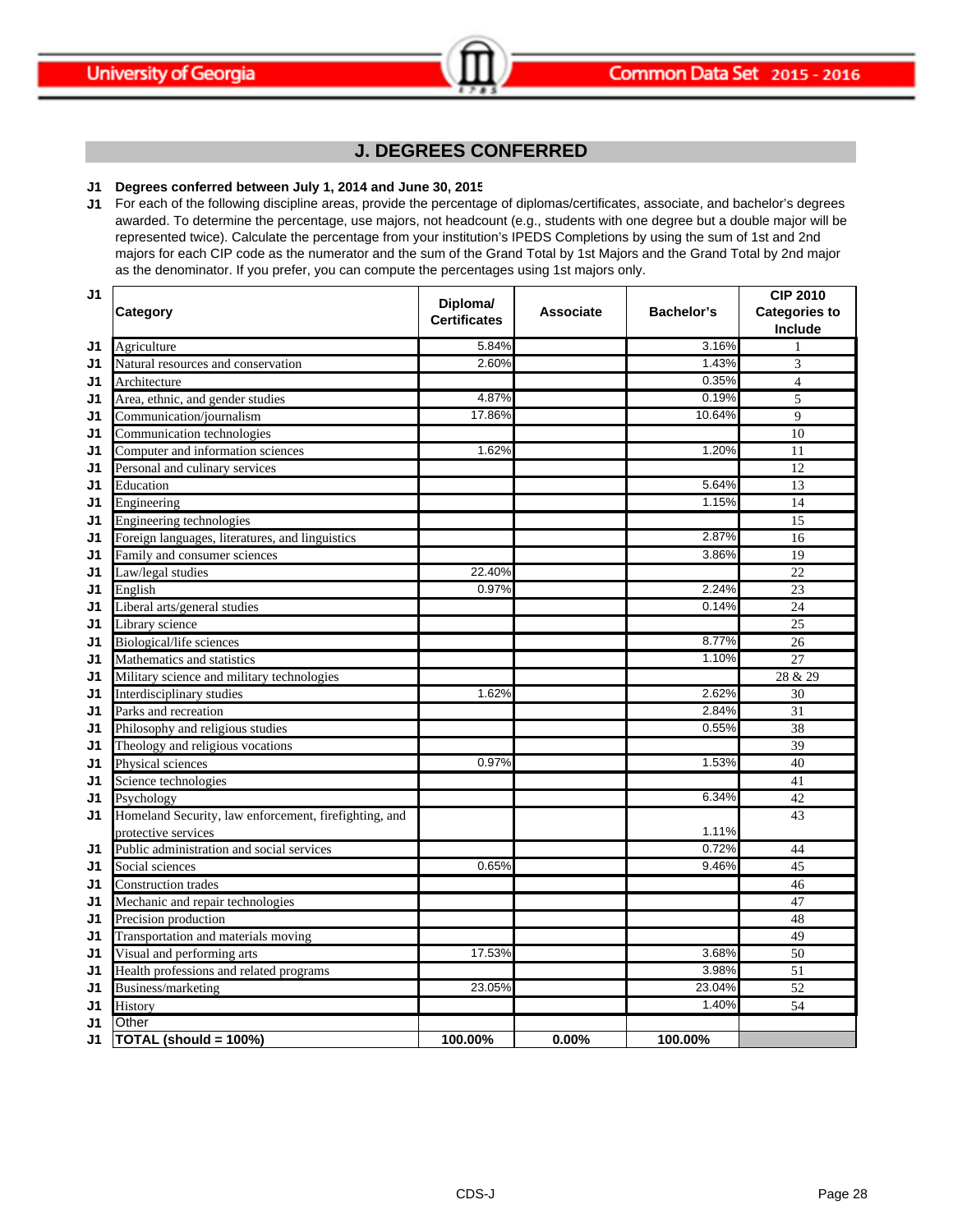## **Common Data Set Definitions**

**All definitions related to the financial aid section appear at the end of the Definitions document.**

Items preceded by an asterisk (\*) represent definitions agreed to among publishers which do not appear on the CDS document but may be present on individual publishers' surveys.

**\* Academic advisement:** Plan under which each student is assigned to a faculty member or a trained adviser, who, through regular meetings, helps the student plan and implement immediate and long-term academic and vocational goals.

**Accelerated program:** Completion of a college program of study in fewer than the usual number of years, most often by attending summer sessions and carrying extra courses during the regular academic term**.**

**Admitted student:** Applicant who is offered admission to a degree-granting program at your institution.

**\* Adult student services:** Admission assistance, support, orientation, and other services expressly for adults who have started college for the first time, or who are re-entering after a lapse of a few years.

**American Indian or Alaska Native:** A person having origins in any of the original peoples of North and South America (including Central America) and maintaining tribal affiliation or community attachment.

**Applicant (first-time, first year):** An individual who has fulfilled the institution's requirements to be considered for admission (including payment or waiving of the application fee, if any) and who has been notified of one of the following actions: admission, nonadmission, placement on waiting list, or application withdrawn (by applicant or institution).

**Application fee:** That amount of money that an institution charges for processing a student's application for acceptance. This amount is *not* creditable toward tuition and required fees, nor is it refundable if the student is not admitted to the institution. **Asian:** A person having origins in any of the original peoples of the Far East, Southeast Asia, or the Indian subcontinent, including, for example, Cambodia, China, India, Japan, Korea, Malaysia, Pakistan, the Philippine Islands, Thailand, and Vietnam.

**Associate degree:** An award that normally requires at least two but less than four years of full-time equivalent college work.

**Bachelor's degree:** An award (baccalaureate or equivalent degree, as determined by the Secretary of the U.S. Department of Education) that normally requires at least four years but *not* more than five years of full-time equivalent college-level work. This includes ALL bachelor's degrees conferred in a five-year cooperative (work-study plan) program. (A cooperative plan provides for alternate class attendance and employment in business, industry, or government; thus, it allows students to combine actual work experience with their college studies.) Also, it includes bachelor's degrees in which the normal four years of work are completed in three years.

**Black or African American:** A person having origins in any of the black racial groups of Africa.

**Board (charges):** Assume average cost for 19 meals per week or the maximum meal plan.

**Books and supplies (costs):** Average cost of books and supplies. Do not include unusual costs for special groups of students (e.g., engineering or art majors), unless they constitute the majority of students at your institution.

**Calendar system:** The method by which an institution structures most of its courses for the academic year.

**Campus Ministry:** Religious student organizations (denominational or nondenominational) devoted to fostering religious life on college campuses. May also refer to Campus Crusade for Christ, an interdenominational Christian organization.

**\* Career and placement services:** A range of services, including (often) the following: coordination of visits of employers to campus; aptitude and vocational testing; interest inventories, personal counseling; help in resume writing, interviewing, launching the job search; listings for those students desiring employment and those seeking permanent positions; establishment of a permanent reference folder; career resource materials.

**Carnegie units:** One year of study or the equivalent in a secondary school subject.

**Certificate:** See **Postsecondary award, certificate, or diploma.**

**Class rank:** The relative numerical position of a student in his or her graduating class, calculated by the high school on the basis of grade-point average, whether weighted or unweighted.

**College-preparatory program:** Courses in academic subjects (English, history and social studies, foreign languages, mathematics, science, and the arts) that stress preparation for college or university study.

**Common Application:** The standard application form distributed by the National Association of Secondary School Principals for a

large number of private colleges who are members of the Common Application Group.

**\* Community service program:** Referral center for students wishing to perform volunteer work in the community or participate in volunteer activities coordinated by academic departments.

**Commuter:** A student who lives off campus in housing that is not owned by, operated by, or affiliated with the college. This category includes students who commute from home and students who have moved to the area to attend college.

**Contact hour:** A unit of measure that represents an hour of scheduled instruction given to students. Also referred to as clock hour.

**Continuous basis (for program enrollment):** A calendar system classification that is used by institutions that enroll students at any time during the academic year. For example, a cosmetology school or a word processing school might allow students to enroll and begin studies at various times, with no requirement that classes begin on a certain date.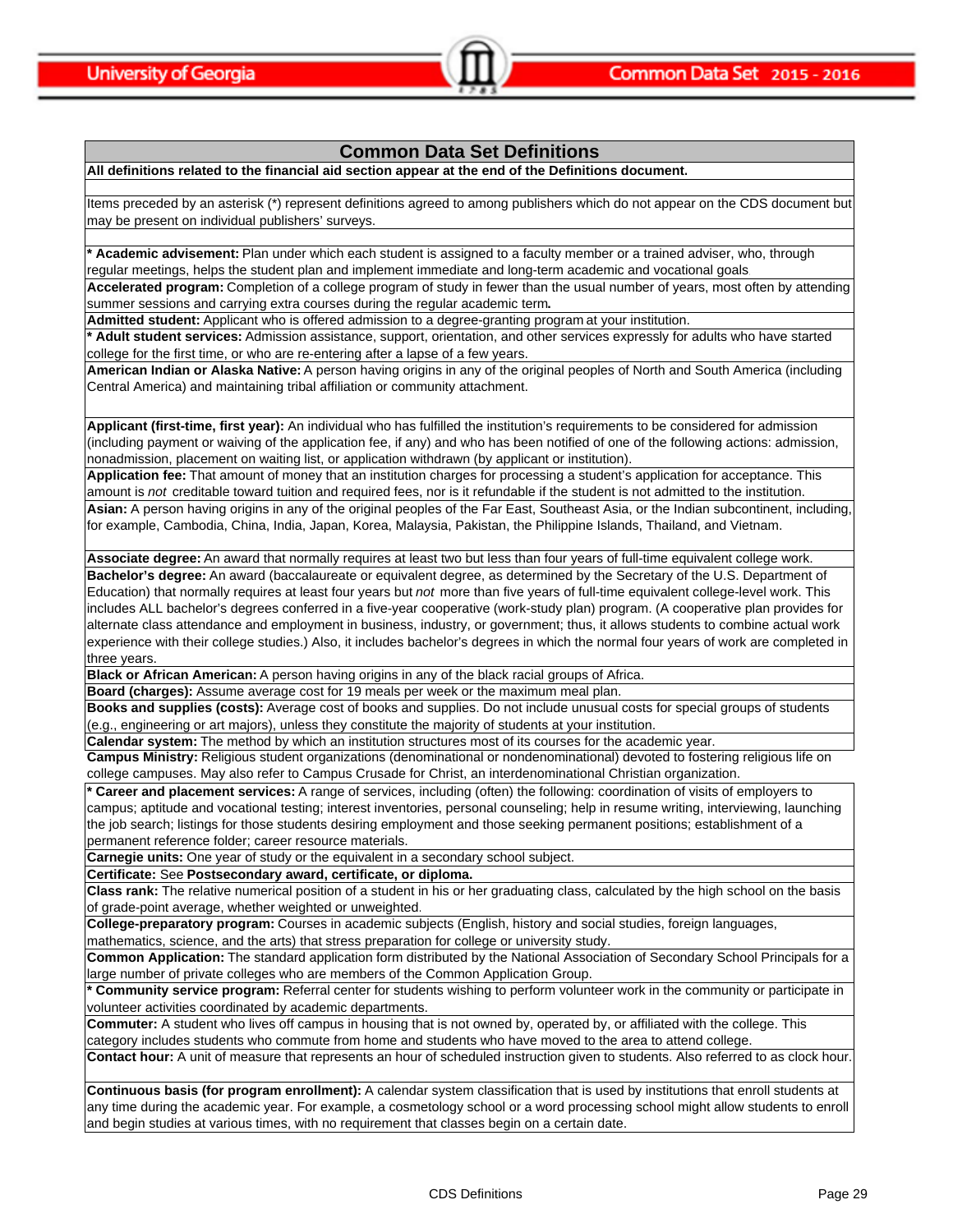**Cooperative education program:** A program that provides for alternate class attendance and employment in business, industry, or government.

**Cooperative housing:** College-owned, -operated, or -affiliated housing in which students share room and board expenses and participate in household chores to reduce living expenses.

**\* Counseling service:** Activities designed to assist students in making plans and decisions related to their education, career, or personal development.

**Credit:** Recognition of attendance or performance in an instructional activity (course or program) that can be applied by a recipient toward the requirements for a degree, diploma, certificate, or other formal award.

**Credit course:** A course that, if successfully completed, can be applied toward the number of courses required for achieving a degree, diploma, certificate, or other formal award.

**Credit hour:** A unit of measure representing an hour (50 minutes) of instruction over a 15-week period in a semester or trimester system or a 10-week period in a quarter system. It is applied toward the total number of hours needed for completing the requirements of a degree, diploma, certificate, or other formal award.

**Cross-registration:** A system whereby students enrolled at one institution may take courses at another institution without having to apply to the second institution.

**Deferred admission:** The practice of permitting admitted students to postpone enrollment, usually for a period of one academic term or one year.

**Degree:** An award conferred by a college, university, or other postsecondary education institution as official recognition for the successful completion of a program of studies.

**Degree-seeking students:** Students enrolled in courses for credit who are recognized by the institution as seeking a degree or formal award. At the undergraduate level, this is intended to include students enrolled in vocational or occupational programs.

**Differs by program (calendar system):** A calendar system classification that is used by institutions that have

occupational/vocational programs of varying length. These schools may enroll students at specific times depending on the program desired. For example, a school might offer a two-month program in January, March, May, September, and November; and a threemonth program in January, April, and October.

**Diploma:** See **Postsecondary award, certificate, or diploma.**

**Distance learning:** An option for earning course credit at off-campus locations via cable television, internet, satellite classes, videotapes, correspondence courses, or other means.

**Doctor's degree-research/scholarship:** A Ph.D. or other doctor's degree that requires advanced work beyond the master's level, including the preparation and defense of a dissertation based on original research, or the planning and execution of an original project demonstrating substantial artistic or scholarly achievement. Some examples of this type of degree may include Ed.D., D.M.A., D.B.A., D.Sc., D.A., or D.M, and others, as designated by the awarding institution.

**Doctor's degree-professional practice:** A doctor's degree that is conferred upon completion of a program providing the knowledge and skills for the recognition, credential, or license required for professional practice. The degree is awarded after a period of study such that the total time to the degree, including both pre-professional and professional preparation, equals at least six full-time equivalent academic years. Some of these degrees were formerly classified as "first-professional" and may include: Chiropractic (D.C. or D.C.M.); Dentistry (D.D.S. or D.M.D.); Law (L.L.B. or J.D.); Medicine (M.D.); Optometry (O.D.); Osteopathic Medicine (D.O); Pharmacy (Pharm.D.); Podiatry (D.P.M., Pod.D., D.P.); or, Veterinary Medicine (D.V.M.), and others, as designated by the awarding institution.

**Doctor's degree-other:** A doctor's degree that does not meet the definition of a doctor's degree - research/scholarship or a doctor's degree - professional practice.

**Double major:** Program in which students may complete two undergraduate programs of study simultaneously.

**Dual enrollment:** A program through which high school students may enroll in college courses while still enrolled in high school. Students are not required to apply for admission to the college in order to participate.

**Early action plan:** An admission plan that allows students to apply and be notified of an admission decision well in advance of the regular notification dates. If admitted, the candidate is not committed to enroll; the student may reply to the offer under the college's regular reply policy.

**Early admission:** A policy under which students who have not completed high school are admitted and enroll full time in college, usually after completion of their junior year.

**Early decision plan:** A plan that permits students to apply and be notified of an admission decision (and financial aid offer if applicable) well in advance of the regular notification date. Applicants agree to accept an offer of admission and, if admitted, to withdraw their applications from other colleges. There are three possible decisions for early decision applicants: admitted, denied, or not admitted but forwarded for consideration with the regular applicant pool, without prejudice.

**English as a Second Language (ESL):** A course of study designed specifically for students whose native language is not English.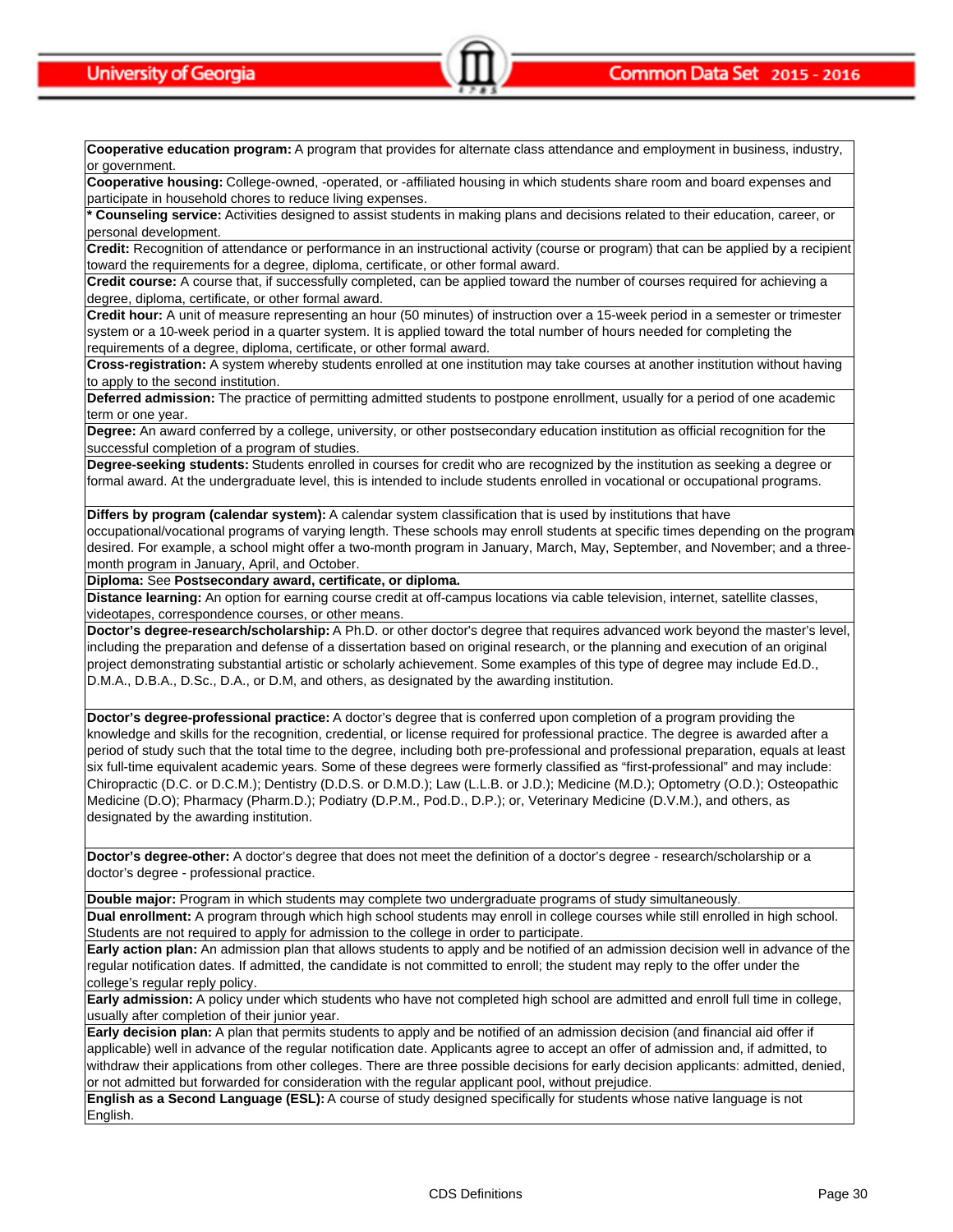**Exchange student program-domestic:** Any arrangement between a student and a college that permits study for a semester or more at another college **in the United States** without extending the amount of time required for a degree. **See also Study abroad**.

**External degree program:** A program of study in which students earn credits toward a degree through independent study, college courses, proficiency examinations, and personal experience. External degree programs require minimal or no classroom attendance.

**Extracurricular activities (as admission factor):** Special consideration in the admissions process given for participation in both school and nonschool-related activities of interest to the college, such as clubs, hobbies, student government, athletics, performing arts, etc.

**First-time student:** A student attending any institution for the first time at the level enrolled. Includes students enrolled in the fall term who attended a postsecondary institution for the first time at the same level in the prior summer term. Also includes students who entered with advanced standing (college credit earned before graduation from high school).

**First-time, first-year (freshman) student:** A student attending any institution for the first time at the undergraduate level. Includes students enrolled in the fall term who attended college for the first time in the prior summer term. Also includes students who entered with advanced standing (college credits earned before graduation from high school).

**First-year student:** A student who has completed less than the equivalent of 1 full year of undergraduate work; that is, less than 30 semester hours (in a 120-hour degree program) or less than 900 contact hours.

**Freshman:** A first-year undergraduate student.

**\*Freshman/new student orientation:** Orientation addressing the academic, social, emotional, and intellectual issues involved in beginning college. May be a few hours or a few days in length; at some colleges, there is a fee.

Full-time student (undergraduate): A student enrolled for 12 or more semester credits, 12 or more quarter credits, or 24 or more contact hours a week each term.

**Geographical residence (as admission factor):** Special consideration in the admission process given to students from a particular region, state, or country of residence.

**Grade-point average (academic high school GPA):** The sum of grade points a student has earned in secondary school divided by the number of courses taken. The most common system of assigning numbers to grades counts four points for an A, three points for a B, two points for a C, one point for a D, and no points for an E or F. Unweighted GPA's assign the same weight to each course. Weighting gives students additional points for their grades in advanced or honors courses.

**Graduate student:** A student who holds a bachelor's or equivalent, and is taking courses at the post-baccalaureate level. **\* Health services:** Free or low cost on-campus primary and preventive health care available to students.

**High school diploma or recognized equivalent:** A document certifying the successful completion of a prescribed secondary school program of studies, or the attainment of satisfactory scores on the Tests of General Educational Development (GED), or another state-specified examination.

**Hispanic or Latino:** A person of Mexican, Puerto Rican, Cuban, South or Central American, or other Spanish culture or origin, regardless of race.

**Honors program:** Any special program for very able students offering the opportunity for educational enrichment, independent study, acceleration, or some combination of these.

**Independent study:** Academic work chosen or designed by the student with the approval of the department concerned, under an instructor's supervision, and usually undertaken outside of the regular classroom structure.

**In-state tuition:** The tuition charged by institutions to those students who meet the state's or institution's residency requirements.

**International student:** See **Nonresident alien.**

**International student group:** Student groups that facilitate cultural dialogue, support a diverse campus, assist international students in acclimation and creating a social network.

**Internship:** Any short-term, supervised work experience usually related to a student's major field, for which the student earns academic credit. The work can be full- or part-time, on- or off-campus, paid or unpaid.

**\* Learning center:** Center offering assistance through tutors, workshops, computer programs, or audiovisual equipment in reading, writing, math, and skills such as taking notes, managing time, taking tests.

**\* Legal services:** Free or low cost legal advice for a range of issues (personal and other).

**Liberal arts/career combination:** Program in which a student earns undergraduate degrees in two separate fields, one in a liberal arts major and the other in a professional or specialized major, whether on campus or through cross-registration.

**Master's degree:** An award that requires the successful completion of a program of study of generally one or two full-time equivalent academic years of work beyond the bachelor's degree. Some of these degrees, such as those in Theology (M.Div., M.H.L./Rav) that were formerly classified as "first-professional", may require more than two full-time equivalent academic years of work.

**Minority affiliation (as admission factor):** Special consideration in the admission process for members of designated racial/ethnic minority groups.

**\* Minority student center:** Center with programs, activities, and/or services intended to enhance the college experience of students of color.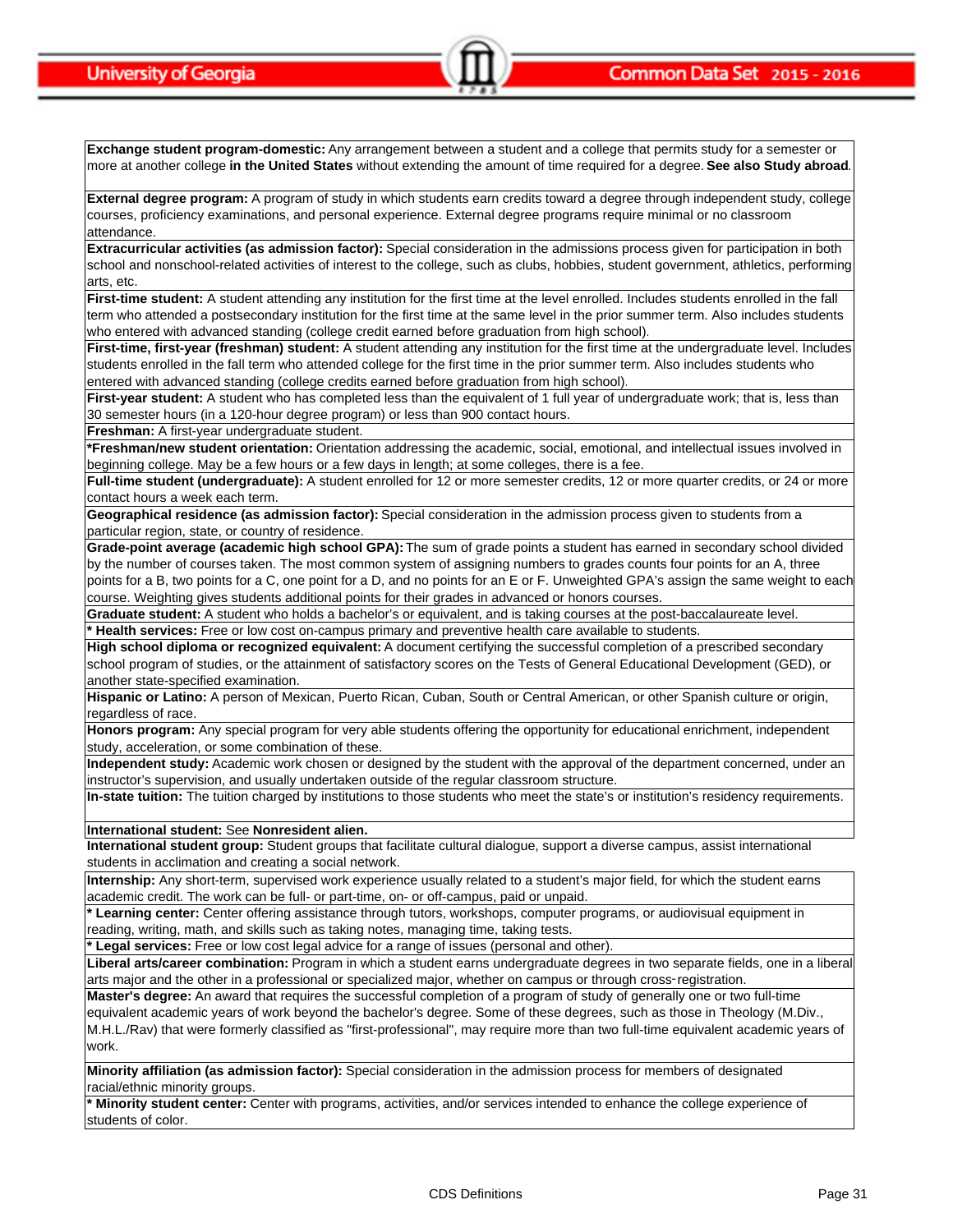**Model United Nations:** A simulation activity focusing on conflict resolution, globalization, and diplomacy. Assuming roles as foreign ambassadors and "delegates," students conduct research, engage in debate, draft resolutions, and may participate in a national Model UN conference.

**Native Hawaiian or Other Pacific Islander:** A person having origins in any of the original peoples of Hawaii, Guam, Samoa, or other Pacific Islands.

**Nonresident alien:** A person who is not a citizen or national of the United States and who is in this country on a visa or temporary basis and does not have the right to remain indefinitely.

**\* On-campus day care:** Licensed day care for students' children (usually age 3 and up); usually for a fee.

**Open admission:** Admission policy under which virtually all secondary school graduates or students with GED equivalency diplomas are admitted without regard to academic record, test scores, or other qualifications.

**Other expenses (costs):** Include average costs for clothing, laundry, entertainment, medical (if not a required fee), and furnishings.

**Out-of-state tuition:** The tuition charged by institutions to those students who do not meet the institution's or state's residency requirements.

**Part-time student (undergraduate):** A student enrolled for fewer than 12 credits per semester or quarter, or fewer than 24 contact hours a week each term.

**\* Personal counseling**: One-on-one or group counseling with trained professionals for students who want to explore personal, educational, or vocational issues.

**Post-baccalaureate certificate:** An award that requires completion of an organized program of study requiring 18 credit hours beyond the bachelor's; designed for persons who have completed a baccalaureate degree but do not meet the requirements of academic degrees carrying the title of master.

**Post-master's certificate:** An award that requires completion of an organized program of study of 24 credit hours beyond the master's degree but does not meet the requirements of academic degrees at the doctoral level.

**Postsecondary award, certificate, or diploma:** Includes the following three IPEDS definitions for postsecondary awards, certificates, and diplomas of varying durations and credit/contact hour requirements—

*Less Than 1 Academic Year:* Requires completion of an organized program of study at the postsecondary level (below the baccalaureate degree) in less than 1 academic year (2 semesters or 3 quarters) or in less than 900 contact hours by a student enrolled full-time.

*At Least 1 But Less Than 2 Academic Years:* Requires completion of an organized program of study at the postsecondary level (below the baccalaureate degree) in at least 1 but less than 2 full-time equivalent academic years, or designed for completion in at least 30 but less than 60 credit hours, or in at least 900 but less than 1,800 contact hours.

*At Least 2 But Less Than 4 Academic Years:* Requires completion of an organized program of study at the postsecondary level (below the baccalaureate degree) in at least 2 but less than 4 full-time equivalent academic years, or designed for completion in at least 60 but less than 120 credit hours, or in at least 1,800 but less than 3,600 contact hours.

**Private institution:** An educational institution controlled by a private individual(s) or by a nongovernmental agency, usually supported primarily by other than public funds, and operated by other than publicly elected or appointed officials.

**Private for-profit institution:** A private institution in which the individual(s) or agency in control receives compensation, other than wages, rent, or other expenses for the assumption of risk.

**Private nonprofit institution:** A private institution in which the individual(s) or agency in control receives no compensation, other than wages, rent, or other expenses for the assumption of risk. These include both independent nonprofit schools and those affiliated with a religious organization.

**Proprietary institution:** See **Private for-profit institution.**

**Public institution:** An educational institution whose programs and activities are operated by publicly elected or appointed school officials, and which is supported primarily by public funds.

**Quarter calendar system:** A calendar system in which the academic year consists of three sessions called quarters of about 12 weeks each. The range may be from 10 to 15 weeks. There may be an additional quarter in the summer.

**Race/ethnicity:** Category used to describe groups to which individuals belong, identify with, or belong in the eyes of the community. The categories do not denote scientific definitions of anthropological origins. A person may be counted in only one group.

**Race/ethnicity unknown:** Category used to classify students or employees whose race/ethnicity is not known and whom institutions are unable to place in one of the specified racial/ethnic categories.

**Religious affiliation/commitment (as admission factor):** Special consideration given in the admission process for affiliation with a certain church or faith/religion, commitment to a religious vocation, or observance of certain religious tenets/lifestyle.

**\* Religious counseling:** One-on-one or group counseling with trained professionals for students who want to explore religious problems or issues.

**\* Remedial services:** Instructional courses designed for students deficient in the general competencies necessary for a regular postsecondary curriculum and educational setting.

**Required fees:** Fixed sum charged to students for items not covered by tuition and required of such a large proportion of all students that the student who does NOT pay is the exception. Do not include application fees or optional fees such as lab fees or parking fees.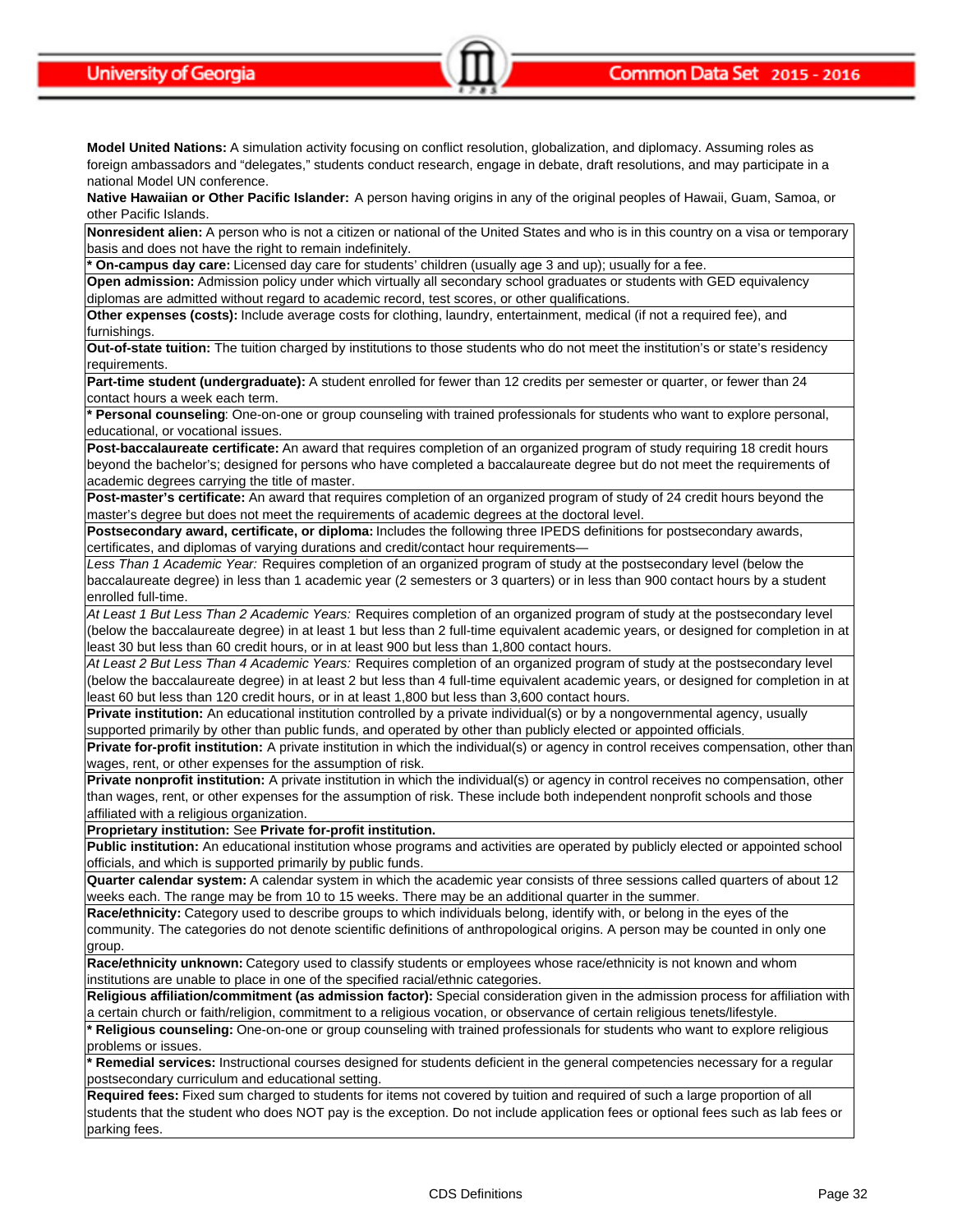**Resident alien or other eligible non-citizen:** A person who is not a citizen or national of the United States and who has been admitted as a legal immigrant for the purpose of obtaining permanent resident alien status (and who holds either an alien registration card [Form I-551 or I-151], a Temporary Resident Card [Form I-688], or an Arrival-Departure Record [Form I-94] with a notation that conveys legal immigrant status, such as Section 207 Refugee, Section 208 Asylee, Conditional Entrant Parolee or Cuban-Haitian).

**Room and board (charges)—on campus:** Assume double occupancy in institutional housing and 19 meals per week (or maximum meal plan).

**Secondary school record (as admission factor):** Information maintained by the secondary school that may include such things as the student's high school transcript, class rank, GPA, and teacher and counselor recommendations.

**Semester calendar system:** A calendar system that consists of two semesters during the academic year with about 16 weeks for each semester of instruction. There may be an additional summer session.

**Student-designed major:** A program of study based on individual interests, designed with the assistance of an adviser.

**Study abroad:** Any arrangement by which a student completes part of the college program studying in another country. Can be at a campus abroad or through a cooperative agreement with some other U.S. college or an institution of another country.

**\* Summer session:** A summer session is shorter than a regular semester and not considered part of the academic year. It is not the third term of an institution operating on a trimester system or the fourth term of an institution operating on a quarter calendar system. The institution may have 2 or more sessions occurring in the summer months. Some schools, such as vocational and beauty schools, have year-round classes with no separate summer session.

**Talent/ability (as admission factor):** Special consideration given to students with demonstrated talent/abilities in areas of interest to the institution (e.g., sports, the arts, languages, etc.).

**Teacher certification program:** Program designed to prepare students to meet the requirements for certification as teachers in elementary, middle/junior high, and secondary schools.

**Transfer applicant:** An individual who has fulfilled the institution's requirements to be considered for admission (including payment or waiving of the application fee, if any) and who has previously attended another college or university and earned college level credit.

**Transfer student:** A student entering the institution for the first time but known to have previously attended a postsecondary institution at the same level (e.g., undergraduate). The student may transfer with or without credit.

**Transportation (costs):** Assume two round trips to student's hometown per year for students in institutional housing or daily travel to and from your institution for commuter students.

**Trimester calendar system:** An academic year consisting of 3 terms of about 15 weeks each.

**Tuition:** Amount of money charged to students for instructional services. Tuition may be charged per term, per course, or per credit.

**\* Tutoring:** May range from one-on-one tutoring in specific subjects to tutoring in an area such as math, reading, or writing. Most tutors are college students; at some colleges, they are specially trained and certified.

**Unit:** a standard of measurement representing hours of academic instruction (e.g., semester credit, quarter credit, contact hour).

**Undergraduate:** A student enrolled in a four- or five-year bachelor's degree program, an associate degree program, or a vocational or technical program below the baccalaureate.

**\* Veteran's counseling:** Helps veterans and their dependents obtain benefits for their selected program and provides certifications to the Veteran's Administration. May also provide personal counseling on the transition from the military to a civilian life.

**\* Visually impaired:** Any person whose sight loss is not correctable and is sufficiently severe as to adversely affect educational performance.

**Volunteer work (as admission factor):** Special consideration given to students for activity done on a volunteer basis (e.g., tutoring, hospital care, working with the elderly or disabled) as a service to the community or the public in general.

Wait list: List of students who meet the admission requirements but will only be offered a place in the class if space becomes available.

**Weekend college:** A program that allows students to take a complete course of study and attend classes only on weekends. **White:** A person having origins in any of the original peoples of Europe, the Middle East, or North Africa.

**\* Women's center:** Center with programs, academic activities, and/or services intended to promote an understanding of the evolving roles of women.

**Work experience (as admission factor):** Special consideration given to students who have been employed prior to application, whether for relevance to major, demonstration of employment-related skills, or as explanation of student's academic and extracurricular record.

#### **Financial Aid Definitions**

**Awarded aid**: The dollar amounts offered to financial aid applicants.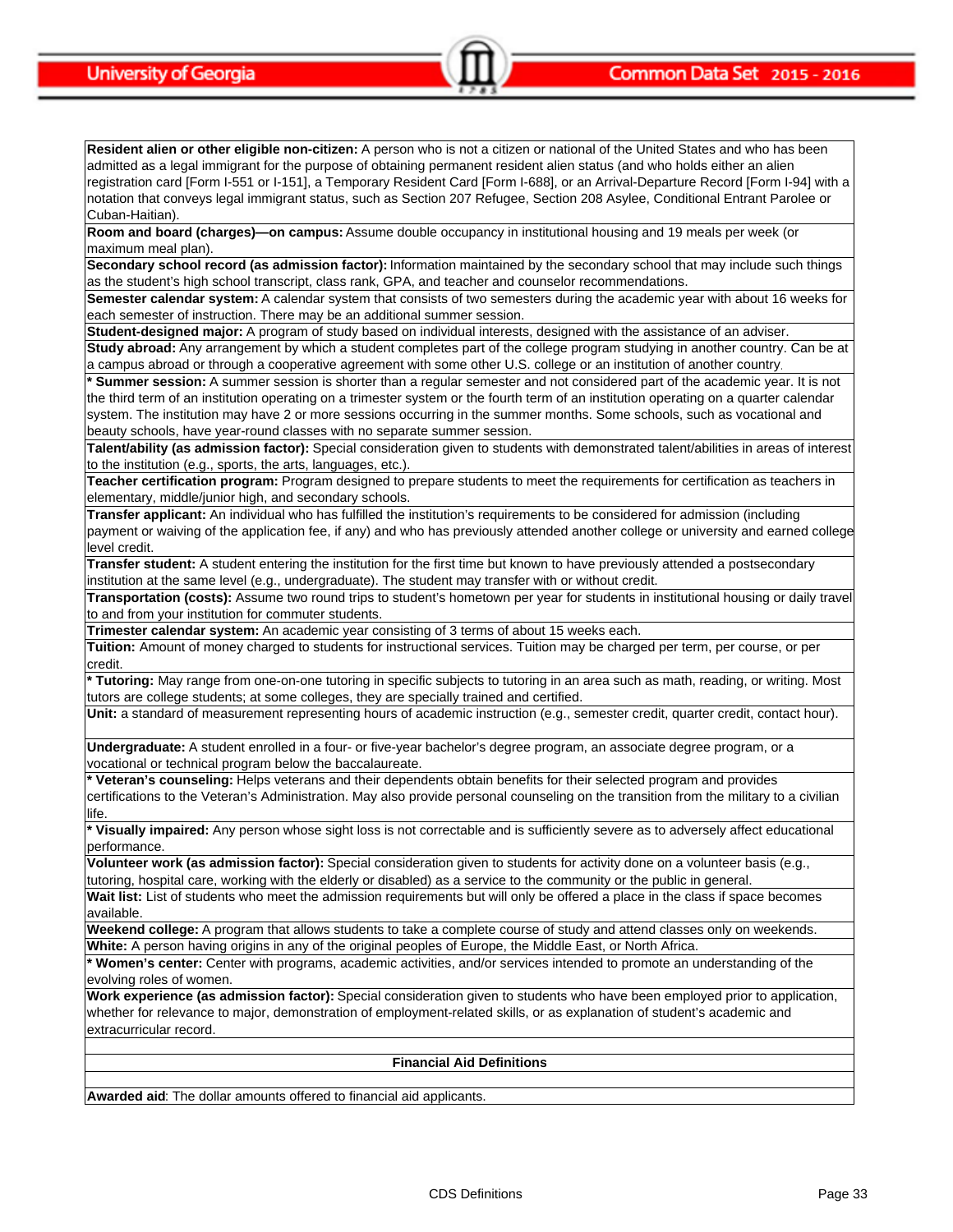**External scholarships and grants:** Scholarships and grants received from outside (private) sources that students bring with them (e.g., Kiwanis, National Merit scholarships). The institution may process paperwork to receive the dollars, but it has no role in determining the recipient or the dollar amount awarded.

**Financial aid applicant**: Any applicant who submits **any one of** the institutionally required financial aid applications/forms, such as the FAFSA.

**Indebtedness**: Aggregate dollar amount borrowed through any loan program (federal, state, subsidized, unsubsidized, private, etc.; excluding parent loans) while the student was enrolled at an institution. Student loans co-signed by a parent are assumed to be the responsibility of the student and **should** be included.

**Institutional scholarships and grants**: Endowed scholarships, annual gifts and tuition funded grants for which the institution determines the recipient.

**Financial need**: As determined by your institution using the federal methodology and/or your institution's own standards.

**Need-based aid**: College-funded or college-administered award from institutional, state, federal, or other sources for which a student must have financial need to qualify. This includes both institutional and noninstitutional student aid (grants, jobs, and loans)

**Need-based scholarship or grant aid**: Scholarships and grants from institutional, state, federal, or other sources for which a student must have financial need to qualify.

**Need-based self-help aid**: Loans and jobs from institutional, state, federal, or other sources for which a student must demonstrate financial need to qualify.

**Non-need-based scholarship or grant aid**: Scholarships and grants, gifts, or merit-based aid from institutional, state, federal, or other sources (including unrestricted funds or gifts and endowment income) awarded solely on the basis of academic achievement, merit, or any other non-need-based reason. When reporting questions H1 and H2, non-need-based aid that is used to meet need should be counted as need-based aid.

**Note: Suggested order of precedence for counting non-need money as need-based:**

Non-need institutional grants

Non-need tuition waivers

Non-need athletic awards

Non-need federal grants Non-need state grants

Non-need outside grants

Non-need student loans

Non-need parent loans

Non-need work

**Non-need-based self-help aid**: Loans and jobs from institutional, state, or other sources for which a student need not

demonstrate financial need to qualify.

**Work study and employment**: Federal and state work study aid, and any employment packaged by your institution in financial aid awards.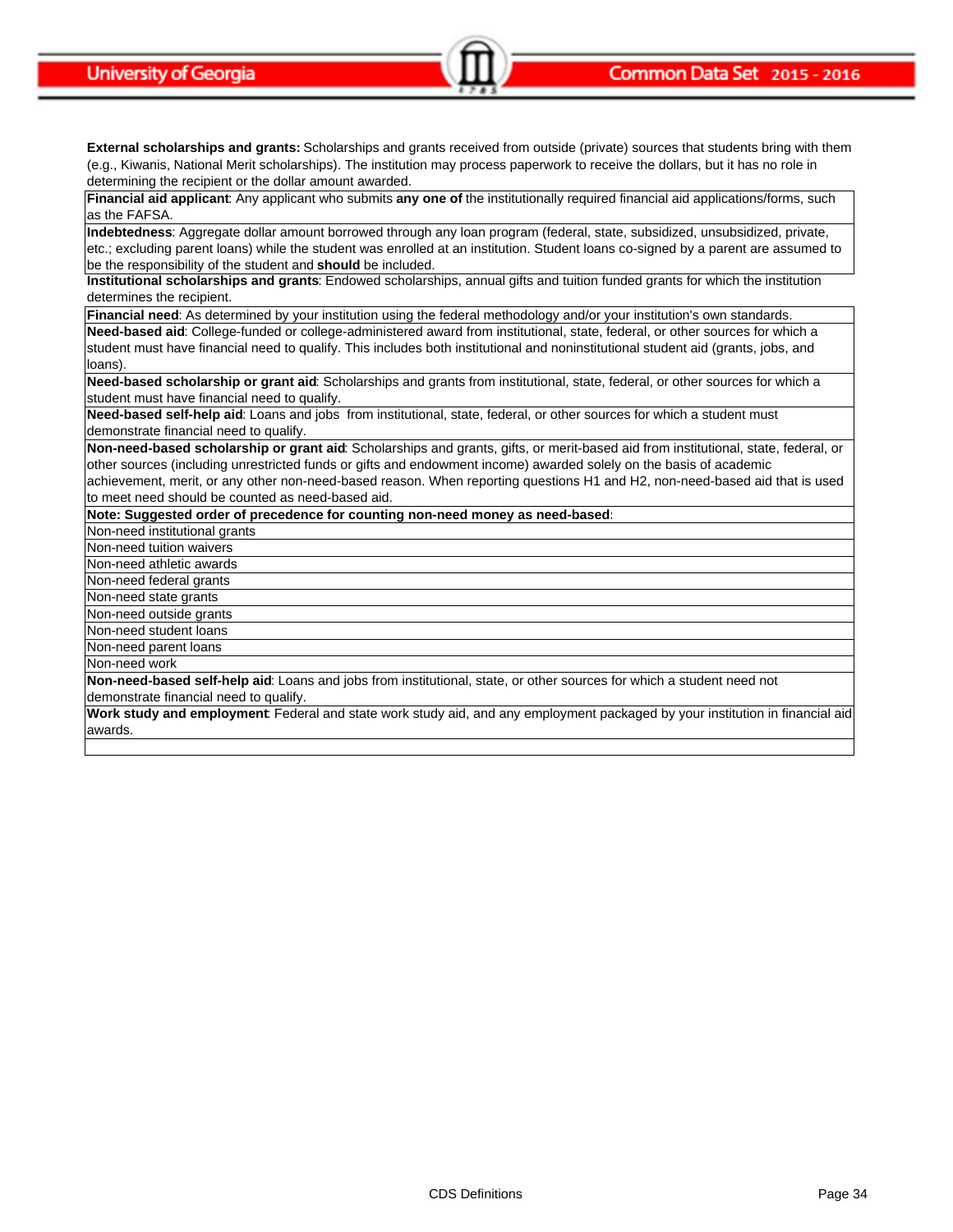# **SUMMARY OF SIGNIFICANT CHANGES TO THE CDS FOR 2015-2016**

Changes to the 2015-2016 CDS document are highlighted in yellow in Sections C &

**C8B Entrance Exams - Minor wording changes to the 3 ACT categories + addition of 3 Essay questions for the SAT**

applicants for Fall 2017 please indicate which ONE of the of the following applies (regardless of whether the B. If your institution will make use of the ACT in admission decisions for first-time, first-year, degree-seeking writing score will be used in the admissions process):

- **\_\_** ACT with writing required
- **EXCOUTACT** with writing recommended.
- \_\_\_ ACT with or without writing accepted

If your institution will make use of the SAT in admission decisions for first-time, first-year, degree-seeking applicants for Fall 2017 please indicate which ONE of the following applies (regardless of whether the Essay score will be used in the admissions process):

- **EXAT with Essay component required**
- **\_\_ SAT with ESSAY component recommended**
- \_\_ SAT with or without ESSAY component accepted

#### **H4, H4a, H5, and H5A have been revised to include a more comprehensive chart for reporting on loan sources and amount borrowed. H4, H4a, H5, and H5a are now reported under just H4 and H5**

Include: Note: These are the graduates and loan types to include and exclude in order to fill out CDS H4 and H5.

- \* 2015 undergraduate class: all students who started at your institution as first-time students and received
- a bachelor's degree between July 1, 2014 and June 30, 2015.
- \* only loans made to students who borrowed while enrolled at your institution.

\* co-signed loans.

- Exclude:
- \* students who transferred in.
- \* money borrowed at other institutions.
- \* parent loans

\* students who did not graduate or who graduated with another degree or certificate (but no bachelor's degree.)

H4. Provide the number of students in the 2015 undergraduate class who started at your institution as first-time students and received a bachelor's degree between July 1, 2014 and June 30, 2015. Exclude students who transferred into your institution.

loan sources, and the average (or mean) amount borrowed H5. Number and percent of students in class (defined in H4 above) borrowing from federal, non-federal, and any